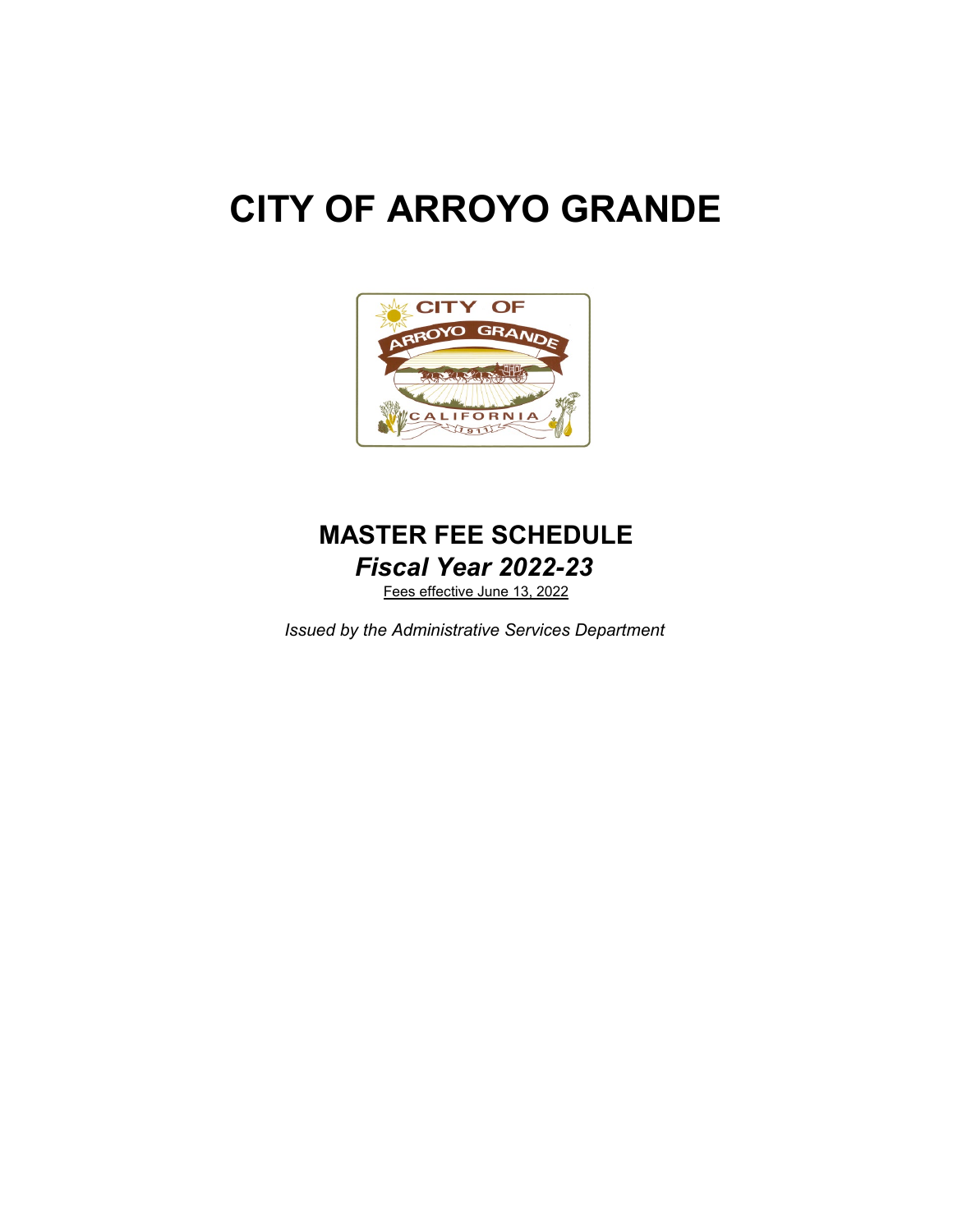# **City of Arroyo Grande MASTER FEE SCHEDULE Fiscal Year 2022-23**

Hourly rates for all City staff positions will be calculated and provided by the Administrative Services Department.

In the absence of an established fee for service, the City will recover costs based on the reasonable time and materials required to provide the service, as calculated by the Administrative Services Department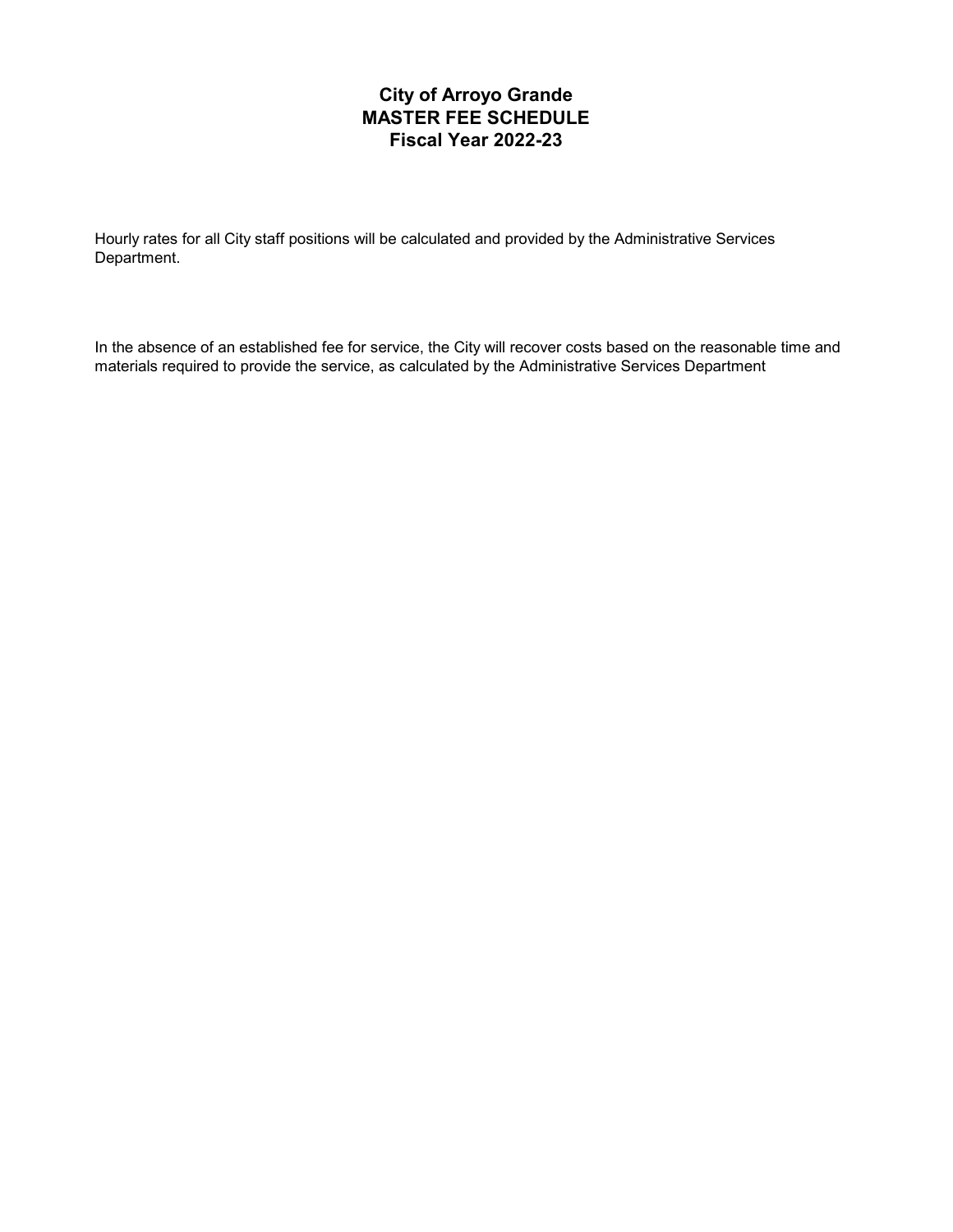#### **City of Arroyo Grande ADMINISTRATIVE SERVICES Fiscal Year 2022-23 MASTER FEE SCHEDULE**

| <b>Fee Description</b>                                                                                                                  | FY 2019-20 Fee      | FY 2022-23 Fee      |                                                 |
|-----------------------------------------------------------------------------------------------------------------------------------------|---------------------|---------------------|-------------------------------------------------|
| <b>Budget</b>                                                                                                                           | \$<br>40.00         | \$<br>40.00         |                                                 |
| <b>Financial Statements</b>                                                                                                             | copy costs          | copy costs          |                                                 |
| <b>Business License Fees:</b>                                                                                                           |                     |                     |                                                 |
| (Basic fees are prorated per the application date: Jan 1-Jun 30, 100%;<br>Jul 1-Dec 31, 50%)                                            |                     |                     |                                                 |
| Basic Fee--All businesses except Specific License Fees listed below<br>>Per Employee, Partner, or Associate (Except those listed below) | 34.00*<br>5.00      | $34.00*$<br>5.00    |                                                 |
| Specific License Fees:<br>Contractor                                                                                                    | 64.00*              | 64.00*              |                                                 |
| Motels & Hotels (Basic Fee)<br>>per room                                                                                                | 34.00*<br>1.00      | $34.00*$<br>1.00    |                                                 |
| <b>Trailer Parks</b><br>>per space                                                                                                      | 34.00*<br>1.00      | 34.00*<br>1.00      |                                                 |
| Hospitals, Sanitariums, Rest or Nursing Homes<br>>per bed                                                                               | 44.00*<br>3.00      | 44.00*<br>3.00      |                                                 |
| Taxi Cabs<br>>per vehicle                                                                                                               | 49.00*<br>15.00     | 49.00*<br>15.00     |                                                 |
| <b>Billboards</b>                                                                                                                       | 129.00*             | 129.00*             |                                                 |
| <b>Commercial Auctions - Per Year</b>                                                                                                   | 89.00*              | 89.00*              |                                                 |
| Commercial Auctions - Per Day of Auctioning                                                                                             | 29.00*              | 29.00*              |                                                 |
| Circuses and similar shows (per day)                                                                                                    | 70.00               |                     | $70.00 + $4$ State Fee                          |
| Bazaars and street fairs:<br>>Small Bazaars (1-4 displays or exhibits) per display per every two (2)                                    |                     |                     |                                                 |
| days<br>>Large Bazaars (5 or more displays or exhibits) per day                                                                         | 15.00<br>70.00      |                     | $15.00 + $4$ State Fee<br>70.00 + \$4 State Fee |
| * Includes \$4 per license per State law (AB 1379)                                                                                      |                     |                     |                                                 |
| Copies, per page (Black and White)<br><b>Color copies</b>                                                                               | 0.20<br>Actual cost | 0.20<br>Actual cost |                                                 |
| <b>Maps--Chamber of Commerce</b>                                                                                                        | 1.00                | 1.00                |                                                 |
| <b>Utility Fees and Penalties:</b>                                                                                                      |                     |                     |                                                 |
| Renter's Deposit                                                                                                                        | 180.00              | 180.00              |                                                 |
| New Utility Account Set Up Fee                                                                                                          | 40.00               | 40.00               |                                                 |
| Past Due Penalty (% of Past Due Total)<br>Lock Cut Replacement Fee                                                                      | 10%                 | 10%                 |                                                 |
| Reconnection Fee (Reconnect by City Personnel)                                                                                          | 15.00<br>50.00      | 15.00<br>52.00      |                                                 |
| Unauthorized Reconnection Fee (Reconnect by non-City Personnel)                                                                         | 180.00              | 180.00              |                                                 |
| Returned check fee (NSF) -Per CA Civil Code Section 1719                                                                                | 25.00               | 25.00               |                                                 |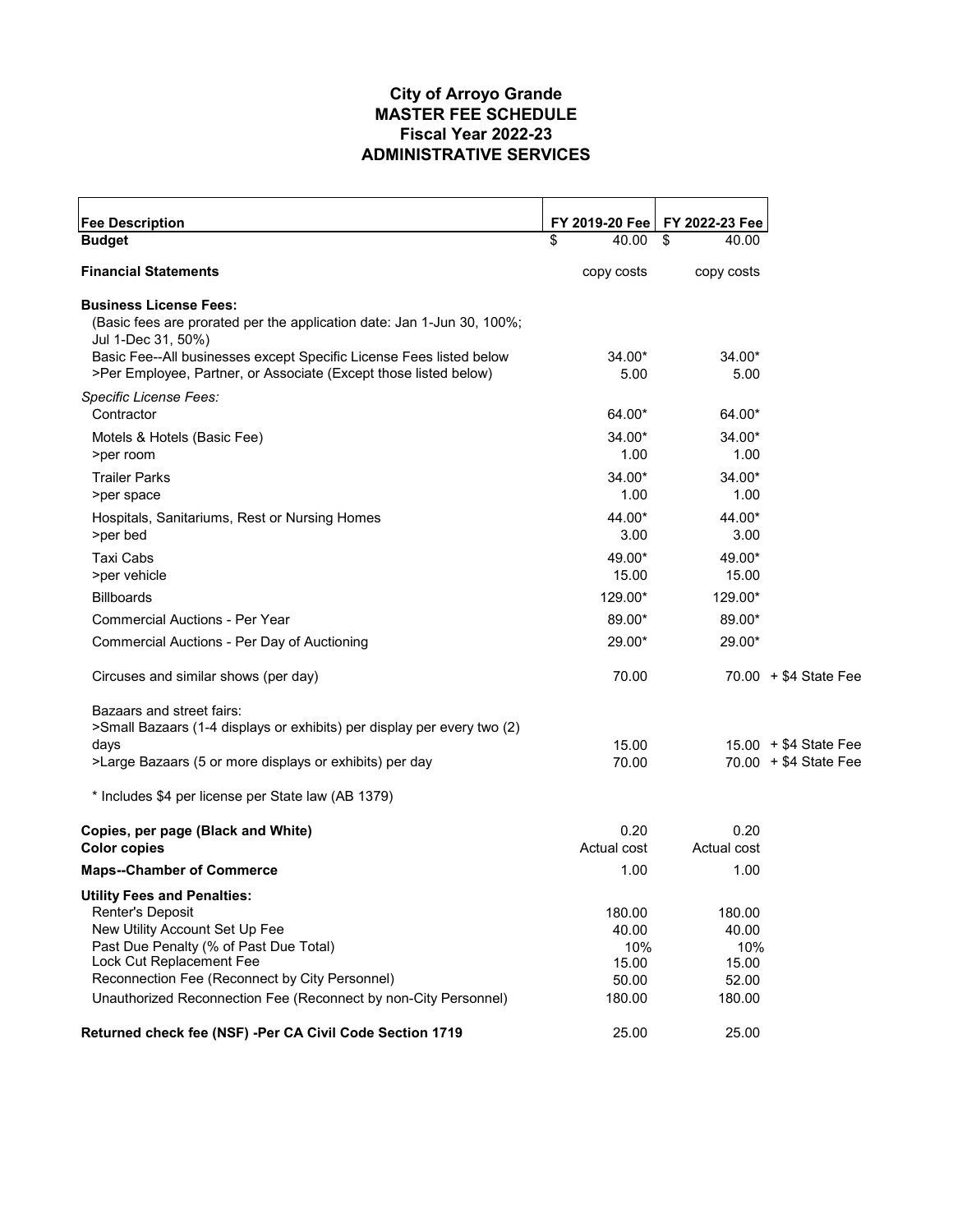#### **City of Arroyo Grande ADMINISTRATIVE SERVICES Fiscal Year 2022-23 MASTER FEE SCHEDULE**

| <b>Fee Description</b>                                                             |             | FY 2019-20 Fee   FY 2022-23 Fee |
|------------------------------------------------------------------------------------|-------------|---------------------------------|
| <b>Administrative Fine for Municipal Code Violations</b>                           |             |                                 |
| 1st Violation in a 12 month period                                                 | 100.00      | 100.00                          |
| 2nd Violation of the same ordinance                                                | 200.00      | 200.00                          |
| 3rd or future Violation of the same ordinance                                      | 500.00      | 500.00                          |
| Administrative Fines for Building and Safety Violations [Government Codes Sections |             |                                 |
| 25132 and 36900 (c)]                                                               |             |                                 |
| 1st Violation                                                                      | 130.00      | 130.00                          |
| 2nd Violation of the same ordinance within one year                                | 700.00      | 700.00                          |
| Each additional Violation of same ordinance within one year of first               |             |                                 |
| violation                                                                          | 1,300.00    | 1,300.00                        |
| For commercial property that has an existing building at the time of the           |             |                                 |
| violation and the owner failed to remove visible refuse or prohibit                |             |                                 |
| unauthorized use of the property, a fine for each additional violation of          |             |                                 |
| the same ordinance within 2 years of the first violation                           | 2,500.00    | 2,500.00                        |
| <b>Late Penalty</b>                                                                |             |                                 |
| Failure to pay fine within the time period set forth in any citation               | 10% of fine | 10% of fine                     |
| Failure to pay fine and penalty after 60 days, with interest (on penalty           |             |                                 |
| amount)                                                                            | 7%          | 7%                              |
|                                                                                    |             |                                 |
| Inspection fee if not timely corrected/abated after receiving notice               | 100.00      | 100.00                          |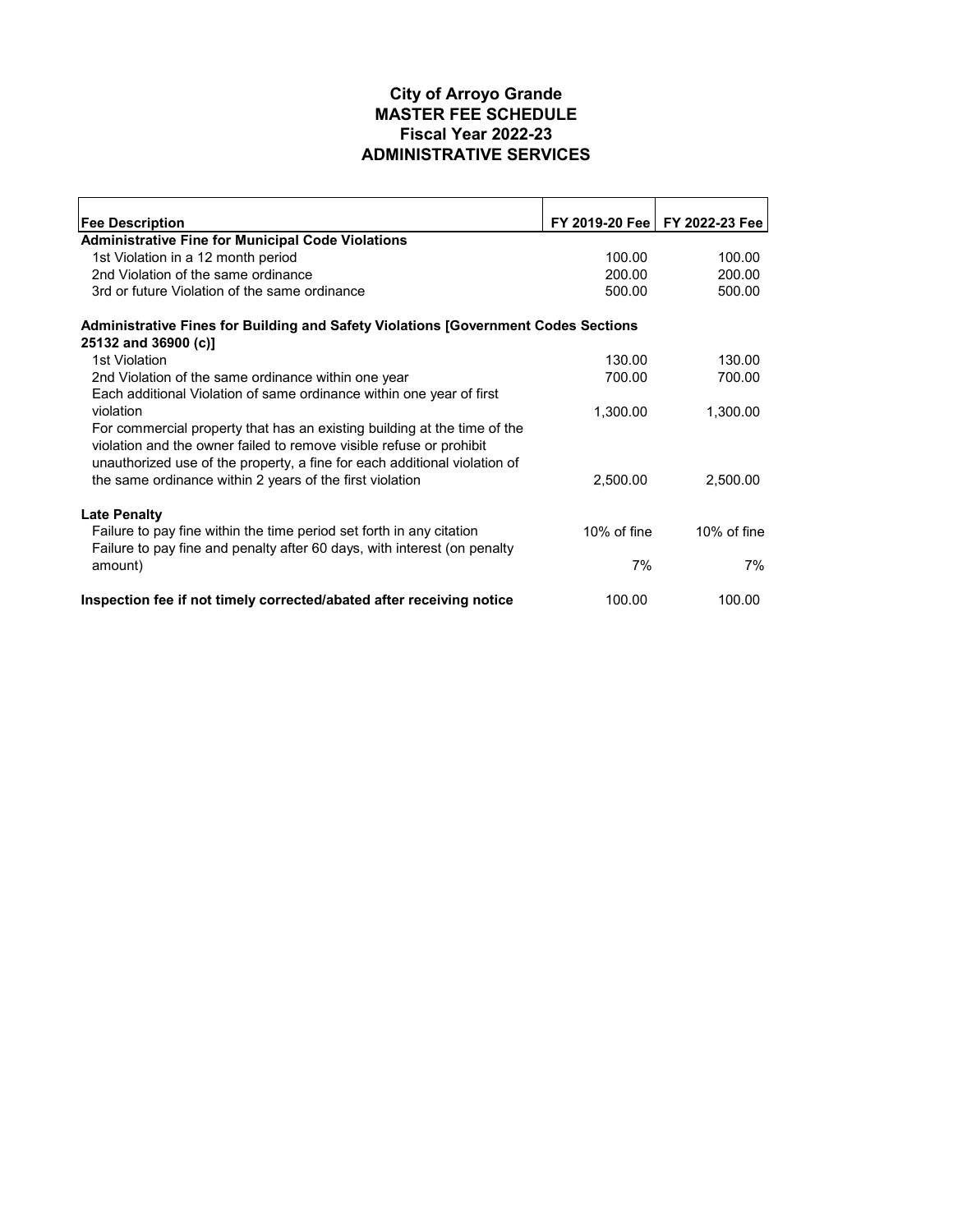# **City of Arroyo Grande CITY CLERK/LEGISLATIVE AND INFORMATION SERVICES Fiscal Year 2022-23 MASTER FEE SCHEDULE**

| <b>Fee Description</b>                                      | FY 2019-20 Fee | FY 2022-23 Fee |
|-------------------------------------------------------------|----------------|----------------|
| <b>City Council Meeting Audio CD</b>                        | $5.00$ /each   | $5.00$ /each   |
| <b>City Council Meeting DVD</b>                             | Vendor cost    | Vendor cost    |
|                                                             |                |                |
| <b>Candidate Filing Fee</b>                                 | no charge      | no charge      |
| <b>Candidate Statement</b>                                  | actual cost    | actual cost    |
| Notice of Intent to Circulate Petition (EC 9202)            | 200.00         | 200.00         |
|                                                             |                |                |
| Copies, per page (Black and White)                          | 0.20           | 0.20           |
| <b>Color copies</b>                                         | Actual cost    | Actual cost    |
| Copies of records sent to a commercial copier               | Actual cost    | Actual cost    |
|                                                             |                |                |
| <b>Document Certification</b>                               | 10.00          | 10.00          |
|                                                             |                |                |
| <b>Fair Political Practices Commission Forms:</b>           |                |                |
| Statement of Economic Interests Form 700 (GC 81008)         | $0.10$ /page   | $0.10$ /page   |
| Campaign Statements (GC 81008)                              | $0.10$ /page   | $0.10$ /page   |
| Retrieval fee for statements 5 or more years old (GC 81008) | 5.00/request   | 5.00/request   |
|                                                             |                |                |
| Notary (per signature)                                      | 15.00          | 15.00          |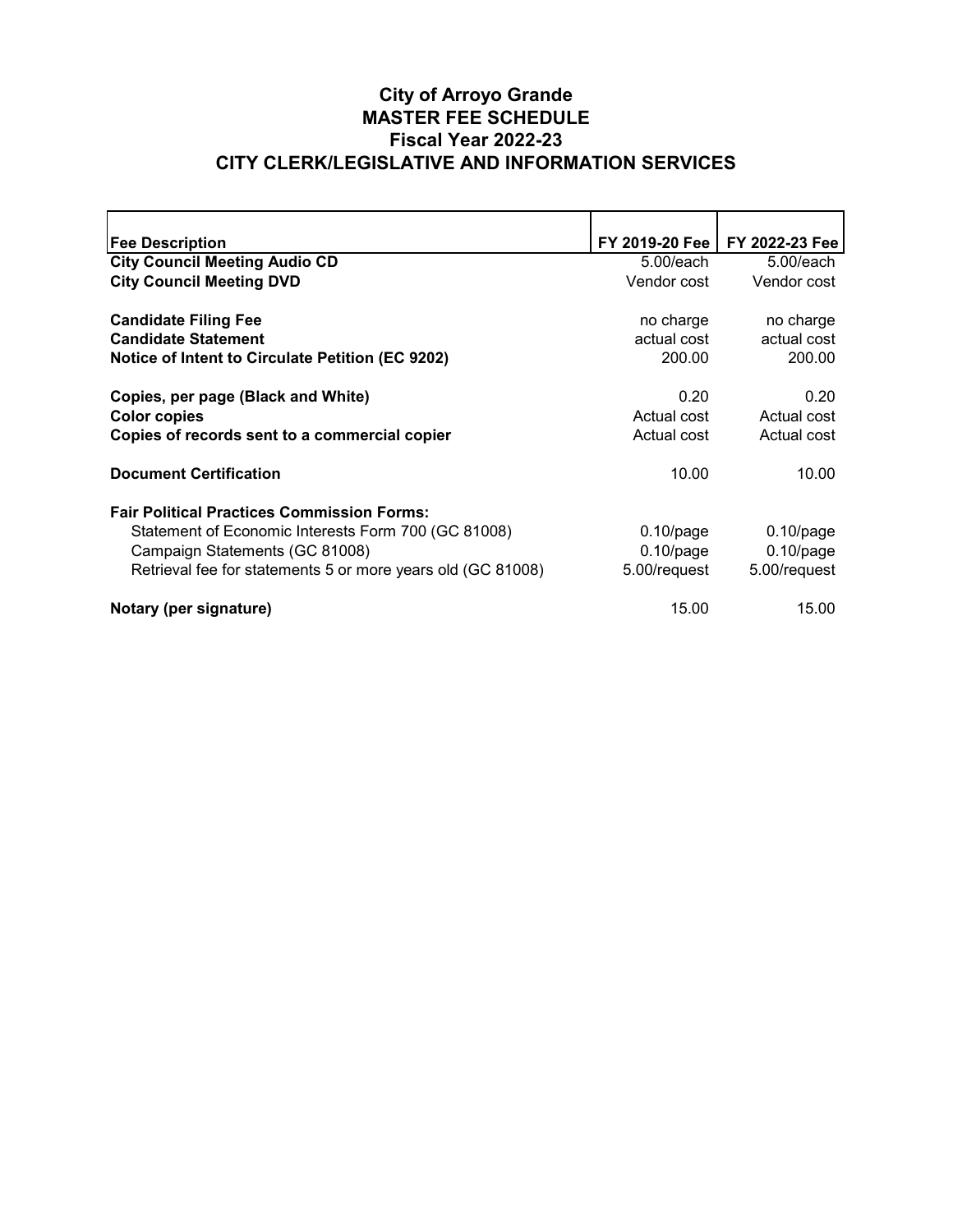#### **ENGINEERING Fiscal Year 2022-23 MASTER FEE SCHEDULE City of Arroyo Grande**

| <b>Fee Description</b>                                       | FY 2019-20 Fee | FY 2022-23 Fee |
|--------------------------------------------------------------|----------------|----------------|
| <b>Printing/Copying Charges:</b>                             |                |                |
| 8 1/2" x 11 (per page)                                       | \$<br>0.20     | \$<br>0.20     |
| 18" x 30 (per page)                                          | 3.00           | 3.00           |
| 24" x 36" (per page)                                         | 4.00           | 4.00           |
| 36" x 48" (per page)                                         | 5.00           | 5.00           |
| <b>Standard Plans</b>                                        | 35.00          | 35.00          |
| Land Use Map and Zoning Maps (each)                          |                |                |
| 24x36                                                        | 3.00           | 3.00           |
| 36x48                                                        | 4.00           | 4.00           |
|                                                              |                |                |
| Overtime Inspections (per hour- 2 hour min.)                 | 158.00         | 162.00         |
| Map Review - Final (LLA, PM, TM 0-2 Lots)                    | 5,874.00       | 6,040.00       |
| <b>Each Additional Lot</b>                                   | 140.00         | 144.00         |
| Additional Map Review - After 3                              | 2,797.00       | 2,876.00       |
|                                                              |                |                |
| Encroachment Permit - Minor (pod, dumpster)                  | 57.00          | 59.00          |
| <b>Encroachment Permit - Small Size</b>                      |                | 180.00         |
| Encroachment Permit - Standard - per Month                   | 698.00         | 718.00         |
| <b>Encroachment Permit - Franchise Annual</b>                | 17,475.00      | 17,970.00      |
|                                                              |                |                |
| <b>Certificate of Compliance</b>                             | 2,159.00       | 2,220.00       |
| <b>Certificate of Correction / Merger</b>                    | 781.00         | 803.00         |
| <b>Transporation Permit - each occurrence</b>                | 40.00          | 41.00          |
| Public Improvement Plan - Plan Check (based on Engineer's    |                |                |
| estimate of construction cost):                              |                |                |
| $$0 - 10,000$                                                | 2,576.00       | 2,649.00       |
| $$10,001 - 50,000$                                           | 2,961.00       | 3,045.00       |
| \$50,001 - 100,000                                           | 3,408.00       | 3,504.00       |
| \$100,001 - 250,000                                          | 3,925.00       | 4,036.00       |
| \$250,001 - 500,000                                          | 5,459.00       | 5,613.00       |
| \$500,001 - 1.0 Million                                      | 7,119.00       | 7,320.00       |
| Each additional \$500,000 (over \$1M)                        | 2,192.00       | 2,254.00       |
| Additional Review Public Improvement Plan - Plan Check -     |                |                |
| After 3 (based on Engineer's estimate of construction cost): |                |                |
| $$0 - 10,000$                                                | 625.00         | 643.00         |
| $$10,001 - 50,000$                                           | 701.00         | 721.00         |
| \$50,001 - 100,000                                           | 779.00         | 801.00         |
| \$100,001 - 250,000                                          | 931.00         | 957.00         |
| \$250,001 - 500,000                                          | 1,233.00       | 1,268.00       |
| \$500,001 - 1.0 Million                                      | 2,141.00       | 2,202.00       |
| Each additional \$500,000 (over \$1M)                        | 907.00         | 933.00         |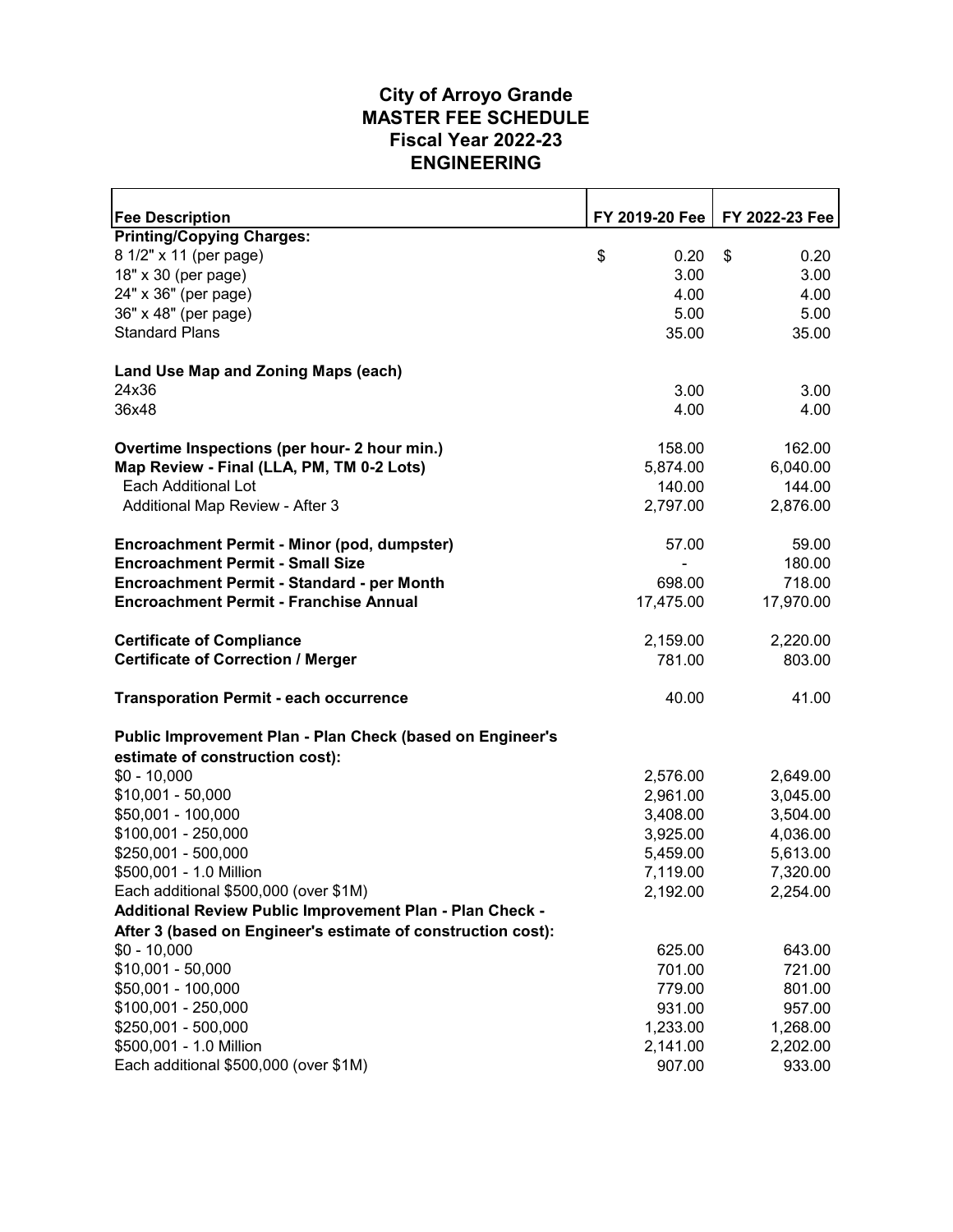#### **ENGINEERING Fiscal Year 2022-23 MASTER FEE SCHEDULE City of Arroyo Grande**

| <b>Fee Description</b>                                                                                                                                                     | FY 2019-20 Fee | FY 2022-23 Fee |
|----------------------------------------------------------------------------------------------------------------------------------------------------------------------------|----------------|----------------|
| <b>Grading / Drainage / Erosion Plan Review:</b>                                                                                                                           |                |                |
| $0 - 50$ cy                                                                                                                                                                | \$<br>1,276.00 | \$<br>1,312.00 |
| 50 cy to 100 cy                                                                                                                                                            | 1,370.00       | 1,409.00       |
| 100 cy to 1,0000 cy                                                                                                                                                        | 1,547.00       | 1,591.00       |
| 1,000 cy to 10,000 cy                                                                                                                                                      | 1,724.00       | 1,773.00       |
| 10,000 cy to 100,000 cy                                                                                                                                                    | 1,900.00       | 1,954.00       |
| <b>Hydraulic / Hydrology Report Review</b>                                                                                                                                 | 801.00         | 824.00         |
| <b>SWPPP Review</b>                                                                                                                                                        | 801.00         | 824.00         |
| <b>Stormwater Control Plan Review</b>                                                                                                                                      | 801.00         | 824.00         |
| <b>Inspection Agreement, including Subdivision Agreement</b><br>(based on Engineer's estimate of construction cost):                                                       |                |                |
| $$0 - 10,000$                                                                                                                                                              | 747.00         | 768.00         |
| $$10,001 - 50,000$                                                                                                                                                         | 1,943.00       | 1,998.00       |
| \$50,001 - 100,000                                                                                                                                                         | 3,718.00       | 3,823.00       |
| \$100,001 - 250,000                                                                                                                                                        | 7,422.00       | 7,632.00       |
| \$250,001 - 500,000                                                                                                                                                        | 14,276.00      | 14,680.00      |
| \$500,001 - 1.0 Million                                                                                                                                                    | 27,697.00      | 28,481.00      |
| Each additional \$500,000 (over \$1M)                                                                                                                                      | 13,484.00      | 13,866.00      |
| Major Project with a Contract Engineer - Actual cost of<br><b>Contractor passed directly through to Applicant</b><br>Major Project with a Contract Engineer - City Project |                |                |
| <b>Management and Administrative Charge</b>                                                                                                                                | 1,289.00       | 1,325.00       |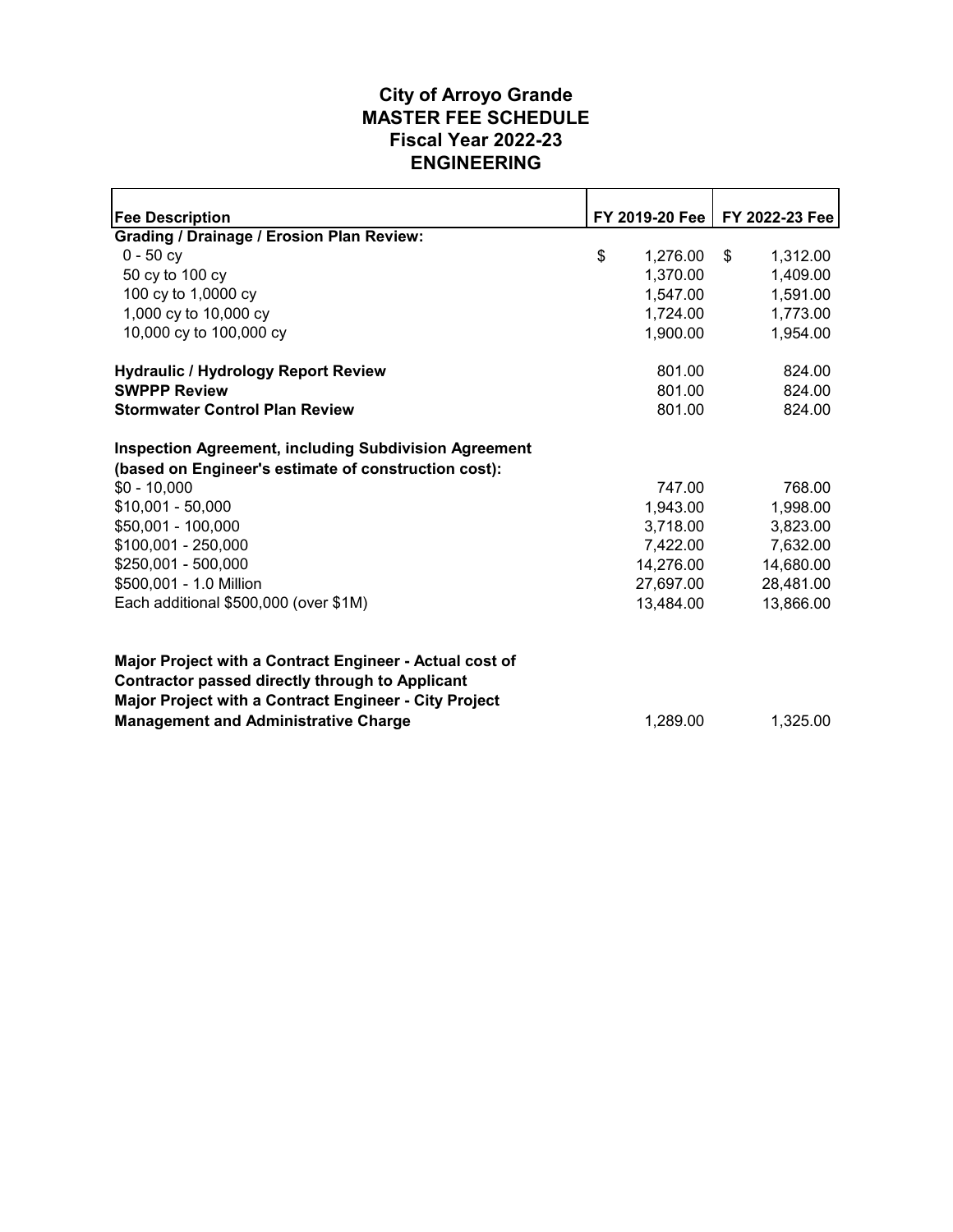#### **COMMUNITY DEVELOPMENT Fiscal Year 2022-23 MASTER FEE SCHEDULE City of Arroyo Grande**

| <b>Fee Description</b><br><b>COPY FEES</b>                                                                                                 |                                       | FY 2019-20 Fee   FY 2022-23 Fee       |
|--------------------------------------------------------------------------------------------------------------------------------------------|---------------------------------------|---------------------------------------|
| <b>Development Code w/out Appendices</b><br>Appendix 1<br>Appendix 2<br><b>Development Code w/Appendices</b>                               | \$<br>50.00<br>15.00<br>5.00<br>70.00 | 50.00<br>\$<br>15.00<br>5.00<br>70.00 |
| <b>General Plan</b>                                                                                                                        | 25.00                                 | 25.00                                 |
| <b>Housing Element 2003</b>                                                                                                                | 35.00                                 | 35.00                                 |
| <b>General Plan EIR</b>                                                                                                                    | 12.00                                 | 12.00                                 |
| <b>Design Guidelines for Historic Districts</b>                                                                                            | 25.00                                 | 25.00                                 |
| Design Guidelines for Traffic Way/Station Way                                                                                              | 6.00                                  | 6.00                                  |
| <b>Design Guidelines for Mixed Use Districts</b>                                                                                           | 30.00                                 | 30.00                                 |
| <b>East Grand Avenue Enhancement Plan</b>                                                                                                  | 20.00                                 | 20.00                                 |
| Land Use Map and Zoning Maps (each)<br>24 x 36<br>$36 \times 48$                                                                           | 3.00<br>4.00                          | 3.00<br>4.00                          |
| <b>DVD (Planning Commission meetings)</b>                                                                                                  | Vendor cost                           | Vendor cost                           |
| Audio recording copies                                                                                                                     | 5.00                                  | 5.00                                  |
| Copies, per page (Black and White)                                                                                                         | 0.20                                  | 0.20                                  |
| <b>Color copies</b>                                                                                                                        | Actual cost                           | Actual cost                           |
| <b>Arroyo Grande Bike Plan</b>                                                                                                             | 26.00                                 | 26.00                                 |
| <b>IN-LIEU FEES</b><br>Downtown Parking in lieu fee (per resolution 3994)<br>Affordable Housing in lieu fee                                | 24,000.00<br>5%                       | 24,000.00<br>5%                       |
| <b>PROCESSING FEES</b><br>Notary (per signature)                                                                                           | 15.00                                 | 15.00                                 |
| Annexation - deposit (fee based on actual time at staff at hourly rates)<br>Time and Materials (if project exceeds 50 hours of staff time) | 20,000.00                             | 20,000.00                             |
| <b>Appeals:</b><br>CD Director to Planning Commission<br>Planning Commission to City Council                                               | 491.00<br>1,163.00                    | 505.00<br>1,196.00                    |
| <b>Certificate of Compliance</b>                                                                                                           | 3,512.00                              | 3,611.00                              |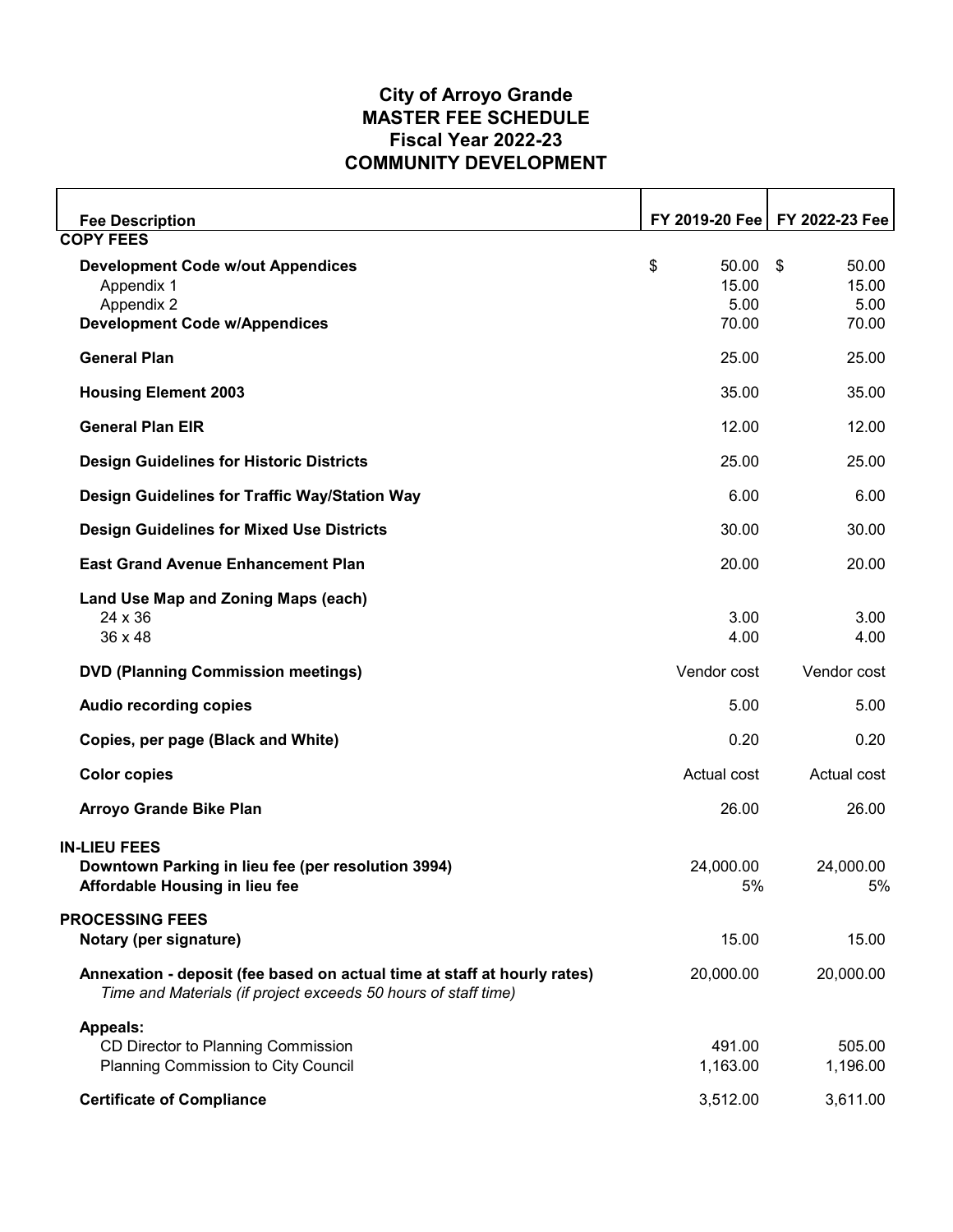#### **COMMUNITY DEVELOPMENT Fiscal Year 2022-23 MASTER FEE SCHEDULE City of Arroyo Grande**

| <b>Fee Description</b>                                               | FY 2019-20 Fee  |      | FY 2022-23 Fee |
|----------------------------------------------------------------------|-----------------|------|----------------|
| <b>Conditional Use Permit:</b>                                       |                 |      |                |
| Project - Major (multi building)                                     | \$<br>14,347.00 | - \$ | 14,753.00      |
| Time and Materials (if project exceeds 50 hours of staff time)       |                 |      |                |
| Project - Minor (routine) - as det'd by CDD                          | 6,212.00        |      | 6,388.00       |
| Amendment                                                            | 3,137.00        |      | 3,226.00       |
| <b>Development Agreement - deposit</b>                               | 24,024.00       |      | 24,704.00      |
| Time and Materials (if project exceeds 50 hours of staff time)       |                 |      |                |
| Dev. Code Amendment - Major                                          | 16,187.00       |      | 16,645.00      |
| Time and Materials (if project exceeds 50 hours of staff time)       |                 |      |                |
| Dev. Code Amendment - Minor                                          | 8,901.00        |      | 9,153.00       |
| <b>Environmental Impact Determination:</b>                           |                 |      |                |
| <b>Initial Study Fee</b>                                             | 3,412.00        |      | 3,509.00       |
| Negative Declaration (in addition to Initial Study Fee)              | 554.00          |      | 570.00         |
| Mitigated Neg Dec (in addition to Initial Study Fee)                 | 2,318.00        |      | 2,384.00       |
| <b>General Plan Amendment (Major)</b>                                | 16,187.00       |      | 16,645.00      |
| Time and Materials (if project exceeds 50 hours of staff time)       |                 |      |                |
| <b>General Plan Amendment (Minor)</b>                                | 8,901.00        |      | 9,153.00       |
| <b>Home Occupation Permit</b>                                        | 166.00          |      | 171.00         |
| <b>Lot Line Adjustment</b>                                           | 3,326.00        |      | 3,420.00       |
| Lot Merger / Reversion to Acreage                                    | 3,273.00        |      | 3,366.00       |
| <b>Mailing Label Production</b>                                      | 406.00          |      | 417.00         |
| <b>Request for Meeting Continuance</b>                               | 461.00          |      | 474.00         |
| Minor Use Permit - Architectural Review                              |                 |      |                |
| Major (e.g. subdivision if PUD or CUP is not concurrently processed) | 5,145.00        |      | 5,291.00       |
| Minor (e.g. single lot)                                              | 923.00          |      | 949.00         |
| Minor Use Permit - Historic Resource Designation                     | 1,472.00        |      | 1,514.00       |
| Minor Use Permit - Large Family Day Care                             | 561.00          |      | 577.00         |
| <b>Minor Use Permit - Minor Exception</b>                            | 999.00          |      | 1,027.00       |
| Minor Use Permit - Plot Plan Review                                  | 735.00          |      | 756.00         |
| Minor Use Permit - Temporary Use Permit                              | 294.00          |      | 302.00         |
| <b>Minor Use Permit - Viewshed Review:</b>                           | 1,130.00        |      | 1,162.00       |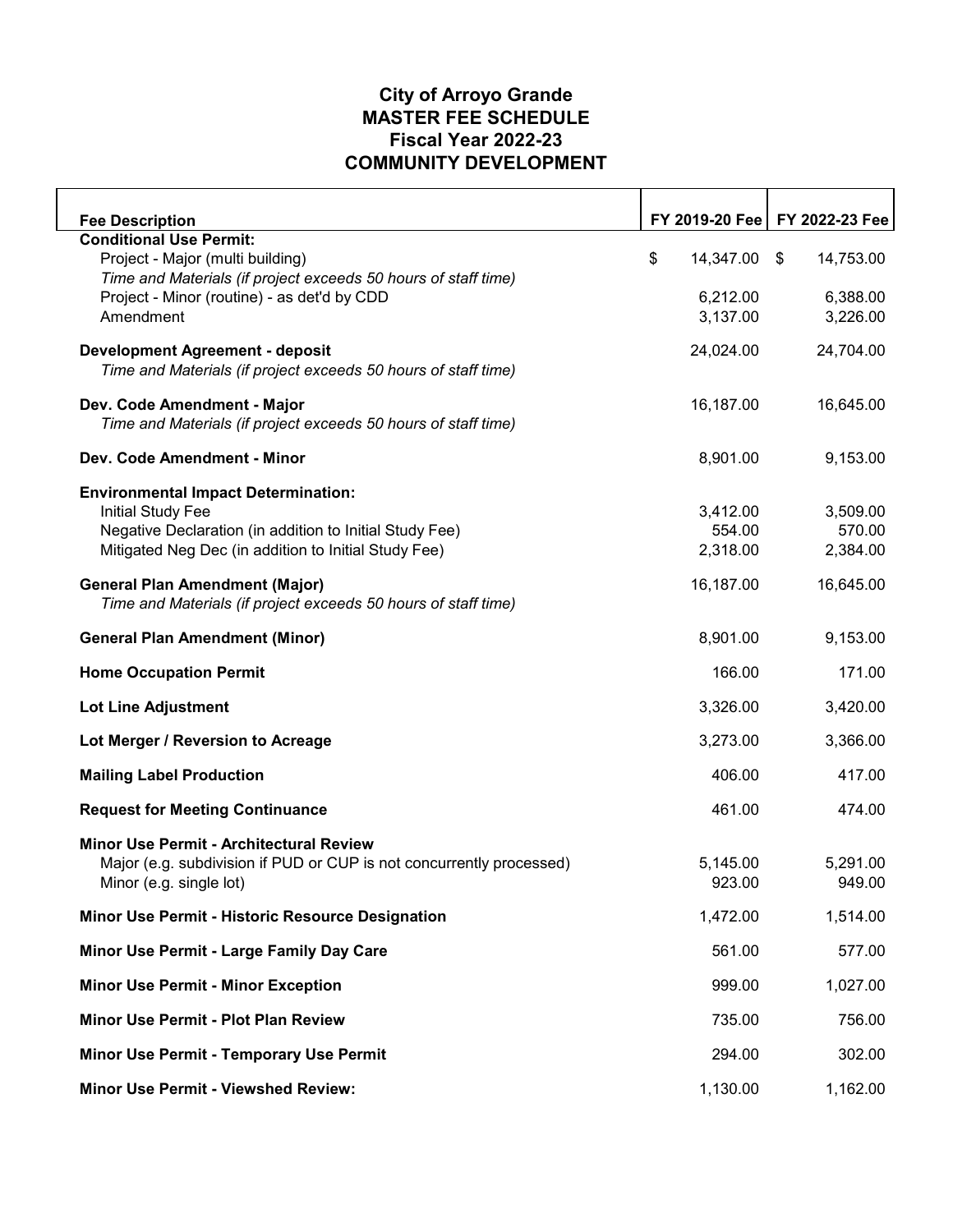# **COMMUNITY DEVELOPMENT Fiscal Year 2022-23 MASTER FEE SCHEDULE City of Arroyo Grande**

| <b>Fee Description</b>                                         |                 | FY 2019-20 Fee   FY 2022-23 Fee |
|----------------------------------------------------------------|-----------------|---------------------------------|
| <b>Planned Unit Development Permit (Major)</b>                 | 15,261.00<br>\$ | 15,693.00<br>\$                 |
| Time and Materials (if project exceeds 50 hours of staff time) |                 |                                 |
| <b>Planned Unit Development Permit (Minor)</b>                 | 7,301.00        | 7,508.00                        |
| <b>Planning Commission Interpretation or Waiver</b>            | 1,810.00        | 1,861.00                        |
| <b>Pre-Application</b>                                         | 1,228.00        | 1,263.00                        |
| <b>Public Art Permit</b>                                       | 927.00          | 953.00                          |
| <b>Research (deposit)</b>                                      | 221.00          | 227.00                          |
| Signs:                                                         |                 |                                 |
| <b>Planned Sign Program</b>                                    | 2,391.00        | 2,459.00                        |
| <b>Administrative Sign Permit</b>                              | 343.00          | 353.00                          |
| Administrative Sign Program                                    | 1,347.00        | 1,385.00                        |
| <b>Specific Plan or Amendment (deposit)</b>                    | 23,978.00       | 24,657.00                       |
| Time and Materials (if project exceeds 50 hours of staff time) |                 |                                 |
| <b>Tentative Parcel Map (0-4 lots)</b>                         | 9,537.00        | 9,807.00                        |
| with Vesting (added to base fee)                               | 591.00          | 608.00                          |
| Amendment                                                      | 4,620.00        | 4,751.00                        |
| <b>Tentative Tract Map:</b>                                    |                 |                                 |
| 5-20 lots                                                      | 15,670.00       | 16,113.00                       |
| over 20 lots                                                   | 18,190.00       | 18,705.00                       |
| with Vesting (added to base fee)                               | 1,535.00        | 1,578.00                        |
| Amendment                                                      | 6,879.00        | 7,074.00                        |
| <b>Time Extension</b>                                          | 2,568.00        | 2,641.00                        |
| <b>Variance</b>                                                | 3,633.00        | 3,736.00                        |
| <b>Zoning Compliance Letter</b>                                | 147.00          | 151.00                          |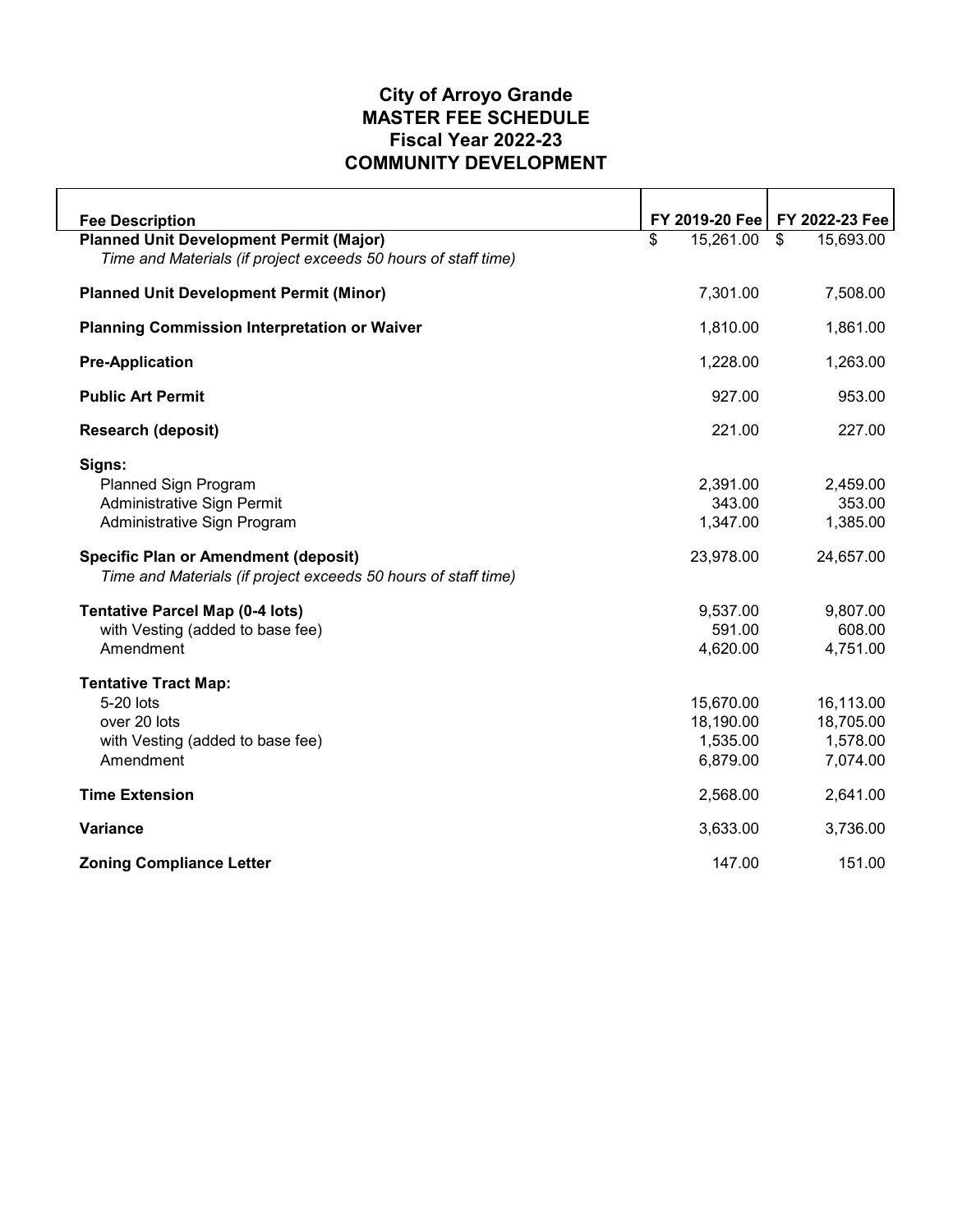#### **POLICE Fiscal Year 2022-23 MASTER FEE SCHEDULE City of Arroyo Grande**

| <b>Fee Description</b>                                                                   |                  |    | FY 2019-20 Fee FY 2022-23 Fee |
|------------------------------------------------------------------------------------------|------------------|----|-------------------------------|
| <b>ANIMAL CONTROL / IMPOUND</b>                                                          |                  |    |                               |
| Dog Impound Fee                                                                          |                  |    |                               |
| 1st Impound                                                                              | \$<br>23.00      | S  | 24.00                         |
| 2nd Impound                                                                              | 45.00            |    | 46.00                         |
| 3rd Impound +                                                                            | 68.00            |    | 70.00                         |
| <b>Cat Impound Fee</b>                                                                   |                  |    |                               |
| 1st Impound                                                                              | 23.00            |    | 24.00                         |
| 2nd Impound                                                                              | 45.00            |    | 46.00                         |
| 3rd Impound +                                                                            | 68.00            |    | 70.00                         |
| <b>PERMITS &amp; LICENSES:</b>                                                           |                  |    |                               |
| <b>Alarm Permit</b>                                                                      |                  |    |                               |
| <b>Original Application Permit Processing Fee</b>                                        | 107.00           |    | 110.00                        |
| Annual Renewal Permit Processing Fee                                                     | 50.00            |    | 51.00                         |
| <b>False Alarm Response</b>                                                              |                  |    |                               |
| Fourth False Alarm within 12 months<br>Fifth False Alarm within 12 months                | 169.00<br>339.00 |    | 174.00<br>349.00              |
| Sixth or more false alarm within 12 months (per incident)                                | 507.00           |    | 521.00                        |
|                                                                                          |                  |    |                               |
| <b>Block Party Permit</b><br><b>Block Party Permit</b>                                   |                  |    |                               |
|                                                                                          | 29.00            |    | 30.00                         |
| <b>Commercial Filming / Still Photography Permit</b>                                     |                  |    |                               |
| <b>Permit Processing Fee</b>                                                             | 57.00            |    | 59.00                         |
| Commercial Filming (per day)                                                             | 282.00           |    | 290.00                        |
| Still Photography (per day)                                                              | 112.00           |    | 115.00                        |
| City Staff Assigned - 4 hour minimum (if applicable)                                     | overtime rate    |    | overtime rate                 |
| <b>Concealed Weapons Permit Original Application</b>                                     |                  |    |                               |
| Police Department Investigation Fee                                                      | \$<br>112.00     | \$ | 115.00                        |
| Dept of Justice & FBI fingerprint process (DOJ passthrough fee paid by applicant)        | 93.00            |    | 93.00                         |
| Live Scan Fingerprint Rolling Fee (per penal code section 13300)                         | 25.00            |    | 25.00                         |
| <b>Identification Card</b>                                                               | 23.00            |    | 24.00                         |
|                                                                                          |                  |    |                               |
| <b>Concealed Weapons Permit Biennial Renewal:</b><br>Police Department Investigation Fee | 29.00            |    | 30.00                         |
| Dept of Justice Renewal Fee (DOJ passthrough fee paid by applicant)                      | 52.00            |    | 52.00                         |
| <b>Identification Card</b>                                                               | 23.00            |    | 24.00                         |
|                                                                                          |                  |    |                               |
| <b>Mobile Vendor Permit</b>                                                              |                  |    |                               |
| <b>Permit Processing Fee</b>                                                             | 141.00           |    | 145.00                        |
| Live Scan Fingerprint Rolling Fee (per PC 13300)                                         | 25.00            |    | 25.00                         |
| Dept of Justice & FBI Fingerprint Process                                                | actual cost      |    | actual cost                   |
| <b>Mobile Vendor Employee Permit</b>                                                     |                  |    |                               |
| <b>Permit Processing Fee</b>                                                             | 141.00           |    | 145.00                        |
| Live Scan Fingerprint Rolling Fee (per PC 13300)                                         | 25.00            |    | 25.00                         |
| Dept of Justice & FBI Fingerprint Process                                                | actual cost      |    | actual cost                   |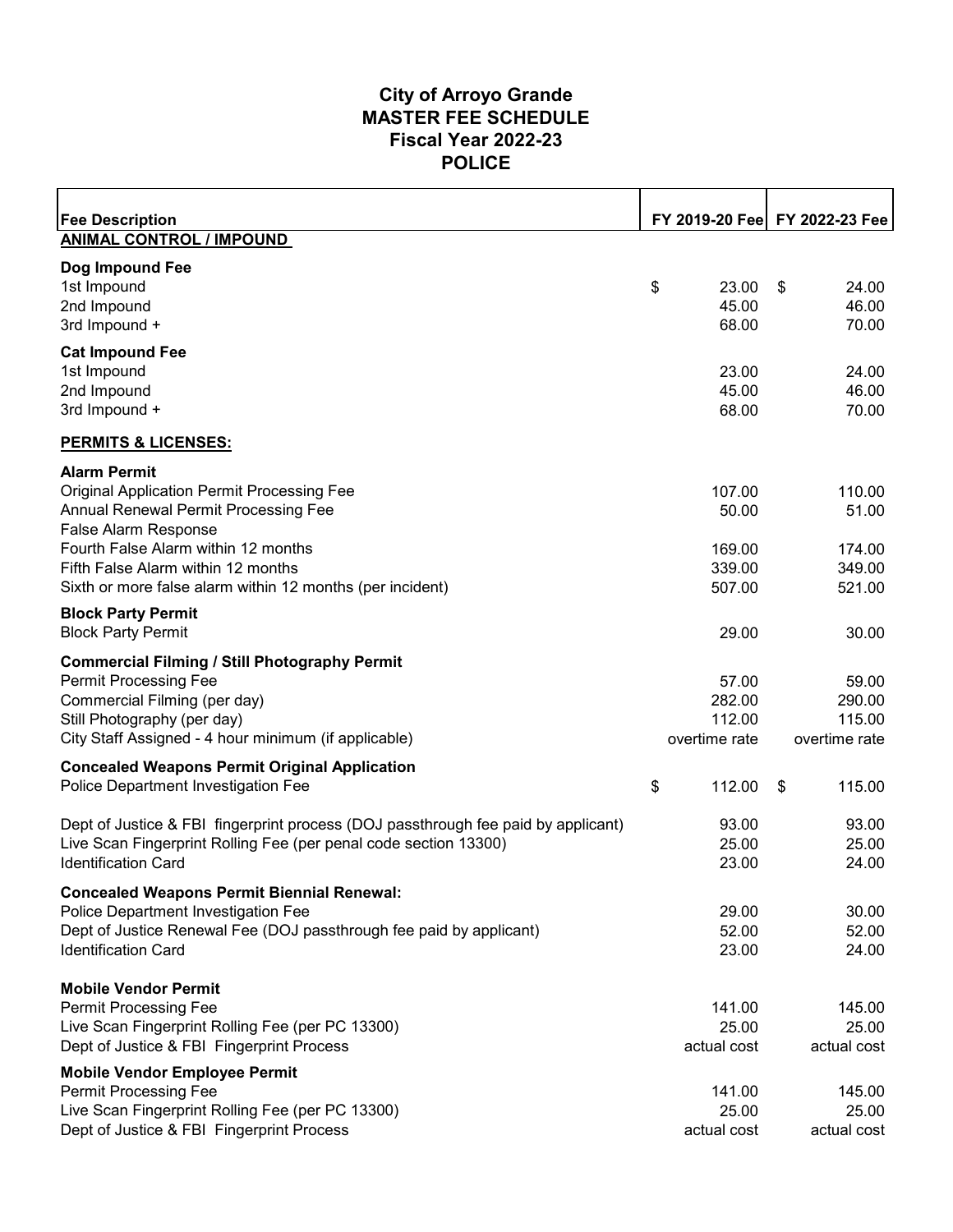#### **POLICE Fiscal Year 2022-23 MASTER FEE SCHEDULE City of Arroyo Grande**

| <b>Fee Description</b>                                                                                                                                |                      | FY 2019-20 Fee FY 2022-23 Fee |
|-------------------------------------------------------------------------------------------------------------------------------------------------------|----------------------|-------------------------------|
| <b>Sidewalk Vending Permit</b><br><b>Permit Processing Fee</b>                                                                                        | 280.00               | 280.00                        |
| <b>Palmreader Fortune Teller Permit - Original Application</b>                                                                                        |                      |                               |
| <b>Permit Processing Fee</b>                                                                                                                          | 141.00               | 145.00                        |
| Dept of Justice & FBI fingerprint process (DOJ passthrough fee paid by applicant)<br>Live Scan Fingerprint Rolling Fee (per penal code section 13300) | actual cost<br>25.00 | actual cost<br>25.00          |
| Palmreader Fortune Teller Permit - Annual Renewal                                                                                                     |                      |                               |
| <b>Permit Renewal Processing</b>                                                                                                                      | 112.00               | 115.00                        |
| Palmreader Fortune Teller Establishment Permit - Original Application                                                                                 |                      |                               |
| <b>Permit Processing Fee</b>                                                                                                                          | 141.00               | 145.00                        |
| Live Scan Fingerprint Rolling Fee (per penal code section 13300)                                                                                      | 25.00                | 25.00                         |
| Dept of Justice & FBI fingerprint process (DOJ passthrough fee paid by applicant)                                                                     | actual cost          | actual cost                   |
| Palmreader Fortune Teller Establishment Permit - Renewal Application                                                                                  |                      |                               |
| Permit Processing Fee                                                                                                                                 | 112.00               | 115.00                        |
| <b>Public Safety and Welfare Permit:</b><br>Less than 200 Non-Commercial Event                                                                        | 57.00                | 59.00                         |
| More than 200 Non-Commercial Event                                                                                                                    | 112.00               | 115.00                        |
| <b>Commercial Event</b>                                                                                                                               | 141.00               | 145.00                        |
| <b>Second Hand Dealer Permit Original Application</b>                                                                                                 |                      |                               |
| <b>Permit Processing Fee</b><br>Live Scan Fingerprint Rolling Fee (per penal code section 13300)                                                      | 141.00<br>25.00      | 145.00<br>25.00               |
|                                                                                                                                                       |                      |                               |
| Dept of Justice & FBI Fingerprint process (DOJ passthrough fee paid by applicant)                                                                     | actual cost          | actual cost                   |
| <b>Second Hand Dealer Permit Biennial Renewal</b>                                                                                                     |                      |                               |
| <b>City Processing Fee</b>                                                                                                                            | 112.00               | 115.00                        |
| <b>Solicitation Permit (per solicitor)</b><br><b>Permit Processing Fee</b>                                                                            | 141.00               |                               |
| Live Scan Fingerprint Rolling Fee (per PC 13300)                                                                                                      | \$<br>25.00          | 145.00<br>S<br>25.00          |
| Dept of Justice & FBI Fingerprint Processing Fee                                                                                                      | actual cost          | actual cost                   |
| <b>Taxi Cab Driver Permit Original Application</b>                                                                                                    |                      |                               |
| Permit Processing Fee                                                                                                                                 | 141.00               | 145.00                        |
| Live Scan Fingerprint Rolling Fee (per PC 13300)                                                                                                      | 25.00                | 25.00                         |
| Dept of Justice & FBI Fingerprint Process                                                                                                             | actual cost          | actual cost                   |
| <b>Taxi Cab Driver Permit Annual Renewal</b><br><b>Annual Renewal</b>                                                                                 | 112.00               | 115.00                        |
| <b>Tobacco Retailers License</b><br>Permit Processing Fee                                                                                             | 141.00               | 145.00                        |
|                                                                                                                                                       |                      |                               |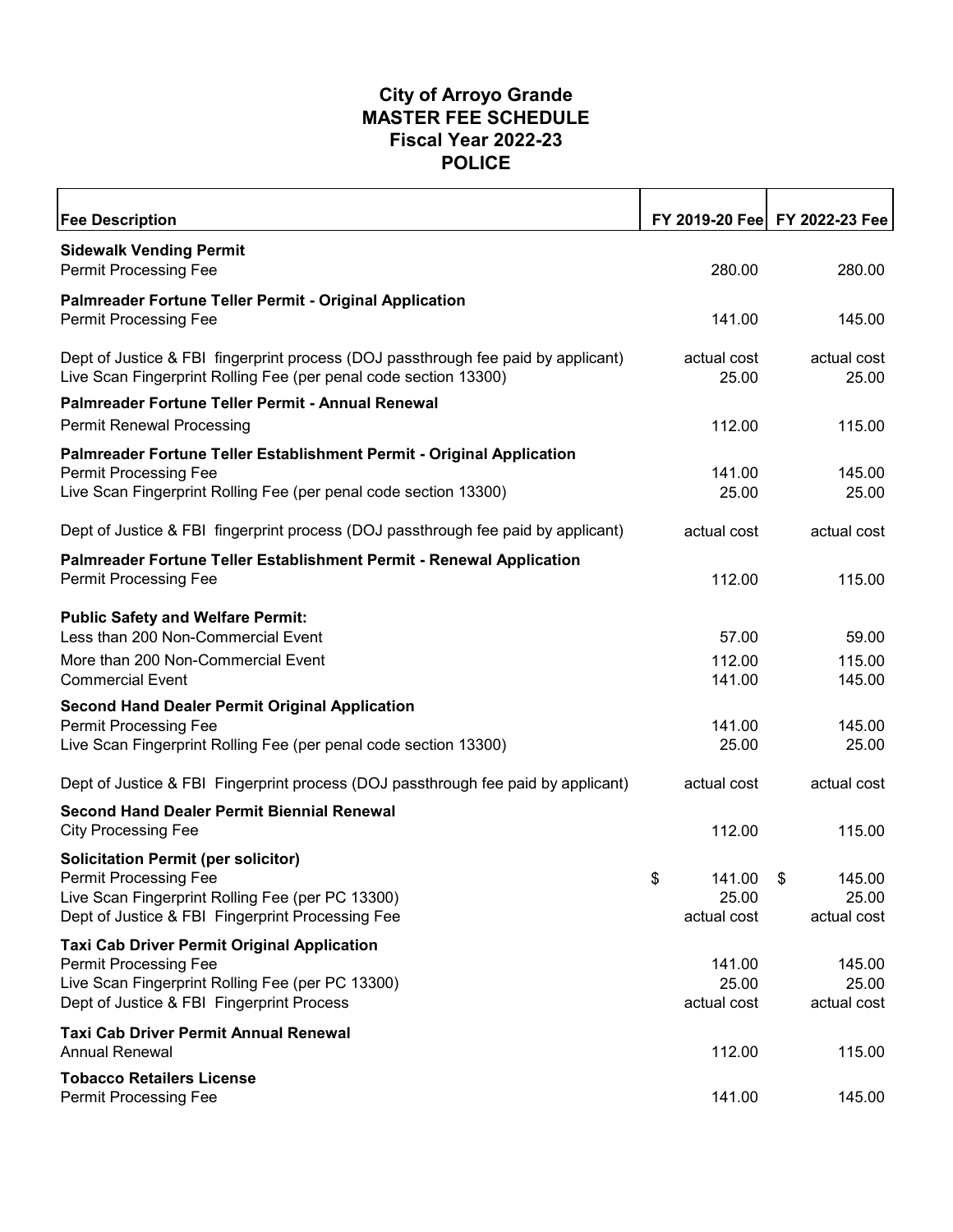#### **POLICE Fiscal Year 2022-23 MASTER FEE SCHEDULE City of Arroyo Grande**

| <b>Fee Description</b><br><b>OTHER FEES</b>                                    | 29.00<br>275.00 | FY 2019-20 Fee FY 2022-23 Fee<br>30.00 |
|--------------------------------------------------------------------------------|-----------------|----------------------------------------|
|                                                                                |                 |                                        |
|                                                                                |                 |                                        |
| Citation correction certification                                              |                 |                                        |
| Civil Witness Fee (Deposit)                                                    |                 | 275.00                                 |
| Copies, per page (Black and White)                                             | .20 per page    | .20 per page                           |
| Copies - Color copies per page                                                 | 5.00            | 5.00                                   |
| <b>Court Ordered Booking</b>                                                   | 141.00          | 145.00                                 |
| Criminal history summary examination                                           |                 |                                        |
| Live Scan Fingerprint Rolling Fee (per PC 13300)                               | 25.00           | 25.00                                  |
| Dept of Justice & FBI Fingerprint Process                                      | actual cost     | actual cost                            |
| Disturbance 415PC                                                              |                 |                                        |
| Second Response                                                                | 169.00          | 174.00                                 |
| <b>Third Response</b>                                                          | 339.00          | 349.00                                 |
| Fourth Response                                                                | 563.00          | 579.00                                 |
| Emergency DUI Response - Impaired Driver Accident - Actual Time @ Staff Hourly |                 |                                        |
| Rates                                                                          | actual cost     | actual cost                            |
| <b>Local Records Check</b>                                                     | 16.00           | 16.00                                  |
| Photographs                                                                    |                 |                                        |
| per disc                                                                       | 25.00           | 25.00                                  |
| Property Handling for Mailing / Shipping                                       | actual cost     | actual cost                            |
| Replacement of lost/stolen Permits, Licenses and registration receipts         | 50.00           | 51.00                                  |
| Repossessed Vehicle (per GC 41612)                                             | 15.00           | 15.00                                  |
| Subpoena Duces Tecum                                                           |                 |                                        |
| Production of Records for Subpoena deuces Tecum                                | 15.00           | 15.00                                  |
| .20 per page produced                                                          | actual cost     | actual cost                            |
| postage/shipping                                                               | actual cost     | actual cost                            |
| <b>Custodian of Records Court Appearance</b>                                   | 275.00          | 275.00                                 |
| Vehicle Release - Impound/Stored Vehicle Release                               | 57.00           | 59.00                                  |
| Vehicle Release 30-day Impound Release Review                                  | 84.00           | 86.00                                  |
| Clearance letter                                                               | 50.00           | 51.00                                  |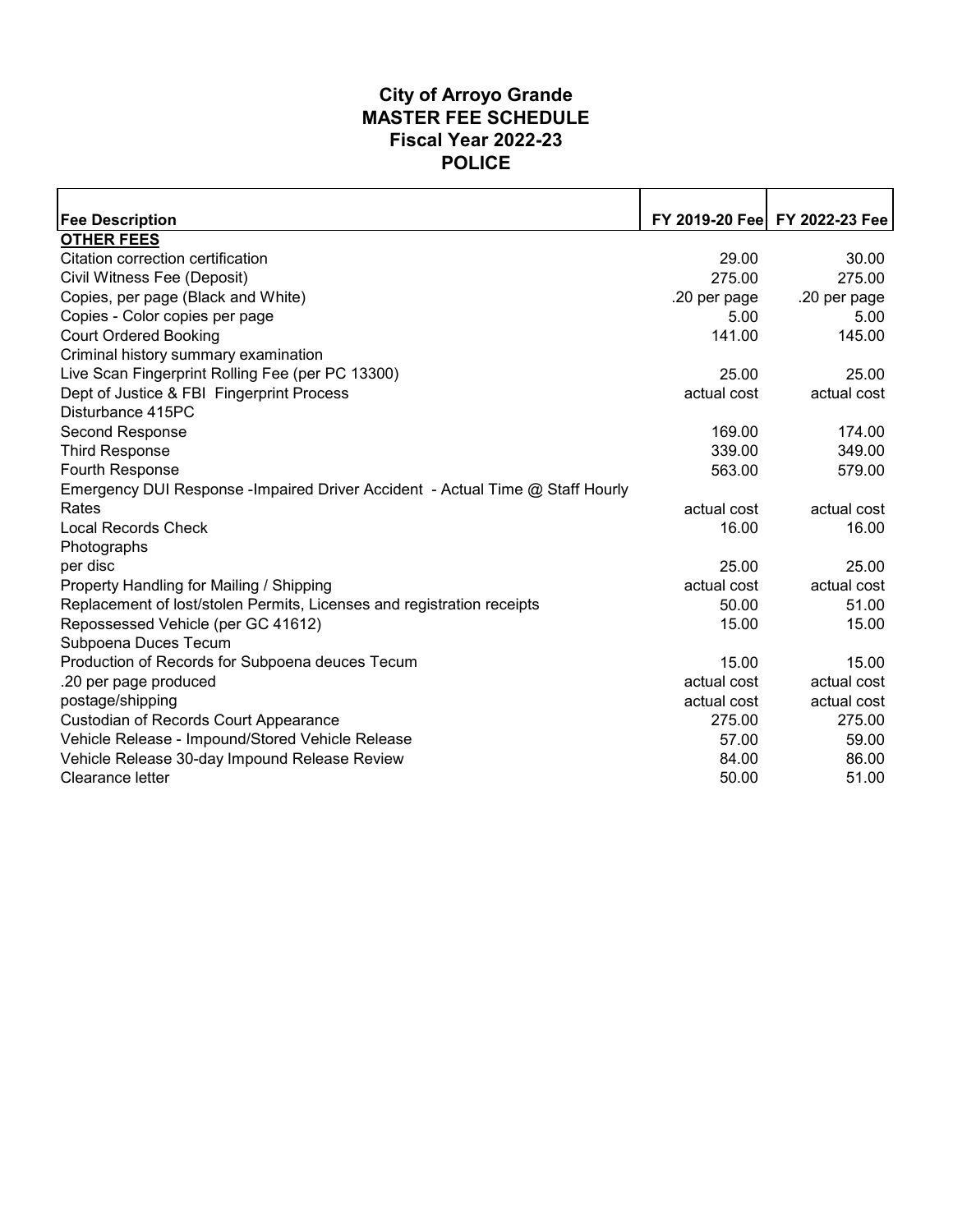#### **MASTER FEE SCHEDULE City of Arroyo Grande BUILDING MISC Fiscal Year 2022-23**

|                                                                                                   | <b>Plan Check</b> | <b>Inspection Fee</b>       | <b>Plan Check</b> | <b>Inspection Fee</b>                |
|---------------------------------------------------------------------------------------------------|-------------------|-----------------------------|-------------------|--------------------------------------|
| <b>Fee Description</b>                                                                            | Fee FY 19-20      | FY 19-20                    | Fee FY 22-23      | FY 22-23                             |
| Cellular/Mobile Phone, free-standing NEW                                                          | \$<br>1,111.00    | $\overline{\$}$<br>1,584.00 | \$<br>1,142.00    | $\overline{\mathcal{S}}$<br>1,629.00 |
| Cellular Tower with Equipment Shelter                                                             | 1,111.00          | 1,776.00                    | 1,142.00          | 1,826.00                             |
| <b>Cellular Tower Equipment Demolition</b>                                                        | 427.00            | 447.00                      | 439.00            | 460.00                               |
| Awning (not patio cover) Tents / Canopies / Booths<br>Change of Occupancy No T.I. w/ plan check & | 115.00            | 174.00                      | 118.00            | 179.00                               |
| Inspection                                                                                        | 194.00            | 353.00                      | 199.00            | 363.00                               |
| <b>Close Existing Openings</b>                                                                    | 115.00            | 237.00                      | 118.00            | 244.00                               |
| <b>Compliance Inspections/Reinspections</b>                                                       | 215.00            | 290.00                      | 221.00            | 298.00                               |
| Deck (with Calcs)                                                                                 | 249.00            | 311.00                      | 256.00            | 320.00                               |
| <b>Demolition</b>                                                                                 | 115.00            | 365.00                      | 118.00            | 375.00                               |
| Demolition - MultiFamily/Commercial                                                               | 115.00            | 365.00                      | 118.00            | 375.00                               |
| Door                                                                                              | 115.00            | 250.00                      | 118.00            | 257.00                               |
| Fence or Wall (wood, chain link, wrought iron):                                                   |                   |                             |                   |                                      |
| >6 feet in height, 1st 100 s.f.                                                                   | 115.00            | 319.00                      | 118.00            | 328.00                               |
| Each additional 100 sf                                                                            | 88.00             | 115.00                      | 90.00             | 118.00                               |
| Fence or Freestanding Wall (masonry / garden):                                                    |                   |                             |                   |                                      |
| City Standard, 1st 100 s.f.                                                                       | 115.00            | 319.00                      | 118.00            | 328.00                               |
| Each additional 100 sf                                                                            | 88.00             | 115.00                      | 90.00             | 118.00                               |
| Engineered Wall, 1st 100 sf                                                                       | 149.00            | 319.00                      | 153.00            | 328.00                               |
| Each additional 100 sf                                                                            | 122.00            | 115.00                      | 125.00            | 118.00                               |
| Fireplace (masonry or pre-fab)                                                                    | 115.00            | 231.00                      | 118.00            | 238.00                               |
| Flag pole (greater than 6 feet in height)                                                         | 115.00            | 231.00                      | 118.00            | 238.00                               |
| Grading (Cut and Fill):                                                                           |                   |                             |                   |                                      |
| 0-50 Cubic Yards (Cut and Fill)                                                                   | 149.00            | 231.00                      | 153.00            | 238.00                               |
| Each Add'l 50 CY (or portion thereof)                                                             | 73.00             | 174.00                      | 75.00             | 179.00                               |
| Pilaster each 10                                                                                  | 115.00            | 231.00                      | 118.00            | 238.00                               |
| Lighting pole (each)                                                                              | 115.00            | 197.00                      | 118.00            | 203.00                               |
| <b>Stucco Applications</b>                                                                        | 72.00             | 231.00                      | 74.00             | 238.00                               |
| Retaining Wall (concrete or masonry):                                                             |                   |                             |                   |                                      |
| First 50 sf                                                                                       | 238.00            | 264.00                      | 245.00            | 271.00                               |
| Each additional 50 sf                                                                             | 210.00            | 149.00                      | 216.00            | 153.00                               |
| Re-roofing:                                                                                       |                   |                             |                   |                                      |
| Composition - no tear off                                                                         | 95.00             | 222.00                      | 98.00             | 228.00                               |
| Other roofs (first 10 squares)                                                                    | 95.00             | 222.00                      | 98.00             | 228.00                               |
| Each additional 10 squares                                                                        | 23.00             | 55.00                       | 24.00             | 57.00                                |
| Roof Structure Replacement                                                                        | 149.00            | 264.00                      | 153.00            | 271.00                               |
| Sauna - steam                                                                                     | 115.00            | 277.00                      | 118.00            | 285.00                               |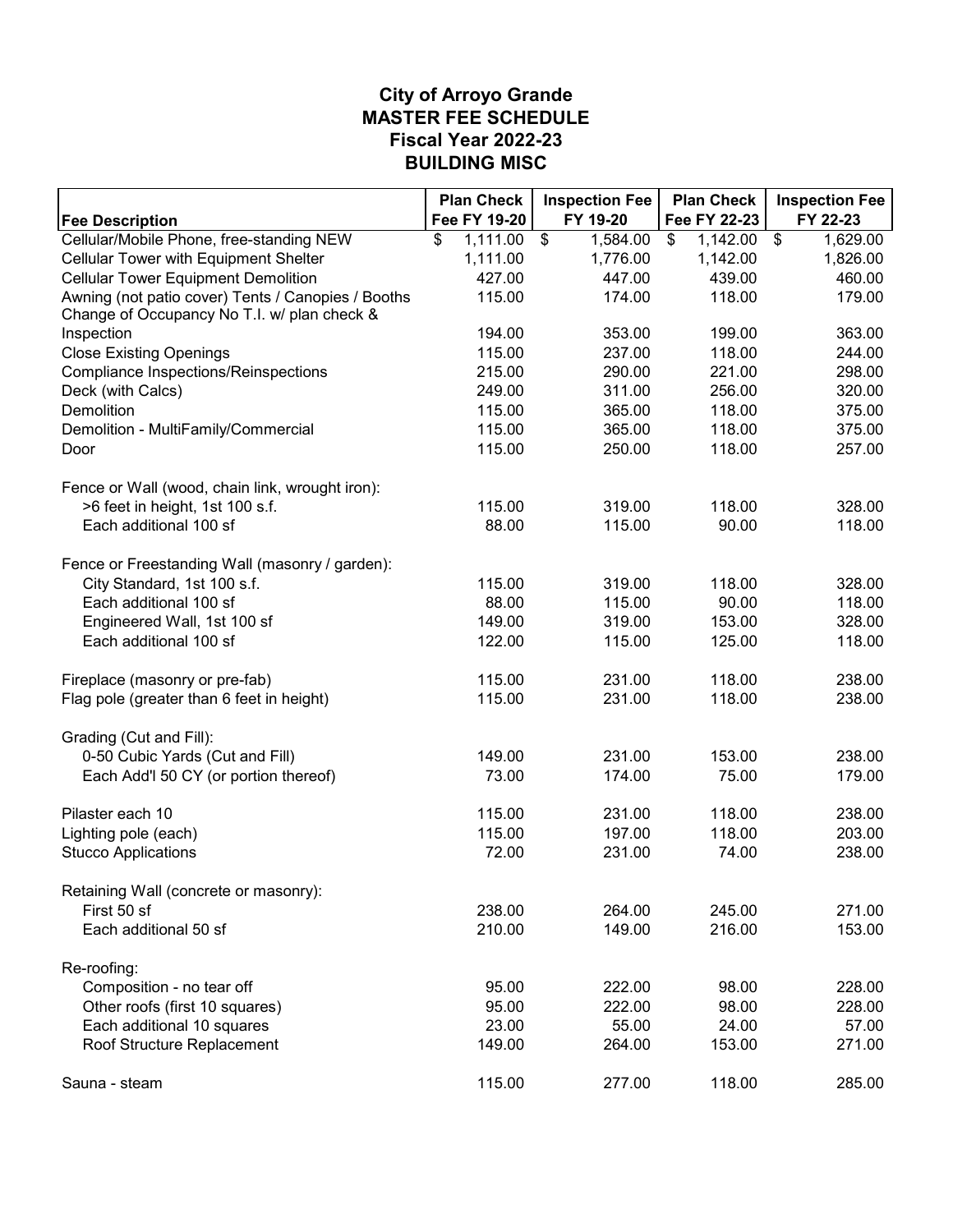#### **MASTER FEE SCHEDULE City of Arroyo Grande BUILDING MISC Fiscal Year 2022-23**

|                                                                                               | <b>Plan Check</b> | <b>Inspection Fee</b> | <b>Plan Check</b> | <b>Inspection Fee</b>               |
|-----------------------------------------------------------------------------------------------|-------------------|-----------------------|-------------------|-------------------------------------|
| <b>Fee Description</b>                                                                        | Fee FY 19-20      | FY 19-20              | Fee FY 22-23      | FY 22-23                            |
| Siding:                                                                                       |                   |                       |                   |                                     |
| Stone and Brick Veneer (interior or exterior)                                                 | \$<br>95.00       | \$<br>277.00          | \$<br>98.00       | $\boldsymbol{\mathsf{S}}$<br>285.00 |
| All Other                                                                                     | 72.00             | 277.00                | 74.00             | 285.00                              |
| Signs:                                                                                        |                   |                       |                   |                                     |
| Directional / Menu                                                                            | 238.00            | 277.00                | 245.00            | 285.00                              |
| Freeway sign                                                                                  | 546.00            | 305.00                | 561.00            | 314.00                              |
| Ground / Roof / Projecting Signs                                                              | 227.00            | 264.00                | 233.00            | 271.00                              |
| Wall, Illuminated                                                                             | 95.00             | 277.00                | 98.00             | 285.00                              |
|                                                                                               |                   |                       |                   |                                     |
| Skylight (Residential each)                                                                   | 72.00             | 244.00                | 74.00             | 251.00                              |
| Skylight (Commercial) one                                                                     | 95.00             | 244.00                | 98.00             | 251.00                              |
| Spa or Hot Tub (Pre-fabricated)                                                               | 95.00             | 277.00                | 98.00             | 285.00                              |
| Stairs - per story                                                                            | 348.00            | 264.00                | 358.00            | 271.00                              |
| Storage Racks each set of plans                                                               | 403.00            | 331.00                | 414.00            | 340.00                              |
| Temporary Utility Connection or Occupancy                                                     |                   | 95.00                 |                   | 98.00                               |
|                                                                                               |                   |                       |                   |                                     |
| Window or Sliding Glass Door (first)                                                          | 238.00            | 264.00                | 245.00            | 271.00                              |
| Each additional                                                                               | 210.00            | 123.00                | 216.00            | 126.00                              |
|                                                                                               |                   |                       |                   |                                     |
| <b>Board of Appeals</b>                                                                       | 895.00            | $\blacksquare$        | 920.00            |                                     |
| <b>Business License Inspection</b>                                                            | 45.00             | 69.00                 | 46.00             | 71.00                               |
| <b>Business License Re-inspection</b>                                                         | 45.00             | 36.00                 | 46.00             | 37.00                               |
| <b>Product Review</b>                                                                         | 673.00            | $\blacksquare$        | 692.00            | ÷,                                  |
| Disabled Access Compliance Inspection                                                         | 134.00            | 90.00                 | 138.00            | 93.00                               |
|                                                                                               | 122.00            |                       | 125.00            |                                     |
| Supplemental Plan Check Fee (first 1/2 hour)<br>Each Additional 1/2 hour (or portion thereof) | 110.00            |                       | 113.00            |                                     |
| Supplemental Inspection Fee (first 1/2 hour)                                                  |                   | 122.00                | ä,                | 125.00                              |
| Each Additional 1/2 hour (or portion thereof)                                                 |                   | 110.00                |                   | 113.00                              |
|                                                                                               |                   |                       |                   |                                     |
| Emergency (Non-Scheduled) Call-Out Fee (first                                                 |                   |                       |                   |                                     |
| hour) 2 hour minimum                                                                          |                   | 233.00                |                   | 240.00                              |
| Each additional hour                                                                          |                   | 220.00                |                   | 226.00                              |
| After Hours Inspection 2 hour minimum                                                         |                   | 233.00                |                   | 240.00                              |
| Each additional hour                                                                          |                   | 220.00                |                   | 226.00                              |
| After Hours Plan Review 2 hour minimum                                                        | 233.00            |                       | 240.00            |                                     |
| Each additional hour                                                                          | 220.00            |                       | 226.00            | ۰                                   |
| Copies, per page (Black and White)                                                            | 0.20 per page     |                       |                   |                                     |
| Color copies                                                                                  | actual costs      |                       |                   |                                     |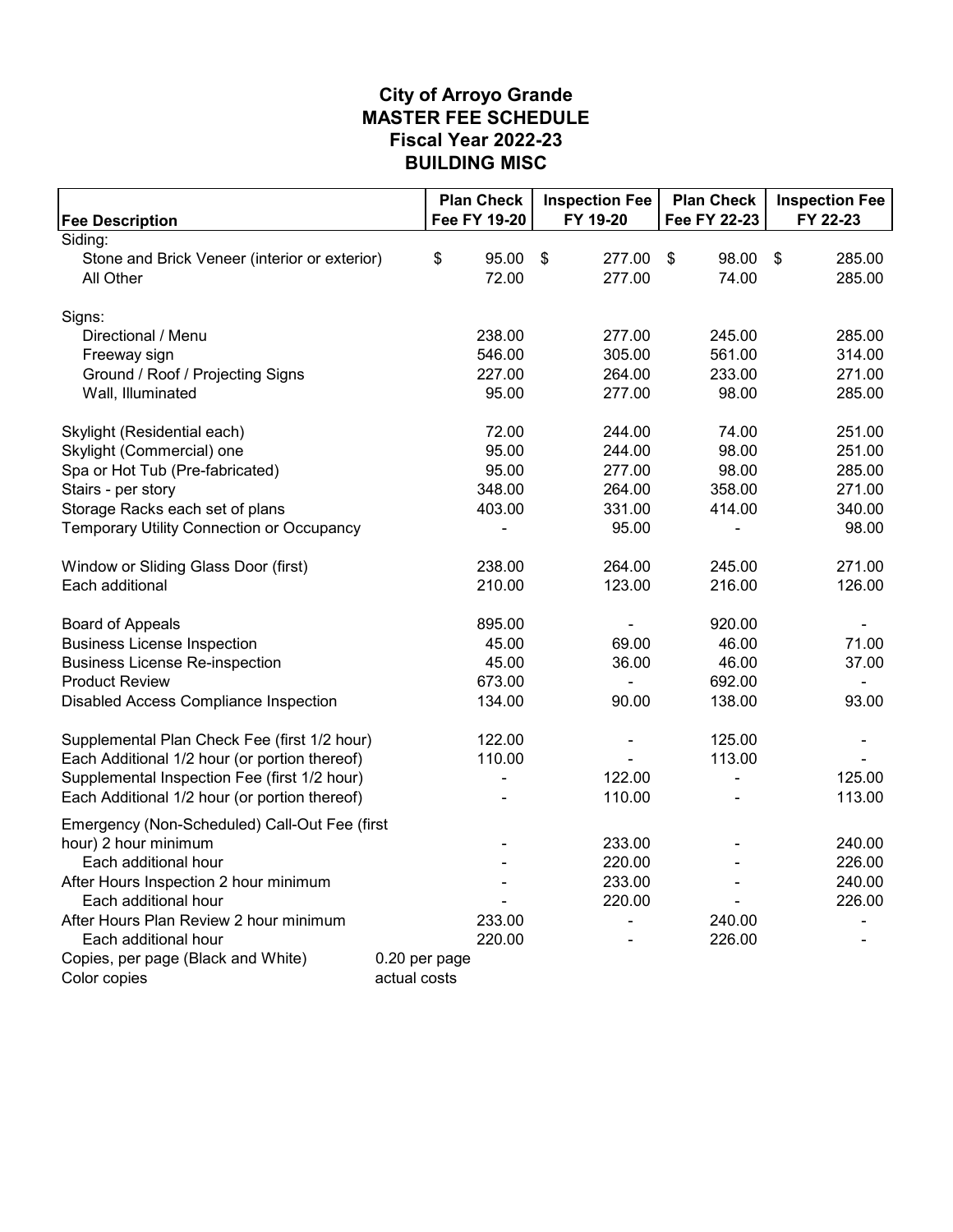|                                                                                                       | <b>Plan Check</b> | <b>Inspection Fee</b> | <b>Plan Check</b>       | <b>Inspection Fee</b> |
|-------------------------------------------------------------------------------------------------------|-------------------|-----------------------|-------------------------|-----------------------|
| <b>Fee Description</b>                                                                                | Fee FY 19-20      | FY 19-20              | Fee FY 22-23            | FY 22-23              |
| Fire Sprinkler Systems - New Construction:                                                            |                   |                       |                         |                       |
| 1-50 Heads                                                                                            | \$<br>221.00      | \$<br>242.00          | $\sqrt[6]{2}$<br>227.00 | -\$<br>249.00         |
| 51-100 Heads                                                                                          | 277.00            | 344.00                | 285.00                  | 354.00                |
| 101-200 Heads                                                                                         | 500.00            | 412.00                | 514.00                  | 424.00                |
| Every 200 Heads above 200                                                                             | 220.00            | 158.00                | 226.00                  | 162.00                |
| Fire Sprinkler Systems - Tenant Improvements:                                                         |                   |                       |                         |                       |
| 1-25 Heads                                                                                            | 221.00            | 242.00                | 227.00                  | 249.00                |
| 26-100 Heads                                                                                          | 334.00            | 378.00                | 343.00                  | 389.00                |
| Every 100 Heads above 100                                                                             | 110.00            | 253.00                | 113.00                  | 260.00                |
|                                                                                                       |                   |                       |                         |                       |
| Fire Alarm System (including Sprinkler Monitor System) - New Construction:                            |                   |                       |                         |                       |
| 1-50 Devices                                                                                          | 221.00            | 242.00                | 227.00                  | 249.00                |
| 51-100 Devices                                                                                        | 277.00            | 344.00                | 285.00                  | 354.00                |
| Every 50 Devices above 100                                                                            | 110.00            | 227.00                | 113.00                  | 233.00                |
| Fire Alarm System (including Sprinkler Monitor System) - Tenant Improvements:                         |                   |                       |                         |                       |
| 1-50 Devices                                                                                          | 221.00            | 276.00                | 227.00                  | 284.00                |
| 51-100 Devices                                                                                        | 277.00            | 378.00                | 285.00                  | 389.00                |
| Every 50 Devices above 100                                                                            | 167.00            | 227.00                | 172.00                  | 233.00                |
| Other Suppression Systems:                                                                            |                   |                       |                         |                       |
| Inert Gas Systems                                                                                     | 388.00            | 485.00                | 399.00                  | 499.00                |
| <b>Dry Chemical Systems</b>                                                                           | 221.00            | 485.00                | 227.00                  | 499.00                |
| Wet Chemical/Kitchen Hood                                                                             | 332.00            | 485.00                | 341.00                  | 499.00                |
| Foam Systems                                                                                          | 221.00            | 663.00                | 227.00                  | 682.00                |
| Paint Spray Booth                                                                                     | 499.00            | 719.00                | 513.00                  | 739.00                |
|                                                                                                       |                   |                       |                         |                       |
| Other Fire Fees:                                                                                      |                   |                       |                         |                       |
| Hydrants/Underground Fire Service Plan Check                                                          | 444.00            |                       | 457.00                  |                       |
| Hydrant Flow Test (existing hydrants)                                                                 |                   | 663.00                |                         | 682.00                |
| Special Event Inspection (e.g., fairs) These are group events, when multiple booths/tents are erected |                   |                       |                         |                       |
| Booth / Tent                                                                                          | 59.00             | 64.00                 | 61.00                   | 66.00                 |
| Booth / Tent with Electricity                                                                         | 84.00             | 104.00                | 86.00                   | 107.00                |
| Booth / Tent with Cooking (includes Electricity)                                                      | 91.00             | 125.00                | 94.00                   | 129.00                |
| <b>Special Event Application Review</b>                                                               |                   | 24.00                 |                         | 25.00                 |

**Additional Fire related services are provided by Five Cities Fire Authority (FCFA). See the FCFA fee schedule for fees.**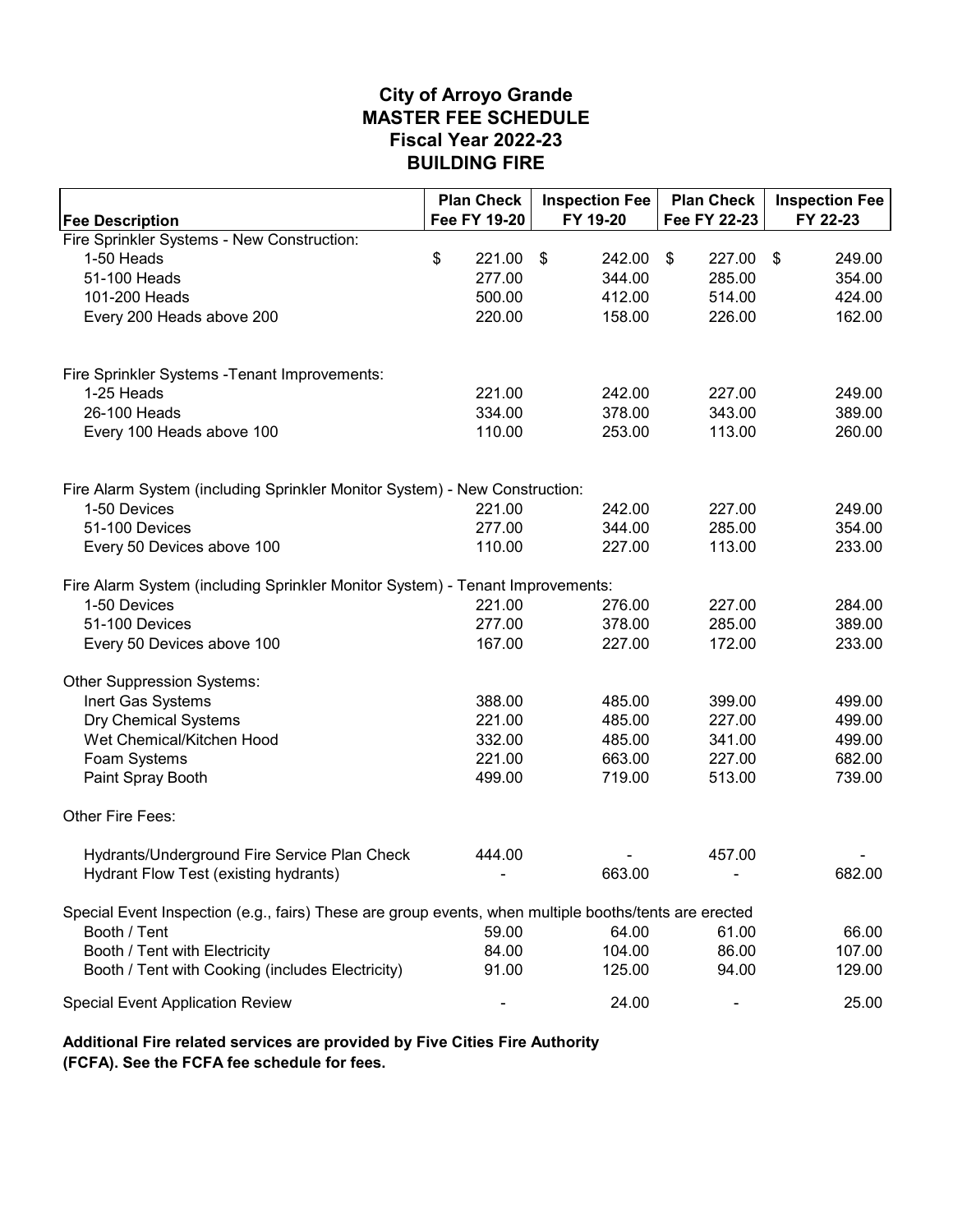#### **MASTER FEE SCHEDULE City of Arroyo Grande BUILDING MPE Fiscal Year 2022-23**

| <b>Fee Description</b>                                                                                           | <b>Plan Check</b><br>Fee FY 19-20 | <b>Inspection Fee</b><br>FY 19-20 | <b>Plan Check</b><br>Fee FY 22-23 | <b>Inspection Fee</b><br>FY 22-23 |
|------------------------------------------------------------------------------------------------------------------|-----------------------------------|-----------------------------------|-----------------------------------|-----------------------------------|
| <b>ADMINISTRATIVE (BASE) FEES:</b>                                                                               |                                   |                                   |                                   |                                   |
| Permit Issuance and Administration                                                                               | \$<br>113.00                      | \$                                | \$<br>116.00 \$                   |                                   |
| MECHANICAL PERMIT FEES                                                                                           |                                   |                                   |                                   |                                   |
| FAU less than 100,000 Btu/h                                                                                      | 56.00                             | 68.00                             | 58.00                             | 70.00                             |
| FAU greater than 100,000 Btu/h                                                                                   | 56.00                             | 103.00                            | 58.00                             | 106.00                            |
| Floor furnace (including vent)                                                                                   | 56.00                             | 137.00                            | 58.00                             | 141.00                            |
| Suspended, wall, or floor-mounted heaters                                                                        | 56.00                             | 103.00                            | 58.00                             | 106.00                            |
| Appliance vents not included in an appliance permit<br>Boiler or compressor, from 15 HP to 30 HP /<br>absorption | 56.00                             | 103.00                            | 58.00                             | 106.00                            |
| system from 1,000,000 Btu/h to 1,750,000 Btu/h.<br>Boiler or compressor, from 30 HP to 50 HP /<br>absorption     | 56.00                             | 103.00                            | 58.00                             | 106.00                            |
| system from 1,000,000 Btu/h to 1,750,000 Btu/h.<br>Boiler or compressor, over 50 HP /                            | 110.00                            | 137.00                            | 113.00                            | 141.00                            |
| absorption system over 1,750,000 Btu/h.                                                                          | 166.00                            | 103.00                            | 171.00                            | 106.00                            |
| Air-handling unit, including attached ducts.                                                                     | 110.00                            | 103.00                            | 113.00                            | 106.00                            |
| Air-handling unit over 10,000 CFM                                                                                | 166.00                            | 137.00                            | 171.00                            | 141.00                            |
| Evaporative cooler                                                                                               | 56.00                             | 68.00                             | 58.00                             | 70.00                             |
| Ventilation fan connected to a single duct<br>Ventilation system (not a portion of heating or a/c                | 110.00                            | 103.00                            | 113.00                            | 106.00                            |
| system)                                                                                                          | 166.00                            | 137.00                            | 171.00                            | 141.00                            |
| Incinerator, residential                                                                                         | 276.00                            | 204.00                            | 284.00                            | 210.00                            |
| Commercial or Industrial-type incinerator                                                                        | 331.00                            | 204.00                            | 340.00                            | 210.00                            |
| Misc. appliances or equipment.                                                                                   | 166.00                            | 137.00                            | 171.00                            | 141.00                            |
| Stand Alone Mechanical Plan Check (hourly rate)                                                                  | 220.00                            |                                   | 226.00                            |                                   |
| Other Mechanical Inspections (per hour)                                                                          |                                   | 137.00                            |                                   | 141.00                            |
| PLUMBING / GAS PERMIT FEES:                                                                                      |                                   |                                   |                                   |                                   |
| <b>Plumbing fixtures</b>                                                                                         | 56.00                             | 68.00                             | 58.00                             | 70.00                             |
| <b>Building sewer</b>                                                                                            | 110.00                            | 103.00                            | 113.00                            | 106.00                            |
| Rainwater systems (per drain)                                                                                    | 56.00                             | 68.00                             | 58.00                             | 70.00                             |
| Gray Water system                                                                                                | 166.00                            | 170.00                            | 171.00                            | 175.00                            |
| Private sewage disposal system                                                                                   | 166.00                            | 170.00                            | 171.00                            | 175.00                            |
| Water Heater                                                                                                     | 110.00                            | 68.00                             | 113.00                            | 70.00                             |
| Industrial waste pretreatment interceptor                                                                        | 56.00                             | 103.00                            | 58.00                             | 106.00                            |
| Water piping and/or water treating equipment                                                                     | 56.00                             | 103.00                            | 58.00                             | 106.00                            |
| Repair or alteration of drainage or vent piping,                                                                 |                                   |                                   |                                   |                                   |
| each fixture                                                                                                     | 56.00                             | 103.00                            | 58.00                             | 106.00                            |
| Each lawn sprinkler system on any one meter                                                                      | 56.00                             | 68.00                             | 58.00                             | 70.00                             |
| Backflow devices each unit                                                                                       | 110.00                            | 68.00                             | 113.00                            | 70.00                             |
| Atmospheric-type vacuum breakers: 1-5 units<br>Atmospheric-type vacuum breakers: each unit over                  | 110.00                            | 68.00                             | 113.00                            | 70.00                             |
| 5 units                                                                                                          | 110.00                            | 68.00                             | 113.00                            | 70.00                             |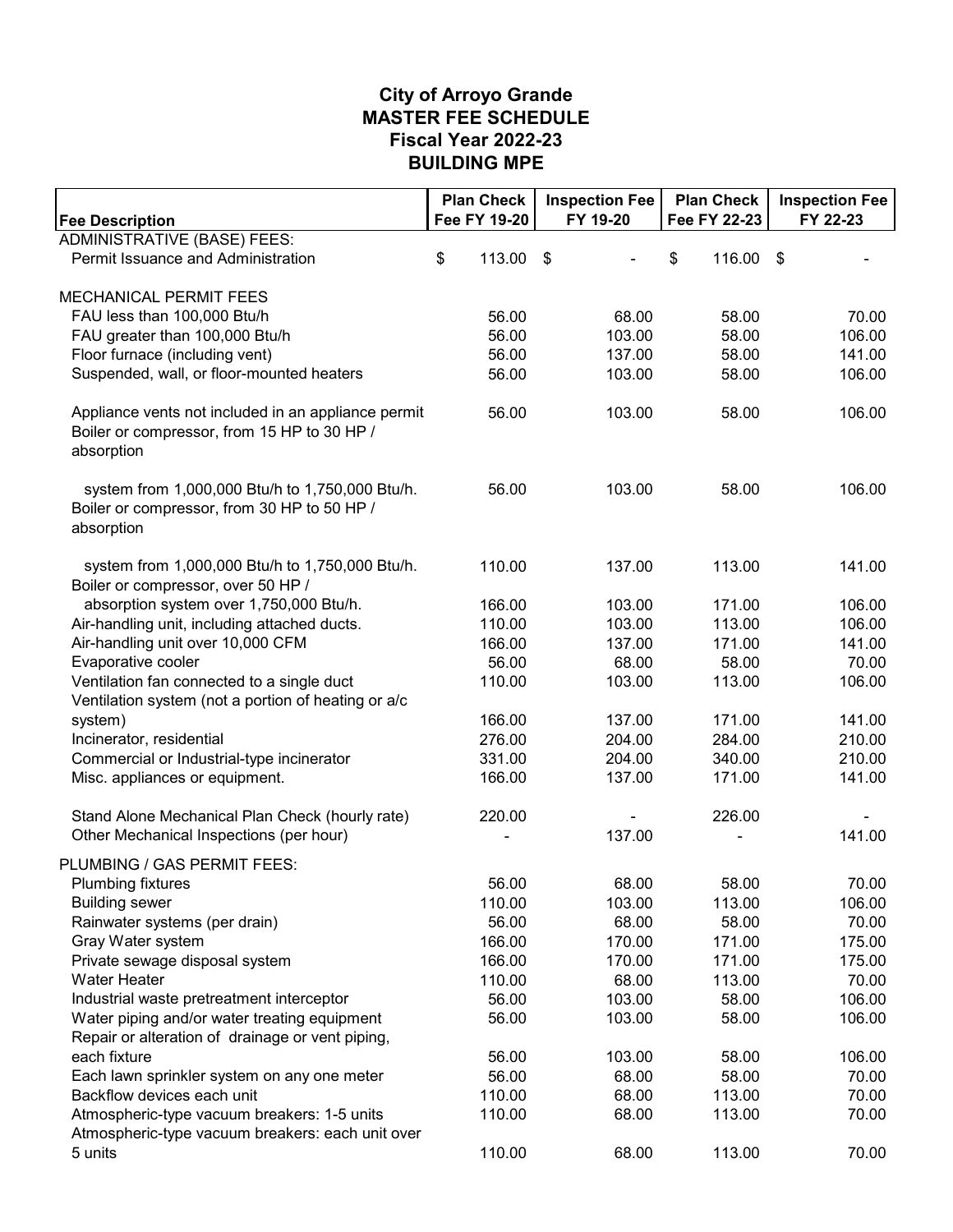#### **MASTER FEE SCHEDULE City of Arroyo Grande BUILDING MPE Fiscal Year 2022-23**

| <b>Fee Description</b>                                 | <b>Plan Check</b><br>Fee FY 19-20 | <b>Inspection Fee</b><br>FY 19-20 | <b>Plan Check</b><br>Fee FY 22-23 | <b>Inspection Fee</b><br>FY 22-23 |
|--------------------------------------------------------|-----------------------------------|-----------------------------------|-----------------------------------|-----------------------------------|
| PLUMBING / GAS PERMIT FEES (continued):                |                                   |                                   |                                   |                                   |
| Stand Alone Plumbing Plan Check (hourly rate)          | \$<br>220.00                      | $\boldsymbol{\mathsf{S}}$         | \$<br>226.00                      | -\$                               |
| Other Plumbing and Gas Inspections (per hour)          |                                   | 137.00                            |                                   | 141.00                            |
| <b>SYSTEM FEES:</b>                                    |                                   |                                   |                                   |                                   |
| <b>Swimming Pools</b>                                  | 166.00                            | 238.00                            | 171.00                            | 245.00                            |
| <b>Outdoor Events</b>                                  | 166.00                            | 103.00                            | 171.00                            | 106.00                            |
| Electric generator and electrically-driven rides       | 110.00                            | 103.00                            | 113.00                            | 106.00                            |
| Mechanically-driven rides/ attractions with electrical | 166.00                            | 103.00                            | 171.00                            | 106.00                            |
| Each system of area and booth lighting                 | 110.00                            | 103.00                            | 113.00                            | 106.00                            |
| <b>Temporary Power Service</b>                         | 110.00                            | 68.00                             | 113.00                            | 70.00                             |
| Temporary power pole                                   | 110.00                            | 68.00                             | 113.00                            | 70.00                             |
| Sub poles (each)                                       | 56.00                             | 47.00                             | 58.00                             | 48.00                             |
| <b>UNIT FEES:</b>                                      |                                   |                                   |                                   |                                   |
| Receptacle, Switch, and Lighting Outlets               |                                   |                                   |                                   |                                   |
| First 10                                               | 110.00                            | 68.00                             | 113.00                            | 70.00                             |
| Each Additional 10                                     | 56.00                             | 34.00                             | 58.00                             | 35.00                             |
| <b>Lighting Fixtures:</b>                              |                                   |                                   |                                   |                                   |
| First 10                                               | 110.00                            | 68.00                             | 113.00                            | 70.00                             |
| Each additional 10                                     | 56.00                             | 34.00                             | 58.00                             | 35.00                             |
| Pole or platform-mounted lighting fixtures (each)      | 110.00                            | 103.00                            | 113.00                            | 106.00                            |
| Theatrical-type lighting fixtures or assemblies        | 110.00                            | 137.00                            | 113.00                            | 141.00                            |
| Residential Appliances (each)                          | 110.00                            | 68.00                             | 113.00                            | 70.00                             |
| Nonresidential Appliances                              | 166.00                            | 137.00                            | 171.00                            | 141.00                            |
| Residential appliances and self-contained,             |                                   |                                   |                                   |                                   |
| nonresidential appliances, (each)                      | 166.00                            | 137.00                            | 171.00                            | 141.00                            |
| Appliances not exceeding one horsepower (HP)           |                                   |                                   |                                   |                                   |
| kilowatt (KW), or kilovolt-ampere (KVA), in            |                                   |                                   |                                   |                                   |
| rating, (each)                                         | 220.00                            | 137.00                            | 226.00                            | 141.00                            |
| Power Apparatus:                                       |                                   |                                   |                                   |                                   |
| Motors, generators, transformers, rectifiers,          |                                   |                                   |                                   |                                   |
| synchronous converters, capacitors, industrial         |                                   |                                   |                                   |                                   |
| heating, air conditioners                              |                                   |                                   |                                   |                                   |
| and heat pumps, cooking or baking equipment,           |                                   |                                   |                                   |                                   |
| and other apparatus (all sizes)                        | 166.00                            | 68.00                             | 171.00                            | 70.00                             |
|                                                        |                                   |                                   |                                   |                                   |
| Signs, Outline Lighting, and Marquees:                 |                                   |                                   |                                   |                                   |
| Signs, Outline Lighting, or Marquees supplied from     |                                   |                                   |                                   |                                   |
| one branch circuit (each)                              | 110.00                            | 103.00                            | 113.00                            | 106.00                            |
| Additional branch circuits within the same sign,       |                                   |                                   |                                   |                                   |
| outline lighting system, or marquee (each)             | 110.00                            | 68.00                             | 113.00                            | 70.00                             |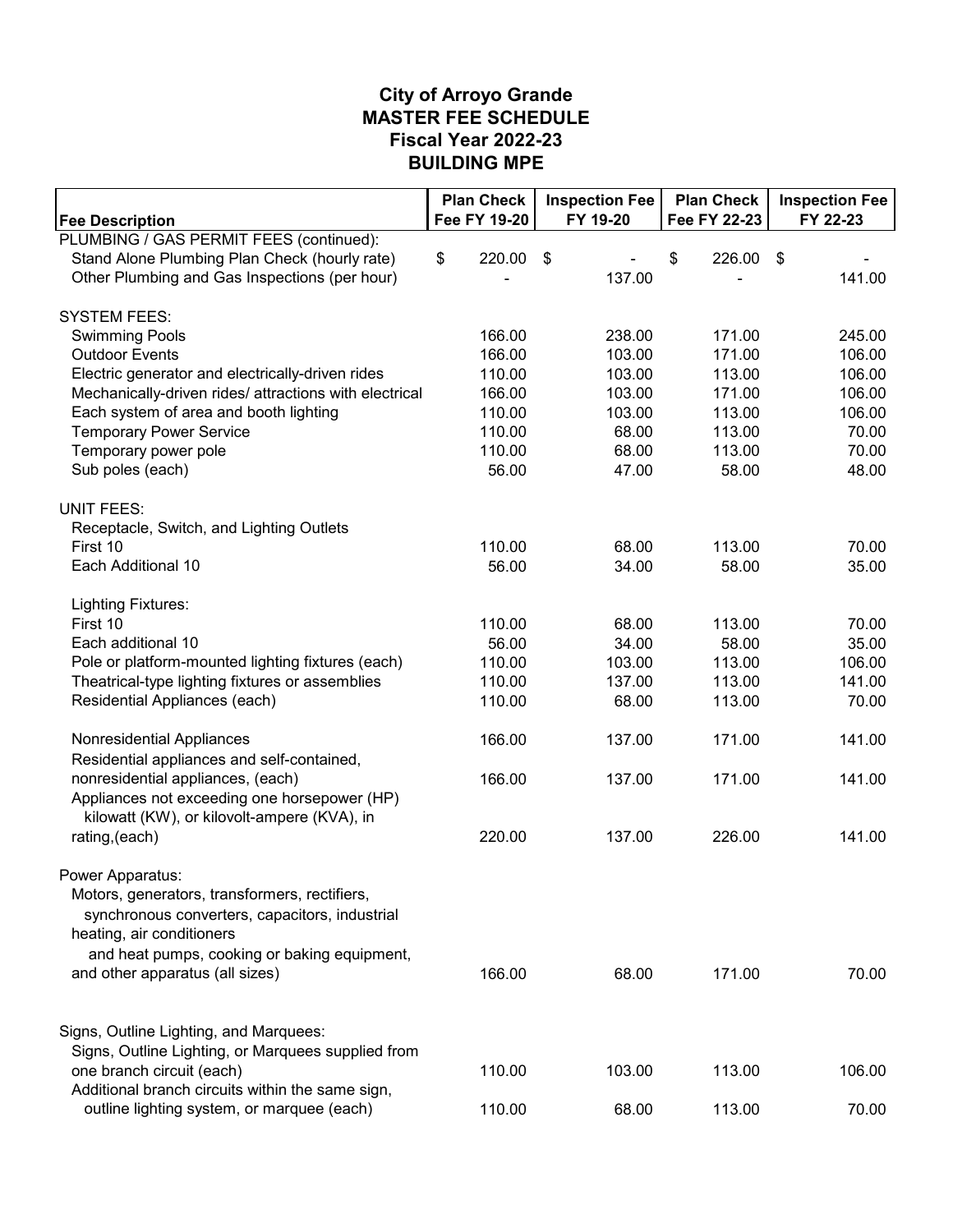#### **MASTER FEE SCHEDULE City of Arroyo Grande BUILDING MPE Fiscal Year 2022-23**

|                                                                                                                                                                | <b>Plan Check</b><br><b>Inspection Fee</b> |              |          | <b>Plan Check</b> |    |              | <b>Inspection Fee</b> |          |  |
|----------------------------------------------------------------------------------------------------------------------------------------------------------------|--------------------------------------------|--------------|----------|-------------------|----|--------------|-----------------------|----------|--|
| <b>Fee Description</b>                                                                                                                                         |                                            | Fee FY 19-20 | FY 19-20 |                   |    | Fee FY 22-23 |                       | FY 22-23 |  |
| UNIT FEES (continued):                                                                                                                                         |                                            |              |          |                   |    |              |                       |          |  |
| Service or Panel:                                                                                                                                              |                                            |              |          |                   |    |              |                       |          |  |
| 200 amp or less Electrical Panel (each)                                                                                                                        | \$                                         | 166.00       | \$       | 137.00            | \$ | 171.00       | -\$                   | 141.00   |  |
| Over 200 amp up to 1000 amp Electrical Panel                                                                                                                   |                                            | 276.00       |          | 170.00            |    | 284.00       |                       | 175.00   |  |
| Over 1000 amp Electrical Panel (each)                                                                                                                          |                                            | 441.00       |          | 204.00            |    | 453.00       |                       | 210.00   |  |
| Miscellaneous Apparatus, Conduits, and Conductors<br>Electrical apparatus, conduits, and conductors for<br>which a permit is required, but for which no fee is |                                            | 110.00       |          | 103.00            |    | 113.00       |                       | 106.00   |  |
| herein set forth                                                                                                                                               |                                            | 110.00       |          | 137.00            |    | 113.00       |                       | 141.00   |  |
| Photovotaic Systems - each                                                                                                                                     |                                            | 166.00       |          | 204.00            |    | 171.00       |                       | 210.00   |  |
| Stand Alone Electrical Plan Check (hourly rate)<br>Other Electrical Inspections (per hour)                                                                     |                                            | 220.00       |          | 137.00            |    | 226.00       |                       | 141.00   |  |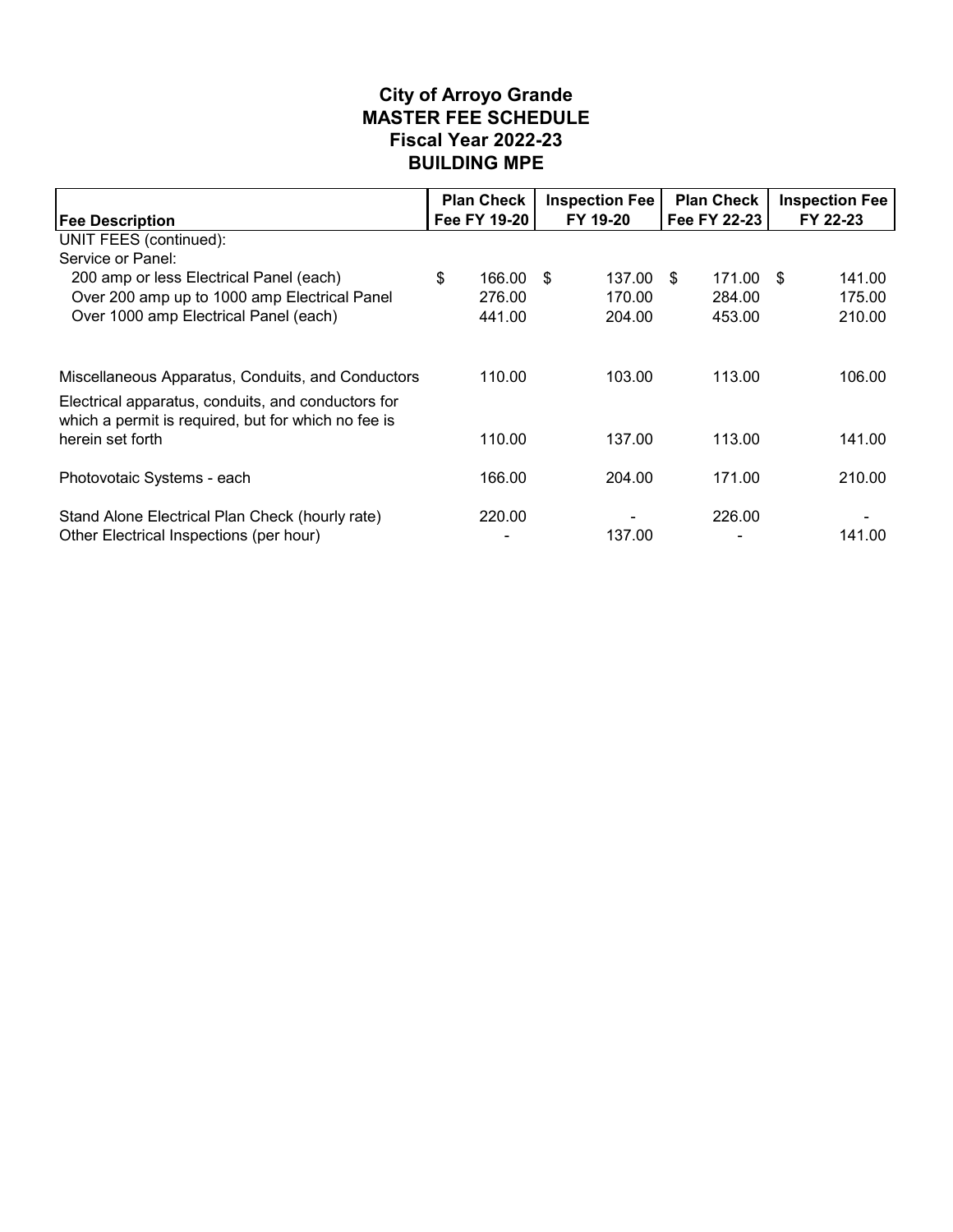# **PLAN CHECK VARIABLE FEE SCHEDULE FOR NEW CONSTRUCTION**

|       | <b>CBC</b><br>(ICC)                 |                                        |                   |                                             | Each                               |                            | Each                                      |
|-------|-------------------------------------|----------------------------------------|-------------------|---------------------------------------------|------------------------------------|----------------------------|-------------------------------------------|
|       | <b>Use</b>                          |                                        | <b>Size Basis</b> | <b>Base Fee</b>                             | <b>Additional</b>                  | <b>Base Fee</b>            | <b>Additional</b>                         |
| Fee # | <b>Type</b>                         | Occupancy                              | (square feet)     | FY 19-20                                    | <b>SF FY 19-20</b>                 | FY 22-23                   | <b>SF FY 22-23</b>                        |
|       |                                     |                                        | 2,000             | 4,716<br>\$                                 | \$<br>0.212                        | 4,849<br>\$                | \$<br>0.218                               |
|       |                                     |                                        | 8,000             | \$<br>5,988                                 | \$<br>0.285                        | \$<br>6,157                | \$<br>0.293                               |
|       | $A-1$                               | <b>Assembly Group - Theaters</b>       | 20,000            | \$<br>9,411                                 | \$<br>0.309                        | \$<br>9,677                | \$<br>0.318                               |
|       |                                     |                                        | 40,000            | \$<br>15,594                                | \$<br>0.207                        | \$<br>16,036               | \$<br>0.213                               |
|       |                                     |                                        | 100,000           | \$28,028                                    | \$<br>0.280                        | \$<br>28,821               | \$<br>0.288                               |
|       |                                     |                                        | 1,000             | 3,042<br>\$                                 | \$<br>0.244                        | 3,128<br>\$                | $\overline{\boldsymbol{\theta}}$<br>0.251 |
|       |                                     | Assembly Group - Restaurants,          | 4,000             | \$<br>3,773                                 | 0.331<br>\$                        | 3,880<br>\$                | \$<br>0.341                               |
| 2     | $A-2$                               | nightclubs                             | 10,000            | \$<br>5,761<br>\$                           | \$<br>0.359<br>\$<br>0.241         | 5,924<br>\$<br>\$<br>9,613 | \$<br>0.369<br>\$<br>0.248                |
|       |                                     |                                        | 20,000<br>50,000  | 9,349<br>$\overline{\mathcal{G}}$<br>16,587 | \$<br>0.332                        | \$<br>17,056               | \$<br>0.341                               |
|       |                                     |                                        | 250               | 1,593<br>\$                                 | \$<br>0.334                        | 1,638<br>\$                | \$<br>0.343                               |
|       |                                     |                                        | 1,000             | \$<br>1,843                                 | \$<br>0.405                        | \$<br>1,895                | \$<br>0.417                               |
| 3     | A                                   | Assembly Group - TI                    | 2,500             | \$<br>2,451                                 | \$<br>0.442                        | 2,520<br>\$                | \$<br>0.455                               |
|       |                                     |                                        | 5,000             | \$<br>3,557                                 | \$<br>0.285                        | \$<br>3,658                | 0.293<br>\$                               |
|       |                                     |                                        | 12,500            | \$<br>5,692                                 | \$<br>0.455                        | 5,853<br>\$                | \$<br>0.468                               |
|       |                                     |                                        | 1,000             | \$<br>3,042                                 | \$<br>0.244                        | \$<br>3,128                | 0.251<br>\$                               |
|       |                                     |                                        | 4,000             | \$<br>3,773                                 | \$<br>0.331                        | \$<br>3,880                | \$<br>0.341                               |
| 4     | $A-3$                               | Church and Religious Bldg -            | 10,000            | \$<br>5,761                                 | \$<br>0.359                        | \$<br>5,924                | \$<br>0.369                               |
|       |                                     | Complete                               | 20,000            | \$<br>9,349                                 | \$<br>0.241                        | \$<br>9,613                | \$<br>0.248                               |
|       |                                     |                                        | 50,000            | \$<br>16,587                                | 0.332<br>\$                        | 17,056<br>\$               | \$<br>0.341                               |
|       |                                     |                                        | 500               | \$<br>2,173                                 | \$<br>0.295                        | 2,234<br>\$                | 0.304<br>\$                               |
|       | $R-4$<br>Congregate Care - Complete | 2,000                                  | \$<br>2,616       | \$<br>0.386                                 | \$<br>2,690                        | \$<br>0.397                |                                           |
| 5     |                                     | 5,000                                  | \$<br>3,775       | \$<br>0.420                                 | \$<br>3,881                        | \$<br>0.432                |                                           |
|       |                                     |                                        | 10,000            | \$<br>5,874                                 | \$<br>0.278                        | 6,040<br>\$                | \$<br>0.286                               |
|       |                                     |                                        | 25,000            | \$<br>10,050                                | \$<br>0.402                        | 10,334<br>\$               | \$<br>0.413                               |
|       |                                     |                                        | 250               | \$<br>1,593                                 | \$<br>0.334                        | \$<br>1,638                | $\overline{\boldsymbol{\theta}}$<br>0.343 |
|       |                                     |                                        | 1,000             | \$<br>1,843                                 | \$<br>0.405                        | 1,895<br>\$                | \$<br>0.417                               |
| 6     | $A-3$                               | Church and Religious Bldg - TI         | 2,500             | \$<br>2,451                                 | \$<br>0.442                        | 2,520<br>\$                | \$<br>0.455                               |
|       |                                     |                                        | 5,000             | \$<br>3,557                                 | \$<br>0.285                        | 3,658<br>\$                | \$<br>0.293                               |
|       |                                     |                                        | 12,500            | \$<br>5,692                                 | \$<br>0.455                        | \$<br>5,853                | \$<br>0.468                               |
|       |                                     |                                        | 2,000             | 3,669<br>\$                                 | \$<br>0.157                        | 3,772<br>\$                | $\overline{\boldsymbol{\theta}}$<br>0.161 |
|       |                                     |                                        | 8,000             | \$<br>4,610                                 | \$<br>0.215                        | \$<br>4,740                | \$<br>0.222                               |
| 7     | E                                   | <b>Educational Building - Complete</b> | 20,000            | \$<br>7,195                                 | \$<br>0.233                        | \$<br>7,399                | \$<br>0.240                               |
|       |                                     |                                        | 40,000            | \$11,859                                    | \$<br>0.157                        | 12,195<br>\$               | \$<br>0.162                               |
|       |                                     |                                        | 100,000           | \$21,307                                    | $\boldsymbol{\mathsf{S}}$<br>0.213 | 21,910<br>\$               | \$<br>0.219                               |
|       |                                     |                                        | 250               | 1,593<br>\$                                 | \$<br>0.334                        | 1,638<br>\$                | 0.343<br>\$                               |
|       |                                     |                                        | 1,000             | \$<br>1,843                                 | \$<br>0.405                        | 1,895<br>\$                | 0.417<br>\$                               |
| 8     | Ε                                   | <b>Educational Building - TI</b>       | 2,500             | 2,451<br>\$<br>\$                           | \$<br>0.442                        | 2,520<br>\$                | \$<br>0.455<br>0.293                      |
|       |                                     |                                        | 5,000<br>12,500   | 3,557<br>\$<br>5,692                        | \$<br>0.285<br>\$<br>0.455         | 3,658<br>\$<br>5,853<br>\$ | \$<br>0.468<br>\$                         |
|       |                                     |                                        |                   |                                             |                                    |                            |                                           |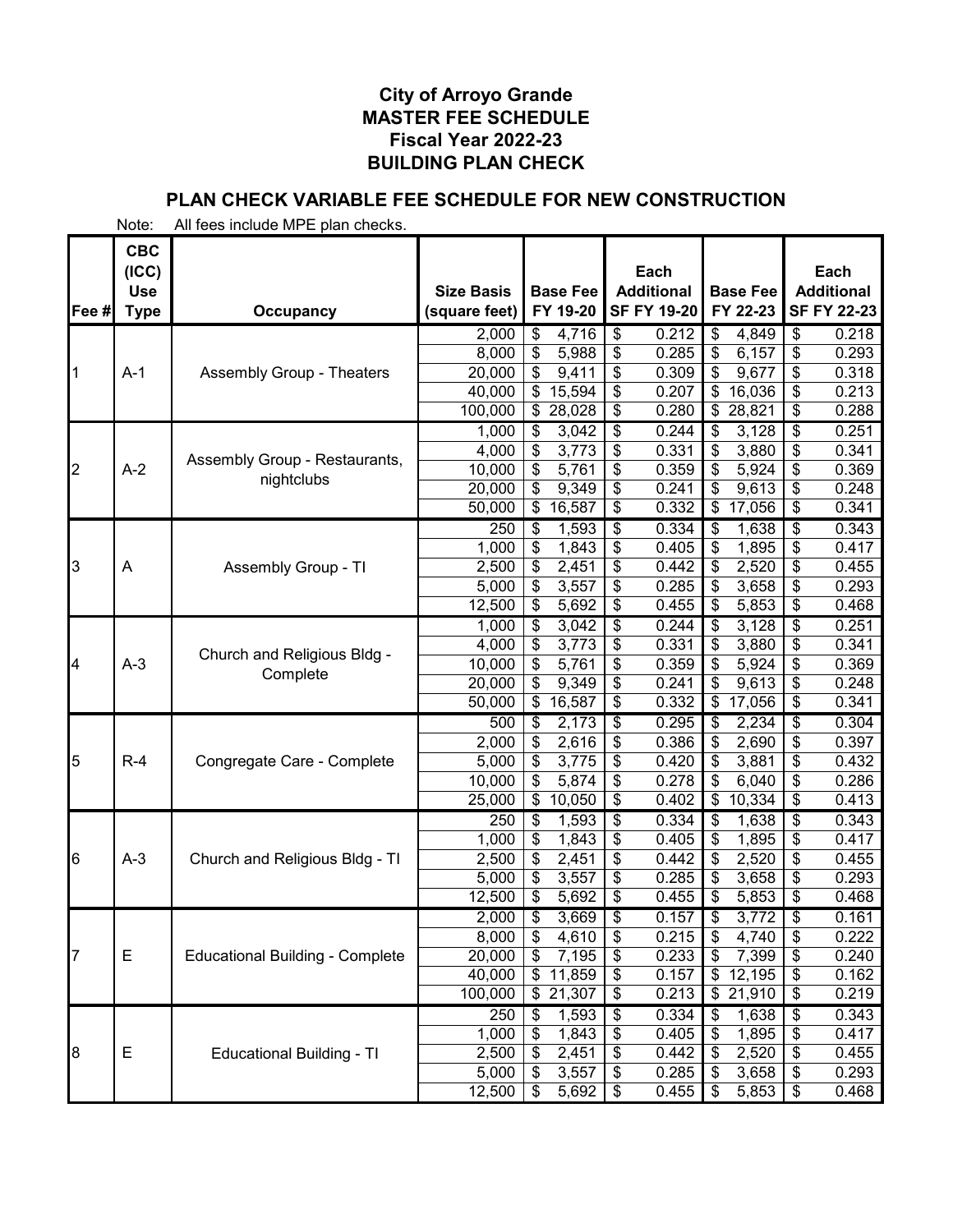# **PLAN CHECK VARIABLE FEE SCHEDULE FOR NEW CONSTRUCTION**

|       | <b>CBC</b><br>(ICC)       |                                |                                    |                                   | Each                                    |                             | Each                                    |
|-------|---------------------------|--------------------------------|------------------------------------|-----------------------------------|-----------------------------------------|-----------------------------|-----------------------------------------|
| Fee # | <b>Use</b><br><b>Type</b> | <b>Occupancy</b>               | <b>Size Basis</b><br>(square feet) | <b>Base Fee</b><br>FY 19-20       | <b>Additional</b><br><b>SF FY 19-20</b> | <b>Base Fee</b><br>FY 22-23 | <b>Additional</b><br><b>SF FY 22-23</b> |
|       |                           |                                | 500                                | 1,834<br>\$                       | \$<br>0.220                             | \$<br>1,886                 | \$<br>0.226                             |
|       |                           |                                | 2,000                              | \$<br>2,165                       | \$<br>0.280                             | 2,226<br>\$                 | \$<br>0.288                             |
| 9     | $S-2$                     | Parking Garage - Complete      | 5,000                              | \$<br>3,003                       | \$<br>0.304                             | 3,088<br>\$                 | \$<br>0.313                             |
|       |                           |                                | 10,000                             | 4,523<br>\$                       | \$<br>0.199                             | \$<br>4,651                 | \$<br>0.205                             |
|       |                           |                                | 25,000                             | 7,509<br>\$                       | \$<br>0.300                             | 7,721<br>\$                 | 0.309<br>$\frac{1}{2}$                  |
|       |                           |                                | 1,000                              | $\overline{\mathcal{G}}$<br>3,042 | \$<br>0.244<br>0.331                    | 3,128<br>\$                 | $\overline{\$}$<br>0.251<br>\$<br>0.341 |
| 10    | $R-1$                     | Hotel Low/Mid Rise - Complete  | 4,000<br>10,000                    | \$<br>3,773<br>\$<br>5,761        | \$<br>\$<br>0.359                       | \$<br>3,880<br>5,924<br>\$  | \$<br>0.369                             |
|       |                           |                                | 20,000                             | \$<br>9,349                       | \$<br>0.241                             | 9,613                       | \$<br>0.248                             |
|       |                           |                                | 50,000                             | 16,587<br>\$                      | \$<br>0.332                             | 17,056<br>\$                | \$<br>0.341                             |
|       |                           |                                | 1,000                              | \$<br>1,787                       | \$<br>0.104                             | 1,838<br>\$                 | \$<br>0.107                             |
|       |                           |                                | 4,000                              | \$<br>2,100                       | 0.132<br>\$                             | 2,160<br>\$                 | 0.136<br>\$                             |
| 11    | $R-1$                     | Hotel Low/Mid Rise - Shell     | 10,000                             | \$<br>2,893                       | \$<br>0.144                             | 2,975<br>\$                 | \$<br>0.148                             |
|       |                           |                                | 20,000                             | \$<br>4,329                       | \$<br>0.094                             | \$<br>4,452                 | 0.097<br>\$                             |
|       |                           |                                | 50,000                             | \$<br>7,146                       | \$<br>0.143                             | \$<br>7,348                 | \$<br>0.147                             |
|       |                           |                                | 250                                | 1,545<br>\$                       | 0.313<br>\$                             | 1,588<br>\$                 | 0.322<br>\$                             |
|       |                           |                                | 1,000                              | \$<br>1,779                       | \$<br>0.374                             | 1,829<br>\$                 | \$<br>0.385                             |
| 12    | $R-1$                     | Hotel Low/Mid Rise - TI        | 2,500                              | \$<br>2,341                       | \$<br>0.409                             | \$<br>2,407                 | \$<br>0.421                             |
|       |                           |                                | 5,000                              | \$<br>3,364                       | \$<br>0.262                             | \$<br>3,459                 | \$<br>0.269                             |
|       |                           |                                | 12,500                             | \$<br>5,329                       | \$<br>0.426                             | \$<br>5,480                 | \$<br>0.438                             |
|       |                           |                                | 500                                | 2,286<br>\$                       | \$<br>0.313                             | 2,351<br>\$                 | \$<br>0.322                             |
| 13    | B                         |                                | 2,000                              | \$<br>2,757                       | \$<br>0.396<br>0.431                    | 2,835<br>\$<br>4,056        | \$<br>0.407<br>0.443                    |
|       |                           | Offices, etc. - Complete       | 5,000<br>10,000                    | \$<br>3,945<br>\$<br>6,100        | \$<br>\$<br>0.282                       | \$<br>6,273                 | \$<br>0.290<br>\$                       |
|       |                           |                                | 25,000                             | \$<br>10,324                      | \$<br>0.413                             | 10,616<br>\$                | \$<br>0.425                             |
|       |                           |                                | 1,000                              | \$<br>1,569                       | \$<br>0.080                             | 1,614<br>\$                 | \$<br>0.083                             |
|       |                           |                                | 4,000                              | \$<br>1,811                       | 0.098<br>\$                             | 1,862<br>\$                 | \$<br>0.100                             |
| 14    | B                         | Offices, etc. - Shell          | 10,000                             | \$<br>2,396                       | \$<br>0.107                             | 2,464<br>\$                 | \$<br>0.110                             |
|       |                           |                                | 20,000                             | \$<br>3,461                       | \$<br>0.068                             | 3,559<br>\$                 | \$<br>0.070                             |
|       |                           |                                | 50,000                             | \$<br>5,511                       | \$<br>0.110                             | 5,667                       | \$<br>0.113                             |
|       |                           |                                | 100                                | \$<br>1,362                       | $\overline{\mathcal{S}}$<br>0.575       | \$<br>1,400                 | $\overline{\$}$<br>0.591                |
|       |                           |                                | 400                                | $\overline{\$}$<br>1,534          | $\overline{\mathcal{E}}$<br>0.646       | $\overline{\$}$<br>1,578    | \$<br>0.665                             |
| 15    | B                         | Offices, etc. - TI             | 1,000                              | \$<br>1,922                       | \$<br>0.709                             | \$<br>1,977                 | 0.729<br>\$                             |
|       |                           |                                | 2,000                              | \$<br>2,631                       | 0.439<br>\$                             | 2,706<br>\$                 | 0.452<br>\$                             |
|       |                           |                                | 5,000                              | 3,949<br>\$                       | \$<br>0.790                             | 4,061<br>\$                 | \$<br>0.812                             |
|       |                           |                                | 1,000                              | 3,042<br>\$                       | \$<br>0.244                             | 3,128<br>\$                 | \$<br>0.251                             |
| 16    | $\mathsf F$               | Industrial Building - Complete | 4,000<br>10,000                    | \$<br>3,773<br>\$<br>5,761        | 0.331<br>\$<br>\$<br>0.359              | 3,880<br>\$<br>5,924<br>\$  | 0.341<br>\$<br>0.369<br>\$              |
|       |                           |                                | 20,000                             | \$<br>9,349                       | \$<br>0.241                             | 9,613<br>\$                 | 0.248<br>$\frac{1}{2}$                  |
|       |                           |                                | 50,000                             | $\frac{1}{2}$<br>16,587           | 0.332<br>\$                             | \$<br>17,056                | 0.341<br>\$                             |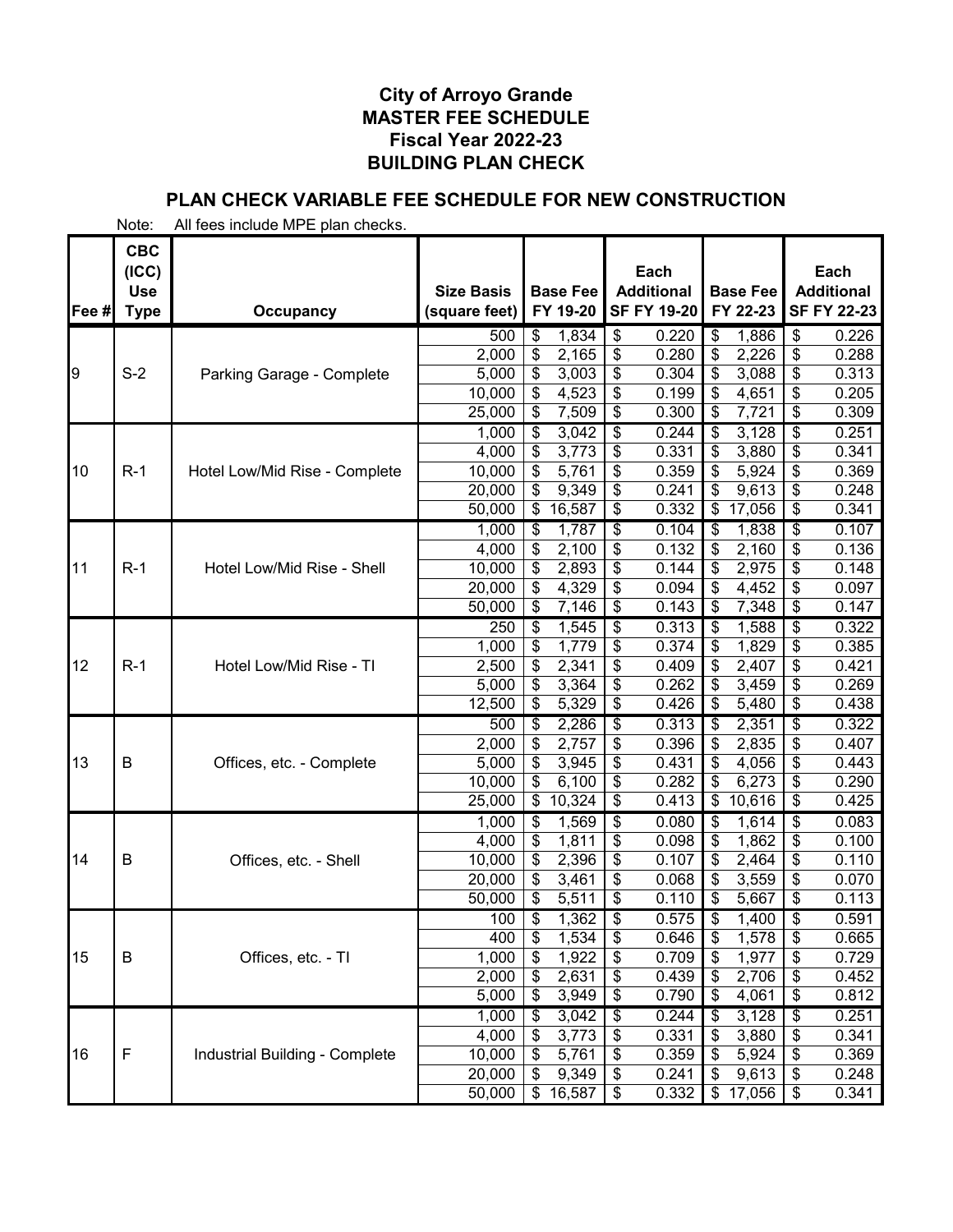# **PLAN CHECK VARIABLE FEE SCHEDULE FOR NEW CONSTRUCTION**

|       | <b>CBC</b><br>(ICC)       |                                          |                                    |                          |                             |                                  | Each                                    |                 |                             |                                  | Each                                    |
|-------|---------------------------|------------------------------------------|------------------------------------|--------------------------|-----------------------------|----------------------------------|-----------------------------------------|-----------------|-----------------------------|----------------------------------|-----------------------------------------|
| Fee # | <b>Use</b><br><b>Type</b> | Occupancy                                | <b>Size Basis</b><br>(square feet) |                          | <b>Base Fee</b><br>FY 19-20 |                                  | <b>Additional</b><br><b>SF FY 19-20</b> |                 | <b>Base Fee</b><br>FY 22-23 |                                  | <b>Additional</b><br><b>SF FY 22-23</b> |
|       |                           |                                          | 1,000                              | \$                       | 2,076                       | \$                               | 0.137                                   | \$              | 2,134                       | \$                               | 0.141                                   |
|       |                           |                                          | 4,000                              | \$                       | 2,487                       | \$                               | 0.178                                   | \$              | 2,557                       | \$                               | 0.183                                   |
| 17    | $\mathsf{F}$              | Industrial Building - Shell              | 10,000                             | \$                       | 3,555                       | \$                               | 0.193                                   | \$              | 3,655                       | \$                               | 0.199                                   |
|       |                           |                                          | 20,000                             | \$                       | 5,488                       | \$                               | 0.128                                   | \$              | 5,644                       | \$                               | 0.131                                   |
|       |                           |                                          | 50,000                             | \$                       | 9,324                       | \$                               | 0.186                                   | \$              | 9,588                       | $\frac{1}{2}$                    | 0.192                                   |
|       |                           |                                          | 250                                | \$                       | 1,545                       | $\overline{\boldsymbol{\theta}}$ | 0.313                                   | \$              | 1,588                       | $\overline{\$}$                  | 0.322                                   |
|       |                           |                                          | 1,000                              | \$                       | 1,779                       | \$                               | 0.374                                   | \$              | 1,829                       | \$                               | 0.385                                   |
| 18    | $\mathsf{F}$              | Industrial Building - TI                 | 2,500                              | \$                       | 2,341                       | \$                               | 0.409                                   | \$              | 2,407                       | \$                               | 0.421                                   |
|       |                           |                                          | 5,000                              | \$                       | 3,364                       | \$                               | 0.262                                   | \$              | 3,459                       | \$                               | 0.269                                   |
|       |                           |                                          | 12,500                             | \$                       | 5,329                       | \$                               | 0.426                                   | \$              | 5,480                       | \$                               | 0.438                                   |
|       |                           |                                          | 500                                | \$                       | 2,076                       | \$                               | 0.274                                   | \$              | 2,134                       | \$                               | 0.282                                   |
|       |                           | Repair Garage & Service St -             | 2,000                              | \$                       | 2,487                       | \$                               | 0.356                                   | \$              | 2,557                       | \$                               | 0.366                                   |
| 19    | $S-1$                     | Complete                                 | 5,000                              | \$                       | 3,555                       | \$                               | 0.387                                   | \$              | 3,655                       | \$                               | 0.398                                   |
|       |                           |                                          | 10,000                             | \$                       | 5,488                       | \$                               | 0.256                                   | \$              | 5,644                       | \$                               | 0.263                                   |
|       |                           |                                          | 25,000                             | \$                       | 9,324                       | \$                               | 0.373                                   | \$              | 9,588                       | $\frac{1}{2}$                    | 0.384                                   |
|       |                           |                                          | 500                                | \$                       | 1,449                       | \$                               | 0.135                                   | \$              | 1,490                       | $\overline{\boldsymbol{\theta}}$ | 0.138                                   |
|       |                           |                                          | 2,000                              | \$                       | 1,651                       | \$                               | 0.157                                   | \$              | 1,697                       | \$                               | 0.161                                   |
| 20    | $S-1$                     | Repair Garage & Service St - Shell       | 5,000                              | \$                       | 2,121                       | \$                               | 0.172                                   | \$              | 2,181                       | \$                               | 0.176                                   |
|       |                           |                                          | 10,000                             | \$                       | 2,979                       | \$                               | 0.108                                   | \$              | 3,063                       | \$                               | 0.111                                   |
|       |                           |                                          | 25,000                             | \$                       | 4,603                       | \$                               | 0.184                                   | \$              | 4,734                       | \$                               | 0.189                                   |
|       |                           |                                          | 100                                | \$                       | 1,521                       | \$                               | 0.752                                   | \$              | 1,564                       | \$                               | 0.773                                   |
|       |                           |                                          | 400                                | \$                       | 1,746                       | \$                               | 0.900                                   | \$              | 1,796                       | \$                               | 0.926                                   |
| 21    |                           | $S-1$<br>Repair Garage & Service St - TI | 1,000                              | \$                       | 2,286                       | \$<br>\$                         | 0.982                                   |                 | 2,351                       | \$                               | 1.010                                   |
|       |                           |                                          | 2,000<br>5,000                     | \$<br>\$                 | 3,268<br>5,148              | \$                               | 0.626<br>1.030                          | \$<br>\$        | 3,361<br>5,293              | \$<br>\$                         | 0.644<br>1.059                          |
|       |                           |                                          |                                    |                          | 2,173                       | \$                               | 0.295                                   |                 | 2,234                       | \$                               | 0.304                                   |
|       |                           |                                          | 500<br>2,000                       | \$<br>\$                 | 2,616                       | \$                               | 0.386                                   | \$<br>\$        | 2,690                       | \$                               | 0.397                                   |
| 22    | M                         | Retail Sales - Complete                  | 5,000                              | \$                       | 3,775                       | \$                               | 0.420                                   | \$              | 3,881                       | \$                               | 0.432                                   |
|       |                           |                                          | 10,000                             | \$                       | 5,874                       | \$                               | 0.278                                   |                 | 6,040                       | \$                               | 0.286                                   |
|       |                           |                                          | 25,000                             | $\overline{\mathcal{S}}$ | 10,050                      | \$                               | 0.402                                   | \$              | 10,334                      | \$                               | 0.413                                   |
|       |                           |                                          | 500                                | \$                       | 1,449                       | $\overline{\$}$                  | 0.135                                   | \$              | 1,490                       | $\overline{\boldsymbol{\theta}}$ | 0.138                                   |
|       |                           |                                          | 2,000                              | $\overline{\$}$          | 1,651                       | $\overline{\mathcal{S}}$         | 0.157                                   | $\overline{\$}$ | 1,697                       | \$                               | 0.161                                   |
| 23    | М                         | <b>Retail Sales - Shell</b>              | 5,000                              | \$                       | 2,121                       | \$                               | 0.172                                   | \$              | 2,181                       | \$                               | 0.176                                   |
|       |                           |                                          | 10,000                             | \$                       | 2,979                       | \$                               | 0.108                                   | S               | 3,063                       | \$                               | 0.111                                   |
|       |                           |                                          | 25,000                             | \$                       | 4,603                       | \$                               | 0.184                                   |                 | 4,734                       | \$                               | 0.189                                   |
|       |                           |                                          | 100                                | \$                       | 1,521                       | \$                               | 0.752                                   | S               | 1,564                       | \$                               | 0.773                                   |
|       |                           |                                          | 400                                | \$                       | 1,746                       | \$                               | 0.900                                   | S               | 1,796                       | \$                               | 0.926                                   |
| 24    | M                         | Retail Sales - TI                        | 1,000                              | \$                       | 2,286                       | \$                               | 0.982                                   | S               | 2,351                       | \$                               | 1.010                                   |
|       |                           |                                          | 2,000                              | \$                       | 3,268                       | \$                               | 0.626                                   | \$              | 3,361                       | $\frac{1}{2}$                    | 0.644                                   |
|       |                           |                                          | 5,000                              | \$                       | 5,148                       | \$                               | 1.030                                   | \$              | 5,293                       | $\boldsymbol{\mathsf{\$}}$       | 1.059                                   |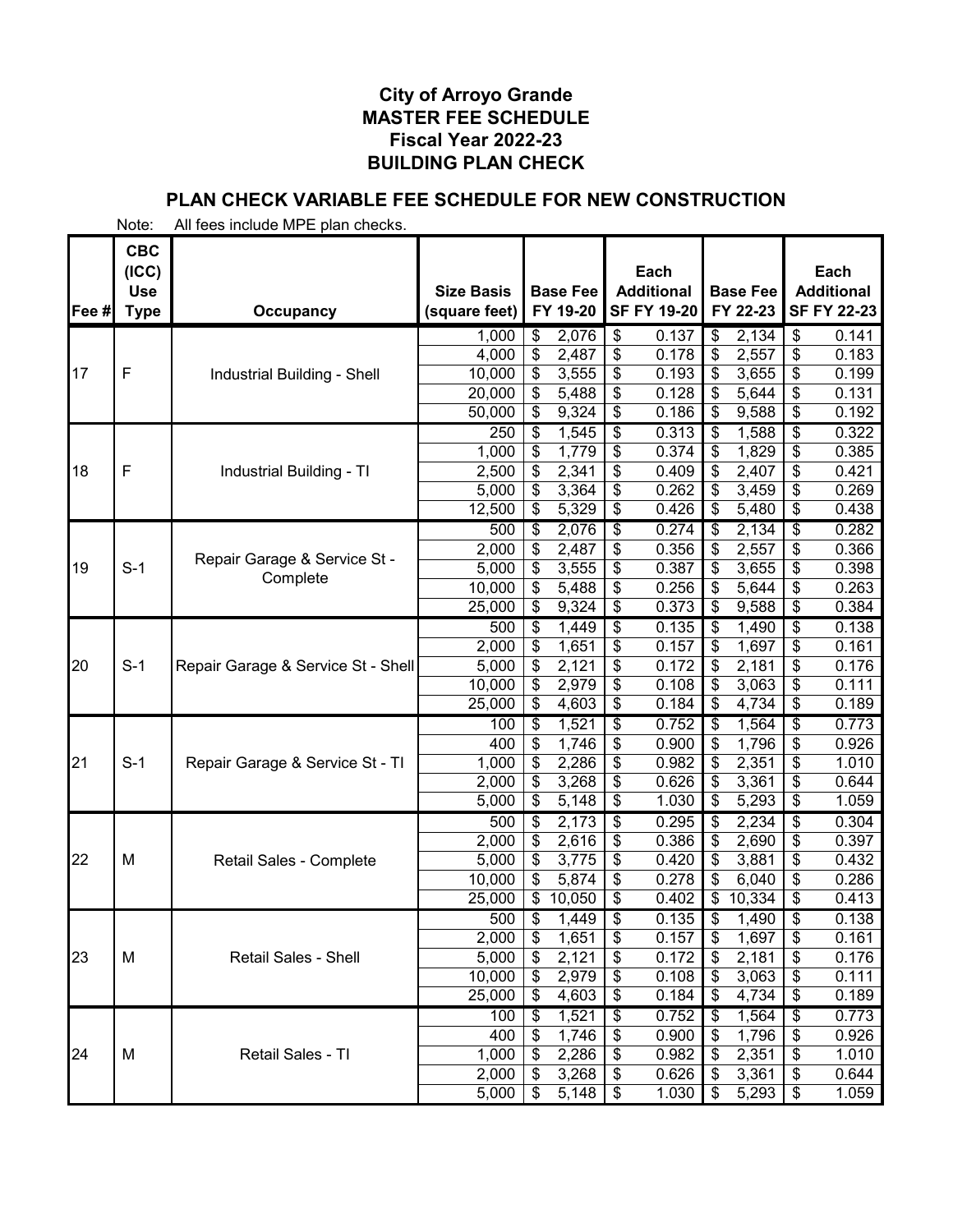# **PLAN CHECK VARIABLE FEE SCHEDULE FOR NEW CONSTRUCTION**

|       | <b>CBC</b><br>(ICC)      |                                 |                   |                          | Each                              |                                   | Each                                      |
|-------|--------------------------|---------------------------------|-------------------|--------------------------|-----------------------------------|-----------------------------------|-------------------------------------------|
|       | <b>Use</b>               |                                 | <b>Size Basis</b> | <b>Base Fee</b>          | <b>Additional</b>                 | <b>Base Fee</b>                   | <b>Additional</b>                         |
| Fee # | <b>Type</b>              | <b>Occupancy</b>                | (square feet)     | FY 19-20                 | <b>SF FY 19-20</b>                | FY 22-23                          | <b>SF FY 22-23</b>                        |
|       |                          |                                 | 2,000             | 2,076<br>\$              | \$<br>0.069                       | \$<br>2,134                       | \$<br>0.071                               |
|       |                          |                                 | 8,000             | \$<br>2,487              | \$<br>0.089                       | 2,557<br>\$                       | \$<br>0.091                               |
| 25    |                          | Warehouse - Complete            | 20,000            | \$<br>3,555              | \$<br>0.097                       | 3,655<br>\$                       | \$<br>0.099                               |
|       |                          |                                 | 40,000            | 5,488<br>\$              | \$<br>0.064                       | 5,644<br>\$                       | \$<br>0.066                               |
|       |                          |                                 | 100,000           | 9,324<br>\$              | \$<br>0.093                       | 9,588<br>\$                       | $\frac{1}{2}$<br>0.096                    |
|       |                          |                                 | 1,000             | 3,042<br>\$              | \$<br>0.244                       | 3,128<br>\$                       | $\overline{\$}$<br>0.251                  |
|       |                          |                                 | 4,000             | \$<br>3,773              | \$<br>0.331                       | \$<br>3,880                       | \$<br>0.341                               |
| 26    | $\overline{\phantom{a}}$ | Medical/24 Hour Care - Complete | 10,000            | \$<br>5,761              | \$<br>0.359                       | \$<br>5,924                       | \$<br>0.369                               |
|       |                          |                                 | 20,000            | \$<br>9,349              | \$<br>0.241                       | 9,613                             | \$<br>0.248                               |
|       |                          |                                 | 50,000            | 16,587<br>\$             | \$<br>0.332                       | 17,056<br>\$                      | 0.341<br>\$                               |
|       |                          |                                 | 1,000             | \$<br>1,834              | \$<br>0.110                       | 1,886<br>\$                       | \$<br>0.113                               |
|       |                          |                                 | 4,000             | 2,165<br>\$              | \$<br>0.140                       | 2,226<br>\$                       | \$<br>0.144                               |
| 27    | $\mathsf{l}$             | Medical/24 Hour Care - Shell    | 10,000            | \$<br>3,003              | \$<br>0.152                       | 3,088<br>\$                       | \$<br>0.156                               |
|       |                          |                                 | 20,000            | \$<br>4,523              | \$<br>0.100                       | \$<br>4,651                       | \$<br>0.102                               |
|       |                          |                                 | 50,000            | \$<br>7,509              | \$<br>0.150                       | 7,721<br>\$                       | \$<br>0.154                               |
|       |                          |                                 | 100               | 1,738<br>\$              | \$<br>0.992                       | 1,788<br>\$                       | \$<br>1.020                               |
|       |                          |                                 | 400               | \$<br>2,036              | \$<br>1.244                       | \$<br>2,094                       | \$<br>1.279                               |
| 28    | I                        | Medical/24Hour Care - TI        | 1,000             | \$<br>2,782              | \$<br>1.354                       | 2,861                             | \$<br>1.392                               |
|       |                          |                                 | 2,000             | \$<br>4,136              | \$<br>0.882                       | \$<br>4,254                       | \$<br>0.907                               |
|       |                          |                                 | 5,000             | \$<br>6,783              | \$<br>1.357                       | \$<br>6,974                       | \$<br>1.395                               |
|       |                          |                                 | 1,000             | 3,042<br>\$              | \$<br>0.244                       | 3,128<br>\$                       | \$<br>0.251                               |
|       |                          |                                 | 4,000             | \$<br>3,773              | \$<br>0.331                       | \$<br>3,880                       | 0.341<br>\$                               |
| 29    | B                        | Medical Offices - Complete      | 10,000            | \$<br>5,761              | \$<br>0.359                       | 5,924<br>\$                       | 0.369<br>\$                               |
|       |                          |                                 | 20,000            | \$<br>9,349              | \$<br>0.241                       | 9,613                             | \$<br>0.248                               |
|       |                          |                                 | 50,000            | \$<br>16,587             | \$<br>0.332                       | \$<br>17,056                      | \$<br>0.341                               |
|       |                          |                                 | 1,000             | \$<br>1,834              | \$<br>0.110                       | 1,886<br>\$                       | \$<br>0.113                               |
| 30    | B                        | Medical Offices - Shell         | 4,000             | 2,165<br>\$<br>3,003     | 0.140<br>\$<br>0.152              | 2,226<br>\$<br>3,088<br>\$        | 0.144<br>\$<br>\$<br>0.156                |
|       |                          |                                 | 10,000<br>20,000  | \$<br>\$<br>4,523        | \$<br>\$<br>0.100                 | \$<br>4,651                       | \$<br>0.102                               |
|       |                          |                                 | 50,000            | \$<br>7,509              | \$<br>0.150                       | 7,721<br>\$                       | \$<br>0.154                               |
|       |                          |                                 | 250               | \$<br>1,738              | \$<br>0.397                       | \$<br>1,788                       | $\overline{\boldsymbol{\theta}}$<br>0.408 |
|       |                          |                                 | 1,000             | $\overline{\$}$<br>2,036 | $\overline{\mathcal{E}}$<br>0.498 | $\overline{\mathcal{L}}$<br>2,094 | \$<br>0.512                               |
| 31    | B                        | Medical Offices - TI            | 2,500             | \$<br>2,782              | \$<br>0.542                       | 2,861<br>\$                       | 0.557<br>\$                               |
|       |                          |                                 | 5,000             | 4,136<br>\$              | 0.353<br>\$                       | 4,254<br>\$                       | 0.363<br>\$                               |
|       |                          |                                 | 12,500            | 6,783<br>\$              | \$<br>0.543                       | 6,974<br>\$                       | 0.558<br>\$                               |
|       |                          |                                 | 500               | 2,317<br>\$              | \$<br>0.328                       | 2,382<br>\$                       | 0.337<br>\$                               |
|       |                          |                                 | 2,000             | \$<br>2,808              | \$<br>0.433                       | 2,888<br>\$                       | 0.445<br>\$                               |
| 32    |                          | <b>Restaurant - Complete</b>    | 5,000             | \$<br>4,106              | \$<br>0.469                       | 4,222<br>\$                       | 0.483<br>\$                               |
|       |                          |                                 | 10,000            | \$<br>6,453              | \$<br>0.312                       | 6,636<br>\$                       | 0.321<br>$\boldsymbol{\mathsf{S}}$        |
|       |                          |                                 | 25,000            | \$11,140                 | 0.446<br>\$                       | $\$\$<br>11,455                   | 0.458<br>\$                               |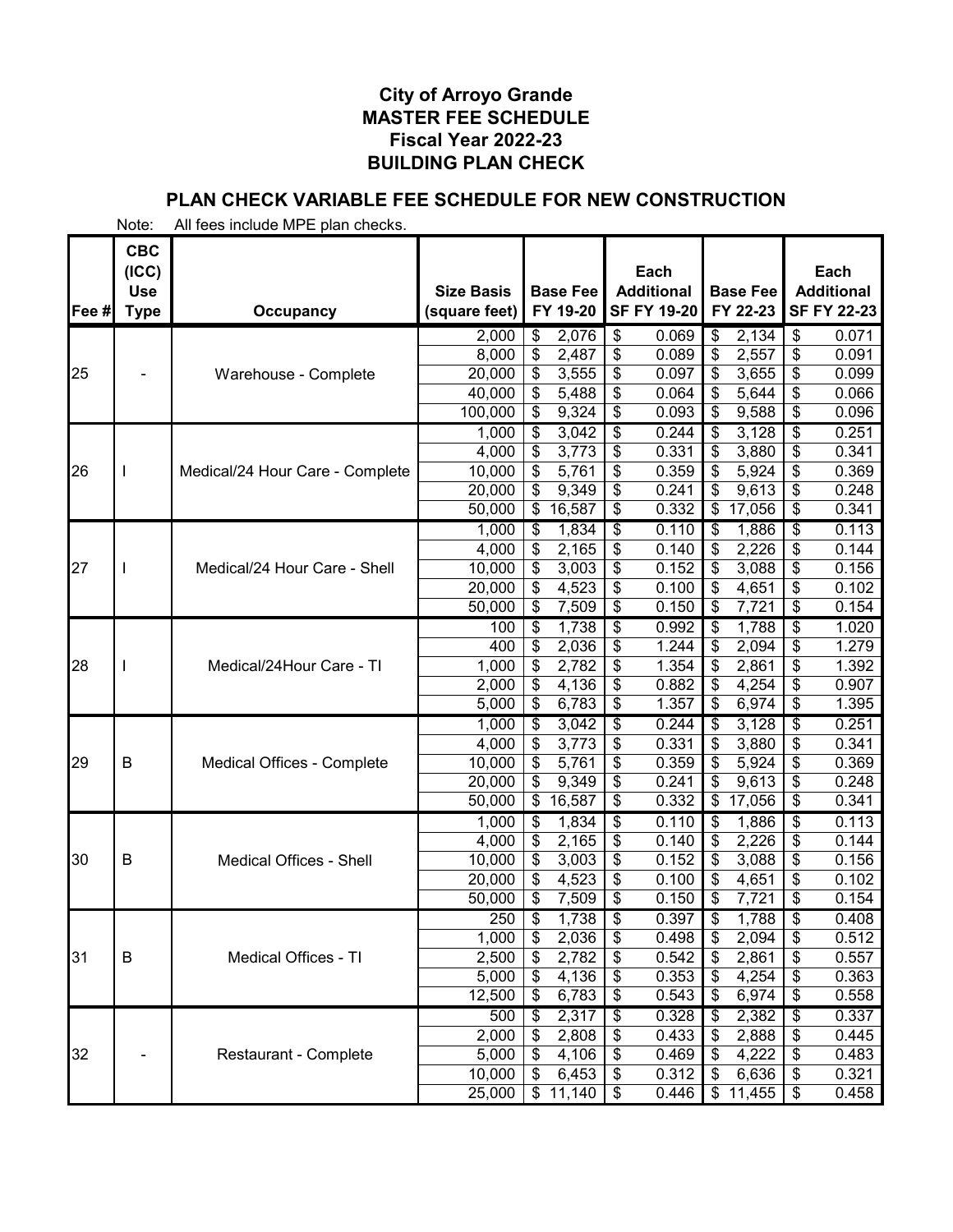# **PLAN CHECK VARIABLE FEE SCHEDULE FOR NEW CONSTRUCTION**

|       | <b>CBC</b><br>(ICC)<br><b>Use</b> |                                         | <b>Size Basis</b> | <b>Base Fee</b>            | Each<br><b>Additional</b>         | <b>Base Fee</b>                           | Each<br><b>Additional</b>                 |
|-------|-----------------------------------|-----------------------------------------|-------------------|----------------------------|-----------------------------------|-------------------------------------------|-------------------------------------------|
| Fee # | <b>Type</b>                       | <b>Occupancy</b>                        | (square feet)     | FY 19-20                   | <b>SF FY 19-20</b>                | FY 22-23                                  | <b>SF FY 22-23</b>                        |
|       |                                   |                                         | 500               | 1,593<br>\$                | \$<br>0.167                       | \$<br>1,638                               | \$<br>0.172                               |
|       |                                   |                                         | 2,000             | \$<br>1,843                | \$<br>0.203                       | \$<br>1,895                               | \$<br>0.208                               |
| 33    |                                   | <b>Restaurant - Shell</b>               | 5,000             | \$<br>2,451                | \$<br>0.221                       | \$<br>2,520                               | \$<br>0.227                               |
|       |                                   |                                         | 10,000            | \$<br>3,557                | \$<br>0.142                       | \$<br>3,658                               | \$<br>0.146                               |
|       |                                   |                                         | 25,000            | 5,692<br>\$                | \$<br>0.228                       | 5,853<br>\$                               | 0.234<br>\$                               |
|       |                                   |                                         | 250               | \$<br>1,472                | \$<br>0.280                       | 1,514<br>\$                               | $\overline{\boldsymbol{\theta}}$<br>0.288 |
|       |                                   |                                         | 1,000             | \$<br>1,682                | \$<br>0.329                       | \$<br>1,730                               | \$<br>0.339                               |
| 34    |                                   | Restaurant - TI                         | 2,500             | \$<br>2,176                | \$<br>0.359                       | \$<br>2,237                               | \$<br>0.370                               |
|       |                                   |                                         | 5,000             | \$<br>3,074                | \$<br>0.228                       | \$<br>3,161                               | \$<br>0.234                               |
|       |                                   |                                         | 12,500            | 4,785<br>\$                | \$<br>0.383                       | 4,920<br>\$                               | \$<br>0.394                               |
|       |                                   |                                         | 250               | 2,028<br>\$                | \$<br>0.525                       | 2,086<br>\$                               | 0.539<br>\$                               |
|       |                                   |                                         | 1,000             | \$<br>2,422                | \$<br>0.682                       | \$<br>2,490                               | \$<br>0.701                               |
| 35    | $ -4$                             | Day Care Facility - Complete            | 2,500             | \$<br>3,444                | \$<br>0.740                       | 3,542<br>\$                               | \$<br>0.761                               |
|       |                                   |                                         | 5,000<br>12,500   | \$<br>5,295<br>\$          | \$<br>0.489<br>\$<br>0.717        | \$<br>5,445<br>9,214                      | \$<br>0.503<br>0.737<br>\$                |
|       |                                   |                                         |                   | 8,961                      |                                   | \$                                        |                                           |
|       |                                   |                                         | 100               | 1,738<br>\$                | \$<br>0.992                       | 1,788<br>\$<br>\$<br>2,094                | \$<br>1.020<br>1.279                      |
| 36    | $I - 4$                           | Day Care Facility - TI                  | 400<br>1,000      | \$<br>2,036<br>\$<br>2,782 | \$<br>1.244<br>\$<br>1.354        | \$<br>2,861                               | \$<br>\$<br>1.392                         |
|       |                                   |                                         | 2,000             | \$<br>4,136                | \$<br>0.882                       | \$<br>4,254                               | \$<br>0.907                               |
|       |                                   |                                         | 5,000             | \$<br>6,783                | \$<br>1.357                       | \$<br>6,974                               | \$<br>1.395                               |
|       |                                   |                                         | 500               | 1,883<br>\$                | \$<br>0.231                       | 1,936<br>\$                               | \$<br>0.237                               |
|       |                                   |                                         | 2,000             | \$<br>2,229                | \$<br>0.295                       | 2,292<br>\$                               | 0.303<br>\$                               |
| 37    | H                                 | Hazardous H - Complete                  | 5,000             | \$<br>3,113                | \$<br>0.321                       | 3,201<br>\$                               | 0.330<br>\$                               |
|       |                                   |                                         | 10,000            | \$<br>4,716                | \$<br>0.210                       | 4,849<br>\$                               | \$<br>0.216                               |
|       |                                   |                                         | 25,000            | \$<br>7,872                | \$<br>0.315                       | 8,094<br>\$                               | \$<br>0.324                               |
|       |                                   |                                         | 500               | \$<br>2,317                | \$<br>0.328                       | \$<br>2,382                               | \$<br>0.337                               |
|       |                                   |                                         | 2,000             | \$<br>2,808                | \$<br>0.433                       | 2,888<br>\$                               | \$<br>0.445                               |
| 38    | H                                 | Hazardous H - Shell                     | 5,000             | \$<br>4,106                | \$<br>0.469                       | \$<br>4,222                               | 0.483<br>\$                               |
|       |                                   |                                         | 10,000            | \$<br>6,453                | \$<br>0.312                       | 6,636<br>\$                               | 0.321<br>\$                               |
|       |                                   |                                         | 25,000            | \$<br>11,140               | \$<br>0.446                       | \$<br>11,455                              | \$<br>0.458                               |
|       |                                   |                                         | 100               | \$<br>1,738                | $\overline{\$}$<br>0.992          | $\overline{\boldsymbol{\theta}}$<br>1,788 | \$<br>1.020                               |
|       |                                   |                                         | 400               | \$<br>2,036                | 1.244<br>$\overline{\mathcal{E}}$ | $\overline{\$}$<br>2,094                  | $\overline{\mathcal{S}}$<br>1.279         |
| 39    | H                                 | Hazardous H - T I                       | 1,000             | \$<br>2,782                | \$<br>1.354                       | \$<br>2,861                               | \$<br>1.392                               |
|       |                                   |                                         | 2,000             | 4,136<br>\$                | \$<br>0.882                       | 4,254<br>\$                               | 0.907<br>\$                               |
|       |                                   |                                         | 5,000             | 6,783<br>\$                | \$<br>1.357                       | 6,974<br>\$                               | 1.395<br>\$                               |
|       |                                   |                                         | 200               | 1,352<br>\$                | \$<br>0.282                       | 1,390<br>\$                               | \$<br>0.290                               |
|       |                                   |                                         | 800               | 1,521<br>\$                | 0.316<br>\$                       | 1,564<br>\$                               | 0.325<br>\$                               |
| 40    |                                   | <b>Commercial Building - Foundation</b> | 2,000             | \$<br>1,900                | \$<br>0.346                       | 1,953<br>\$                               | \$<br>0.356                               |
|       |                                   |                                         | 4,000             | \$<br>2,592                | \$<br>0.214                       | 2,665<br>\$                               | 0.220<br>\$                               |
|       |                                   |                                         | 10,000            | \$<br>3,877                | 0.388<br>\$                       | 3,987<br>\$                               | 0.399<br>\$                               |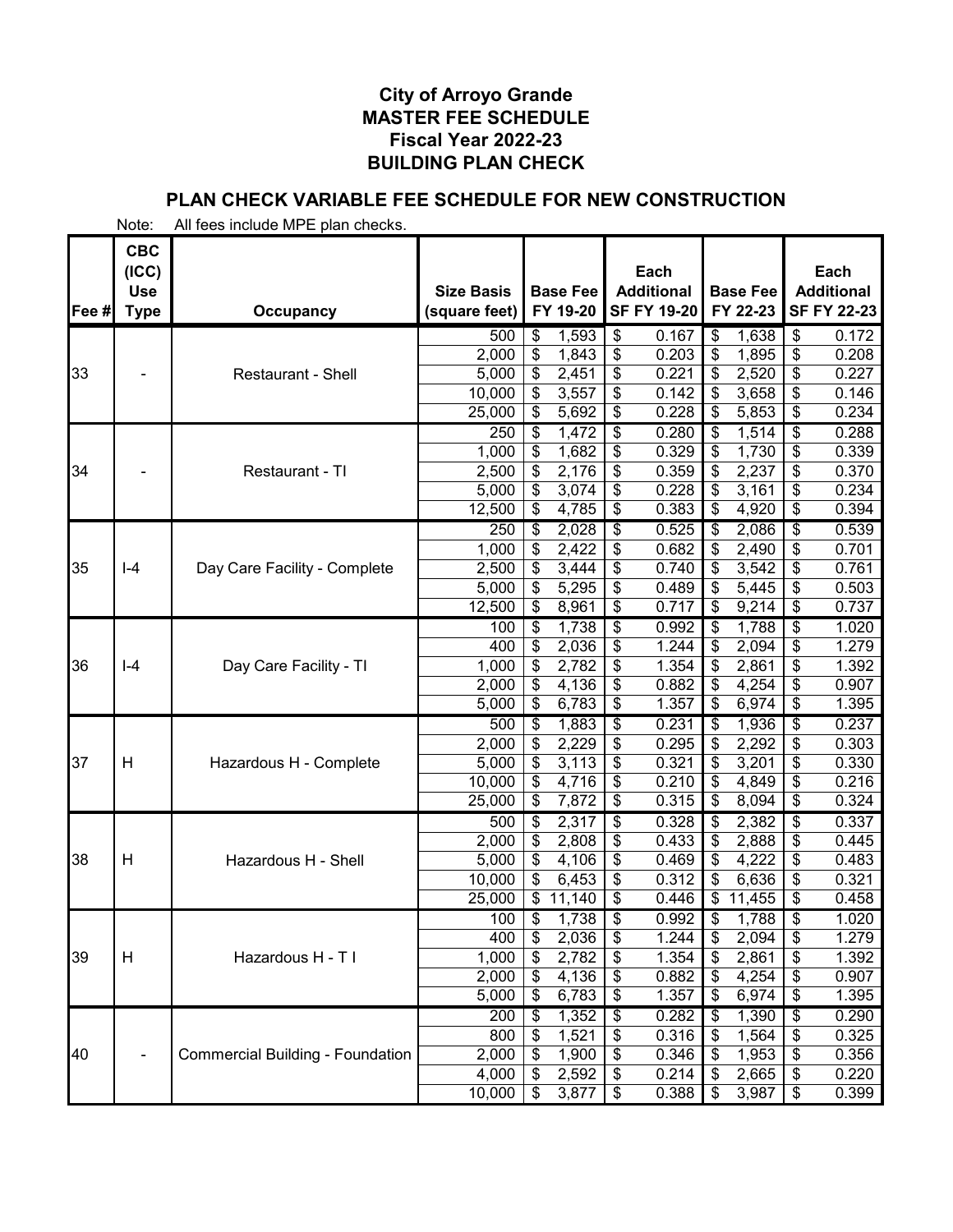# **PLAN CHECK VARIABLE FEE SCHEDULE FOR NEW CONSTRUCTION**

|       | <b>CBC</b><br>(ICC)       |                                       |                                    |                          |                             |                                      | Each                                    |                           |                             |                                  | Each                                    |
|-------|---------------------------|---------------------------------------|------------------------------------|--------------------------|-----------------------------|--------------------------------------|-----------------------------------------|---------------------------|-----------------------------|----------------------------------|-----------------------------------------|
| Fee # | <b>Use</b><br><b>Type</b> | <b>Occupancy</b>                      | <b>Size Basis</b><br>(square feet) |                          | <b>Base Fee</b><br>FY 19-20 |                                      | <b>Additional</b><br><b>SF FY 19-20</b> |                           | <b>Base Fee</b><br>FY 22-23 |                                  | <b>Additional</b><br><b>SF FY 22-23</b> |
|       |                           |                                       | 200                                | \$                       | 1,400                       | \$                                   | 0.308                                   | \$                        | 1,440                       | \$                               | 0.317                                   |
|       |                           |                                       | 800                                | \$                       | 1,585                       | \$                                   | 0.354                                   | \$                        | 1,630                       | \$                               | 0.364                                   |
| 41    |                           | <b>Commercial Building - Addition</b> | 2,000                              | \$                       | 2,010                       | \$                                   | 0.388                                   | \$                        | 2,067                       | \$                               | 0.399                                   |
|       |                           |                                       | 4,000                              | \$                       | 2,786                       | \$                                   | 0.242                                   | \$                        | 2,865                       | \$                               | 0.249                                   |
|       |                           |                                       | 10,000                             | \$                       | 4,240                       | \$                                   | 0.424                                   | \$                        | 4,360                       | $\frac{1}{2}$                    | 0.436                                   |
|       |                           |                                       | 1,000                              | \$                       | 3,042                       | $\overline{\$}$                      | 0.244                                   | \$                        | 3,128                       | $\overline{\$}$                  | 0.251                                   |
|       |                           |                                       | 4,000                              | \$                       | 3,773                       | \$                                   | 0.331                                   | \$                        | 3,880                       | \$                               | 0.341                                   |
| 42    | $R-2$                     | <b>Apartment Building</b>             | 10,000                             | \$                       | 5,761                       | \$                                   | 0.359                                   | \$                        | 5,924                       | \$                               | 0.369                                   |
|       |                           |                                       | 20,000                             | \$                       | 9,349                       | \$                                   | 0.241                                   | \$                        | 9,613                       | \$                               | 0.248                                   |
|       |                           |                                       | 50,000                             | \$                       | 16,587                      | \$                                   | 0.332                                   | \$                        | 17,056                      | \$                               | 0.341                                   |
|       |                           |                                       | 1,000                              | \$                       | 2,451                       | \$                                   | 0.139                                   | \$                        | 2,520                       | $\overline{\boldsymbol{\theta}}$ | 0.143                                   |
|       |                           |                                       | 2,000                              | \$                       | 2,590                       | \$                                   | 0.717                                   | \$                        | 2,663                       | \$                               | 0.737                                   |
| 43    | $R-3$                     | Single-Family (custom or model)       | 3,000                              | \$                       | 3,307                       | \$                                   | 0.374                                   | \$                        | 3,400                       | \$                               | 0.385                                   |
|       |                           |                                       | 5,000                              | \$                       | 4,055                       | \$                                   | 0.531                                   | \$                        | 4,170                       | \$                               | 0.546                                   |
|       |                           |                                       | 7,500                              | \$                       | 5,382                       | \$                                   | 0.718                                   | \$                        | 5,535                       | $\frac{1}{2}$                    | 0.738                                   |
|       |                           |                                       | 667                                | \$                       | 1,441                       | \$                                   | 0.081                                   | \$                        | 1,482                       | $\overline{\boldsymbol{\theta}}$ | 0.083                                   |
|       |                           |                                       | 1,333                              | \$                       | 1,495                       | \$                                   | 0.276                                   | \$                        | 1,537                       | \$                               | 0.283                                   |
| 44    | $R-3$                     | Single-Family - Production/Repeat     | 2,000                              | \$                       | 1,679                       | \$                                   | 0.215                                   | \$                        | 1,726                       | \$                               | 0.221                                   |
|       |                           |                                       | 3,333                              | \$                       | 1,965                       | \$                                   | 0.250                                   | \$                        | 2,021                       | \$                               | 0.257                                   |
|       |                           |                                       | 5,000                              | \$                       | 2,381                       | $\overline{\boldsymbol{\mathsf{s}}}$ | 0.476                                   | \$                        | 2,448                       | $\overline{\mathcal{S}}$         | 0.490                                   |
|       |                           |                                       | 333                                | \$                       | 1,373                       | \$                                   | 0.145                                   | \$                        | 1,412                       | \$                               | 0.150                                   |
|       | $R-3$                     |                                       | 667                                | \$                       | 1,422                       | \$<br>\$                             | 0.443                                   | \$                        | 1,462                       | \$                               | 0.456                                   |
| 45    |                           | Moved Building - Residential          | 1,000<br>1,667                     | \$<br>\$                 | 1,569                       | \$                                   | 0.382<br>0.425                          | \$                        | 1,614<br>1,876              | \$<br>\$                         | 0.393<br>0.437                          |
|       |                           |                                       | 2,500                              | \$                       | 1,824<br>2,178              | \$                                   | 0.871                                   | \$                        | 2,240                       | \$                               | 0.896                                   |
|       |                           |                                       | 800                                | \$                       | 1,250                       | \$                                   | 0.049                                   | \$                        | 1,286                       | \$                               | 0.051                                   |
|       |                           |                                       | 1,600                              | \$                       | 1,290                       | \$                                   | 0.100                                   | \$                        | 1,326                       | \$                               | 0.103                                   |
| 46    | $R-3$                     | Manufactured Home - Complete          | 2,400                              | \$                       | 1,370                       | \$                                   | 0.125                                   | \$                        | 1,409                       | \$                               | 0.128                                   |
|       |                           |                                       | 4,000                              | \$                       | 1,569                       | \$                                   | 0.121                                   | \$                        | 1,614                       | \$                               | 0.124                                   |
|       |                           |                                       | 6,000                              | \$                       | 1,811                       | \$                                   | 0.302                                   |                           | 1,862                       | \$                               | 0.310                                   |
|       |                           |                                       | 667                                | \$                       | 1,250                       | $\overline{\$}$                      | 0.059                                   | \$                        | 1,286                       | $\overline{\boldsymbol{\theta}}$ | 0.061                                   |
|       |                           |                                       | 1,333                              | $\overline{\mathcal{E}}$ | 1,290                       | \$                                   | 0.120                                   | \$                        | 1,326                       | \$                               | 0.123                                   |
| 47    | $R-3$                     | Prefabricated Dwelling - Complete     | 2,000                              | \$                       | 1,370                       | $\frac{1}{2}$                        | 0.150                                   | \$                        | 1,409                       | \$                               | 0.154                                   |
|       |                           |                                       | 3,333                              | \$                       | 1,569                       | \$                                   | 0.145                                   | \$                        | 1,614                       | \$                               | 0.149                                   |
|       |                           |                                       | 5,000                              | \$                       | 1,811                       | \$                                   | 0.362                                   | \$                        | 1,862                       | \$                               | 0.372                                   |
|       |                           |                                       | 120                                | \$                       | 1,096                       | $\overline{\mathcal{S}}$             | 0.235                                   | \$                        | 1,127                       | \$                               | 0.242                                   |
|       |                           |                                       | 480                                | \$                       | 1,180                       | \$                                   | 0.186                                   | \$                        | 1,214                       | \$                               | 0.192                                   |
| 48    |                           | <b>Commercial Coach - Complete</b>    | 1,200                              | \$                       | 1,315                       | \$                                   | 0.212                                   | \$                        | 1,352                       | \$                               | 0.218                                   |
|       |                           |                                       | 2,400                              | \$                       | 1,569                       | \$                                   | 0.106                                   | \$                        | 1,614                       | $\frac{1}{2}$                    | 0.109                                   |
|       |                           |                                       | 6,000                              | \$                       | 1,953                       | $\frac{1}{2}$                        | 0.325                                   | $\boldsymbol{\mathsf{s}}$ | 2,008                       | $\sqrt[6]{3}$                    | 0.335                                   |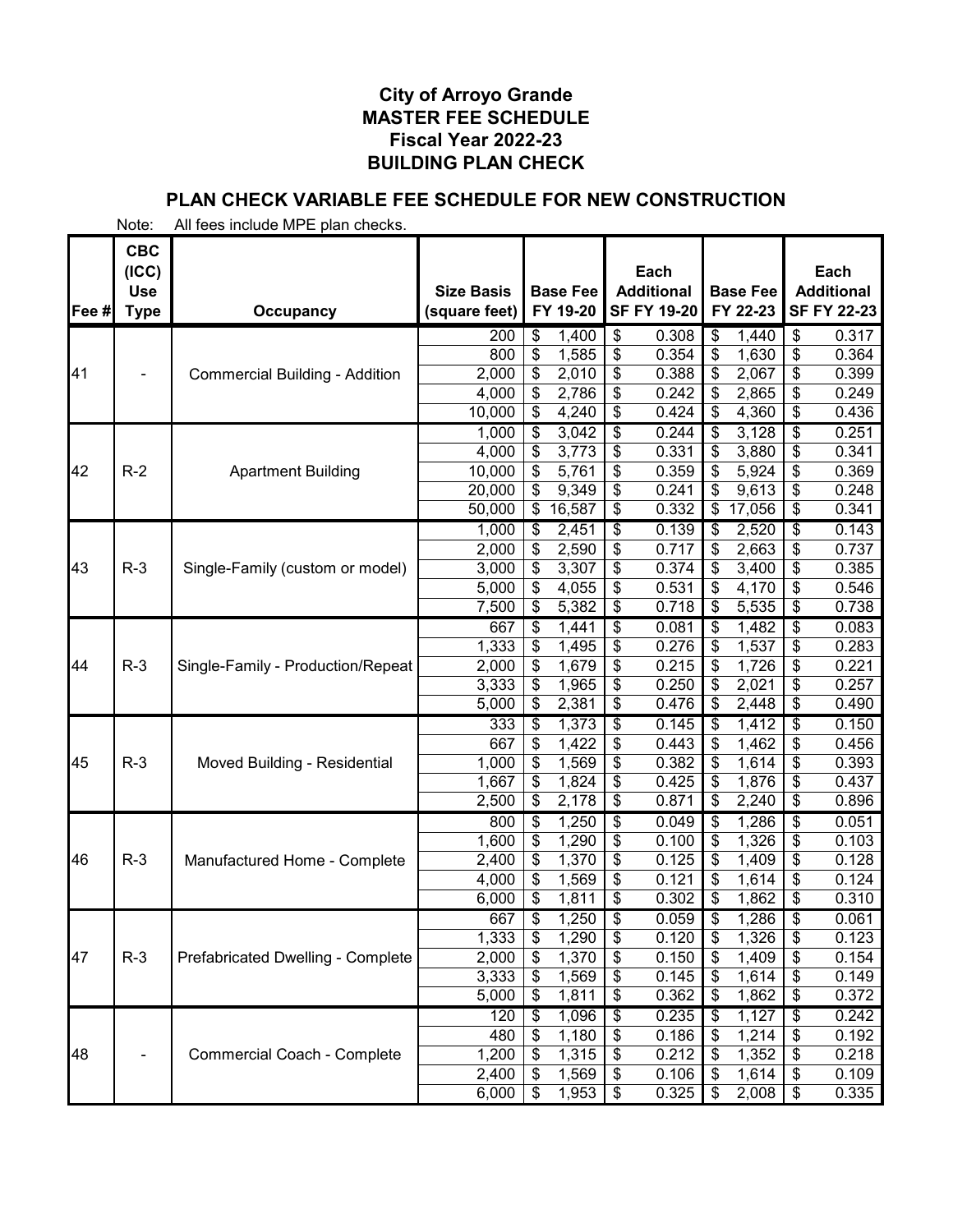# **PLAN CHECK VARIABLE FEE SCHEDULE FOR NEW CONSTRUCTION**

| Fee # | <b>CBC</b><br>(ICC)<br><b>Use</b><br><b>Type</b> | Occupancy                              | <b>Size Basis</b><br>(square feet) |                 | <b>Base Fee</b><br>FY 19-20 |                          | Each<br><b>Additional</b><br><b>SF FY 19-20</b> |                                      | <b>Base Fee</b><br>FY 22-23 |                                  | Each<br><b>Additional</b><br><b>SF FY 22-23</b> |
|-------|--------------------------------------------------|----------------------------------------|------------------------------------|-----------------|-----------------------------|--------------------------|-------------------------------------------------|--------------------------------------|-----------------------------|----------------------------------|-------------------------------------------------|
|       |                                                  |                                        | 240                                | \$              | 1,096                       | \$                       | 0.117                                           | \$                                   | 1,127                       | \$                               | 0.121                                           |
|       |                                                  |                                        | 960                                | \$              | 1,180                       | \$                       | 0.093                                           | \$                                   | 1,214                       | \$                               | 0.096                                           |
| 49    |                                                  | Modular Building - Complete            | 2,400                              | \$              | 1,315                       | \$                       | 0.106                                           | \$                                   | 1,352                       | \$                               | 0.109                                           |
|       |                                                  |                                        | 4,800                              | \$              | 1,569                       | \$                       | 0.053                                           | \$                                   | 1,614                       | \$                               | 0.055                                           |
|       |                                                  |                                        | 12,000                             | \$              | 1,953                       | \$                       | 0.163                                           | \$                                   | 2,008                       | \$                               | 0.167                                           |
|       |                                                  |                                        | 500                                | \$              | 1,121                       | \$                       | 0.061                                           | \$                                   | 1,152                       | $\overline{\boldsymbol{\theta}}$ | 0.063                                           |
|       |                                                  | Manufactured Building -                | 2,000                              | \$              | 1,212                       | \$                       | 0.053                                           | $\overline{\boldsymbol{\mathsf{S}}}$ | 1,246                       | \$                               | 0.054                                           |
| 50    |                                                  | Foundation                             | 5,000                              | \$              | 1,370                       | \$                       | 0.059                                           | \$                                   | 1,409                       | \$                               | 0.061                                           |
|       |                                                  |                                        | 10,000                             | \$              | 1,665                       | \$                       | 0.031                                           | \$                                   | 1,712                       | \$                               | 0.032                                           |
|       |                                                  |                                        | 25,000                             | \$              | 2,134                       | \$                       | 0.085                                           | \$                                   | 2,195                       | \$                               | 0.088                                           |
|       |                                                  |                                        | 167                                | \$              | 1,250                       | \$                       | 0.237                                           | \$                                   | 1,286                       | \$                               | 0.243                                           |
|       |                                                  |                                        | 333                                | \$              | 1,290                       | \$                       | 0.480                                           | \$                                   | 1,326                       | \$                               | 0.494                                           |
| 51    | U                                                | <b>Residential Garage</b>              | 500                                | \$              | 1,370                       | \$                       | 0.599                                           | \$                                   | 1,409                       | \$                               | 0.616                                           |
|       |                                                  |                                        | 833                                | \$              | 1,569                       | \$                       | 0.579                                           | \$                                   | 1,614                       | \$                               | 0.595                                           |
|       |                                                  |                                        | 1,250                              | \$              | 1,811                       | \$                       | 1.449                                           | \$                                   | 1,862                       | \$                               | 1.489                                           |
|       |                                                  |                                        | 40                                 | \$              | 1,159                       | \$                       | 0.874                                           | \$                                   | 1,192                       | \$                               | 0.898                                           |
|       |                                                  |                                        | 160                                | \$              | 1,264                       | \$                       | 0.813                                           | \$                                   | 1,300                       | \$                               | 0.836                                           |
| 52    | U                                                | Pool/Spa - Standard Plan               | 400                                | \$              | 1,459                       | \$                       | 0.902                                           | \$                                   | 1,500                       | \$                               | 0.927                                           |
|       |                                                  |                                        | 800<br>2,000                       | \$<br>\$        | 1,820<br>2,425              | \$<br>\$                 | 0.505<br>1.213                                  | \$<br>\$                             | 1,871<br>2,494              | \$<br>\$                         | 0.519<br>1.247                                  |
|       |                                                  |                                        | 200                                |                 |                             | \$                       | 0.496                                           |                                      | 1,788                       |                                  | 0.510                                           |
|       |                                                  |                                        | 800                                | \$<br>\$        | 1,738<br>2,036              | \$                       | 0.622                                           | \$<br>\$                             | 2,094                       | \$<br>\$                         | 0.640                                           |
| 53    | <b>Commercial Building - Remodel</b>             | 2,000                                  | \$                                 | 2,782           | \$                          | 0.677                    | \$                                              | 2,861                                | \$                          | 0.696                            |                                                 |
|       |                                                  |                                        | 4,000                              | \$              | 4,136                       | \$                       | 0.441                                           | \$                                   | 4,254                       | \$                               | 0.453                                           |
|       |                                                  |                                        | 10,000                             | \$              | 6,783                       | \$                       | 0.678                                           | \$                                   | 6,974                       | \$                               | 0.697                                           |
|       |                                                  |                                        | 200                                | \$              | 1,690                       | \$                       | 0.470                                           | \$                                   | 1,738                       | \$                               | 0.483                                           |
|       |                                                  |                                        | 800                                | \$              | 1,972                       | \$                       | 0.583                                           | \$                                   | 2,028                       | \$                               | 0.600                                           |
| 54    |                                                  | <b>Commercial Building - Repair</b>    | 2,000                              | \$              | 2,672                       | \$                       | 0.636                                           | \$                                   | 2,748                       | \$                               | 0.654                                           |
|       |                                                  |                                        | 4,000                              | \$              | 3,944                       | \$                       | 0.413                                           | \$                                   | 4,055                       | \$                               | 0.424                                           |
|       |                                                  |                                        | 10,000                             | \$              | 6,420                       | \$                       | 0.642                                           | \$                                   | 6,601                       | \$                               | 0.660                                           |
|       |                                                  |                                        | 50                                 | \$              | 1,140                       | \$                       | 0.654                                           | $\overline{\boldsymbol{\theta}}$     | 1,172                       | $\overline{\boldsymbol{\theta}}$ | 0.672                                           |
|       |                                                  |                                        | 200                                | $\overline{\$}$ | 1,238                       | $\overline{\mathcal{E}}$ | 0.590                                           | $\overline{\$}$                      | 1,273                       | $\overline{\$}$                  | 0.607                                           |
| 55    | U                                                | <b>Accessory Building - Commercial</b> | 500                                | \$              | 1,415                       | \$                       | 0.656                                           | \$                                   | 1,455                       | \$                               | 0.675                                           |
|       |                                                  |                                        | 1,000                              | \$              | 1,743                       | \$                       | 0.358                                           | \$                                   | 1,792                       | \$                               | 0.368                                           |
|       |                                                  |                                        | 2,500                              | \$              | 2,280                       | \$                       | 0.912                                           | \$                                   | 2,344                       | \$                               | 0.938                                           |
|       |                                                  |                                        | 50                                 | \$              | 1,140                       | \$                       | 0.654                                           | \$                                   | 1,172                       | \$                               | 0.672                                           |
|       |                                                  |                                        | 200                                | \$              | 1,238                       | \$                       | 0.590                                           | \$                                   | 1,273                       | \$                               | 0.607                                           |
| 56    | $\cup$                                           | <b>Commercial Carport</b>              | 500                                | \$              | 1,415                       | \$                       | 0.656                                           | \$                                   | 1,455                       | \$                               | 0.675                                           |
|       |                                                  |                                        | 1,000                              | \$              | 1,743                       | \$                       | 0.358                                           | \$                                   | 1,792                       | \$                               | 0.368                                           |
|       |                                                  |                                        | 2,500                              | \$              | 2,280                       | \$                       | 0.912                                           | \$                                   | 2,344                       | $\frac{1}{2}$                    | 0.938                                           |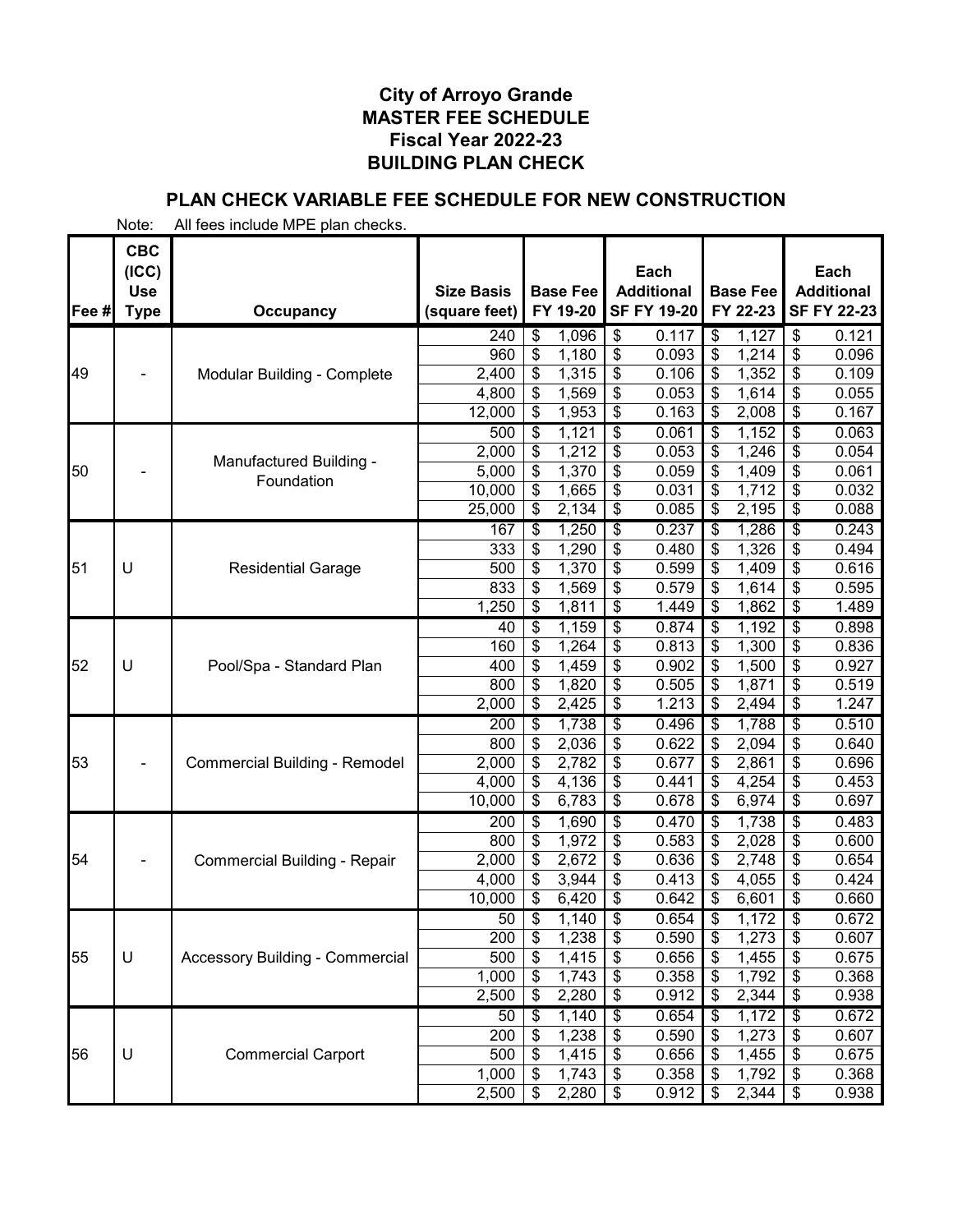# **PLAN CHECK VARIABLE FEE SCHEDULE FOR NEW CONSTRUCTION**

|       | <b>CBC</b><br>(ICC)       |                                          |                                    |                             | Each                                    |                                   | Each                                    |
|-------|---------------------------|------------------------------------------|------------------------------------|-----------------------------|-----------------------------------------|-----------------------------------|-----------------------------------------|
| Fee # | <b>Use</b><br><b>Type</b> | Occupancy                                | <b>Size Basis</b><br>(square feet) | <b>Base Fee</b><br>FY 19-20 | <b>Additional</b><br><b>SF FY 19-20</b> | <b>Base Fee</b><br>FY 22-23       | <b>Additional</b><br><b>SF FY 22-23</b> |
|       |                           |                                          | 167                                | \$<br>1,441                 | \$<br>0.325                             | \$<br>1,482                       | \$<br>0.334                             |
|       |                           |                                          | 333                                | \$<br>1,495                 | \$<br>1.103                             | \$<br>1,537                       | \$<br>1.134                             |
| 57    | $R-3$                     | Single-Family Residential -              | 500                                | \$<br>1,679                 | \$<br>0.859                             | \$<br>1,726                       | \$<br>0.883                             |
|       |                           | Addition                                 | 833                                | \$<br>1,965                 | \$<br>0.998                             | \$<br>2,021                       | \$<br>1.027                             |
|       |                           |                                          | 1,250                              | \$<br>2,381                 | \$<br>1.905                             | 2,448<br>\$                       | \$<br>1.959                             |
|       |                           |                                          | 333                                | \$<br>1,645                 | \$<br>0.213                             | \$<br>1,691                       | \$<br>0.219                             |
|       |                           |                                          | 667                                | \$<br>1,716                 | \$<br>0.883                             | \$<br>1,764                       | \$<br>0.908                             |
| 58    | $R-2$                     | Multi-Family Residential - Addition      | 1,000                              | \$<br>2,010                 | \$<br>0.570                             | \$<br>2,067                       | \$<br>0.586                             |
|       |                           |                                          | 1,667                              | \$<br>2,390                 | \$<br>0.722                             | \$<br>2,458                       | \$<br>0.743                             |
|       |                           |                                          | 2,500                              | \$<br>2,992                 | \$<br>1.197                             | 3,077<br>\$                       | \$<br>1.231                             |
|       |                           |                                          | 333                                | \$<br>1,237                 | \$<br>0.115                             | 1,272<br>\$                       | 0.118<br>\$                             |
|       |                           | Single-Family Residential -              | 667                                | \$<br>1,275                 | \$<br>0.220                             | 1,311<br>\$                       | \$<br>0.226                             |
| 59    | $R-3$                     | Remodel                                  | 1,000                              | \$<br>1,348                 | \$<br>0.289                             | \$<br>1,387                       | \$<br>0.297                             |
|       |                           |                                          | 1,667                              | \$<br>1,541                 | \$<br>0.275                             | \$<br>1,585                       | \$<br>0.282                             |
|       |                           |                                          | 2,500                              | \$<br>1,770                 | \$<br>0.708                             | \$<br>1,820                       | 0.728<br>\$                             |
|       |                           |                                          | 667                                | \$<br>1,380                 | \$<br>0.074                             | 1,419<br>\$                       | \$<br>0.077                             |
|       |                           |                                          | 1,333                              | \$<br>1,430                 | \$<br>0.225                             | \$<br>1,470                       | \$<br>0.231                             |
| 60    | $R-2$                     | Multi-Family Residential - Remodel       | 2,000                              | \$<br>1,580                 | \$<br>0.194                             | \$<br>1,624                       | \$<br>0.199                             |
|       |                           |                                          | 3,333                              | \$<br>1,838                 | \$<br>0.216                             | \$<br>1,890                       | \$<br>0.223<br>\$                       |
|       |                           |                                          | 5,000                              | \$<br>2,198                 | \$<br>0.440                             | \$<br>2,261                       | 0.452                                   |
|       |                           |                                          | 333<br>667                         | 1,069<br>\$                 | \$<br>0.071                             | \$<br>1,099<br>1,123              | \$<br>0.073<br>0.292                    |
| 61    | $R-3$                     | <b>Residential Building - Foundation</b> | 1,000                              | \$<br>1,092<br>\$<br>1,187  | \$<br>0.284<br>\$<br>0.188              | \$<br>\$<br>1,221                 | \$<br>\$<br>0.193                       |
|       |                           |                                          | 1,667                              | \$<br>1,312                 | \$<br>0.235                             | 1,349<br>\$                       | \$<br>0.242                             |
|       |                           |                                          | 2,500                              | \$<br>1,508                 | \$<br>0.603                             | \$<br>1,551                       | \$<br>0.620                             |
|       |                           |                                          | 83                                 | 1,028<br>\$                 | \$<br>0.230                             | 1,057<br>\$                       | \$<br>0.237                             |
|       |                           |                                          | 167                                | \$<br>1,047                 | \$<br>0.893                             | \$<br>1,077                       | \$<br>0.918                             |
| 62    | U                         | <b>Accessory Building - Residential</b>  | 250                                | \$<br>1,122                 | \$<br>0.636                             | \$<br>1,154                       | \$<br>0.654                             |
|       |                           |                                          | 417                                | \$<br>1,228                 | \$<br>0.763                             | \$<br>1,263                       | \$<br>0.785                             |
|       |                           |                                          | 625                                | \$<br>1,387                 | \$<br>2.219                             | \$<br>1,426                       | \$<br>2.282                             |
|       |                           |                                          | 133                                | \$<br>1,028                 | \$<br>0.144                             | \$<br>1,057                       | \$<br>0.148                             |
|       |                           |                                          | 267                                | \$<br>1,047                 | $\overline{\mathcal{S}}$<br>0.558       | $\overline{\mathcal{S}}$<br>1,077 | $\overline{\mathbf{S}}$<br>0.574        |
| 63    | U                         | <b>Residential Carport</b>               | 400                                | \$<br>1,122                 | \$<br>0.397                             | 1,154<br>\$                       | 0.409<br>\$                             |
|       |                           |                                          | 667                                | \$<br>1,228                 | \$<br>0.477                             | 1,263<br>\$                       | 0.490<br>\$                             |
|       |                           |                                          | 1,000                              | 1,387<br>\$                 | 1.387<br>\$                             | 1,426<br>\$                       | 1.426<br>\$                             |
|       |                           |                                          | 83                                 | 1,028<br>\$                 | \$<br>0.230                             | 1,057<br>\$                       | 0.237<br>\$                             |
|       |                           |                                          | 167                                | \$<br>1,047                 | 0.893<br>\$                             | 1,077<br>\$                       | 0.918<br>\$                             |
| 64    | U                         | <b>Residential Patio Cover</b>           | 250                                | \$<br>1,122                 | \$<br>0.636                             | 1,154<br>\$                       | \$<br>0.654                             |
|       |                           |                                          | 417                                | \$<br>1,228                 | \$<br>0.763                             | 1,263<br>\$                       | \$<br>0.785                             |
|       |                           |                                          | 625                                | \$<br>1,387                 | \$<br>2.219                             | 1,426<br>\$                       | 2.282<br>\$                             |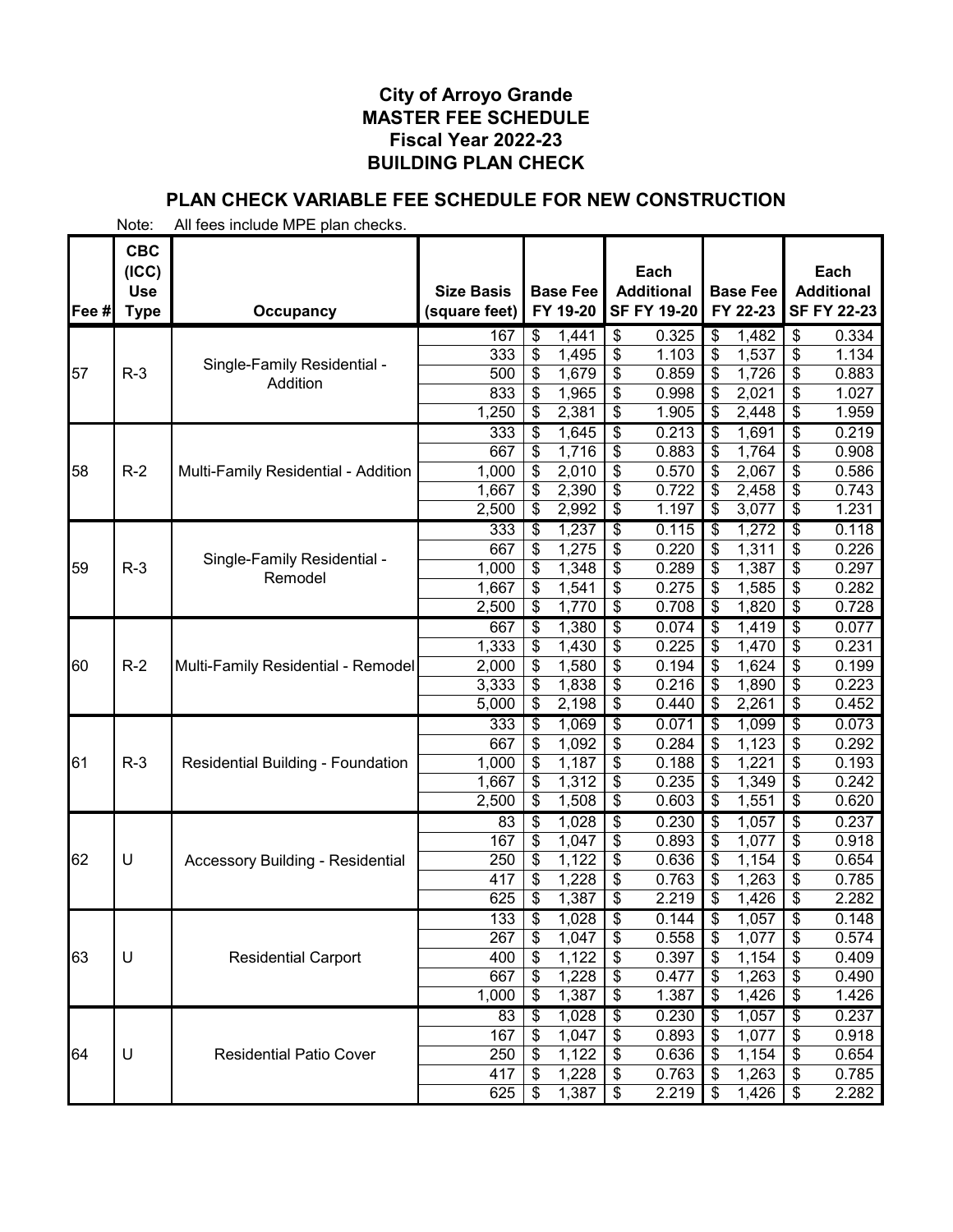# **PLAN CHECK VARIABLE FEE SCHEDULE FOR NEW CONSTRUCTION**

| Fee# | <b>CBC</b><br>(ICC)<br><b>Use</b><br>Type | Occupancy                          | <b>Size Basis</b><br>(square feet) | <b>Base Fee</b><br>FY 19-20 | Each<br><b>Additional</b><br><b>SF FY 19-201</b> | <b>Base Fee</b><br>FY 22-23 | Each<br><b>Additional</b><br><b>SF FY 22-23</b> |
|------|-------------------------------------------|------------------------------------|------------------------------------|-----------------------------|--------------------------------------------------|-----------------------------|-------------------------------------------------|
|      |                                           |                                    | 83                                 | \$<br>1,163                 | \$<br>0.379                                      | \$<br>1,196                 | \$<br>0.390                                     |
|      |                                           |                                    | 167                                | \$<br>1,195                 | \$<br>1.759                                      | \$<br>1,229                 | \$<br>1.809                                     |
| 65   | U                                         | Residential Balcony/Deck           | 250                                | \$<br>1,342                 | \$<br>1.008                                      | \$<br>1,380                 | \$<br>1.036                                     |
|      |                                           |                                    | 417                                | \$<br>1,510                 | \$<br>1.364                                      | \$<br>1,552                 | \$<br>1.402                                     |
|      |                                           |                                    | 625                                | \$<br>1,794                 | \$<br>2.870                                      | \$<br>1,844                 | \$<br>2.951                                     |
|      |                                           |                                    | 83                                 | \$<br>1,130                 | \$<br>0.338                                      | \$<br>1,162                 | \$<br>0.348                                     |
|      |                                           |                                    | 167                                | \$<br>1,158                 | \$<br>1.542                                      | \$<br>1,191                 | \$<br>1.586                                     |
| 66   | U                                         | <b>Residential Patio Enclosure</b> | 250                                | \$<br>1,286                 | \$<br>0.920                                      | \$<br>1,323                 | \$<br>0.946                                     |
|      |                                           |                                    | 417                                | \$<br>1,440                 | \$<br>1.212                                      | \$<br>1,480                 | \$<br>1.247                                     |
|      |                                           |                                    | 625                                | \$<br>1,692                 | \$<br>2.708                                      | \$<br>1,740                 | 2.784                                           |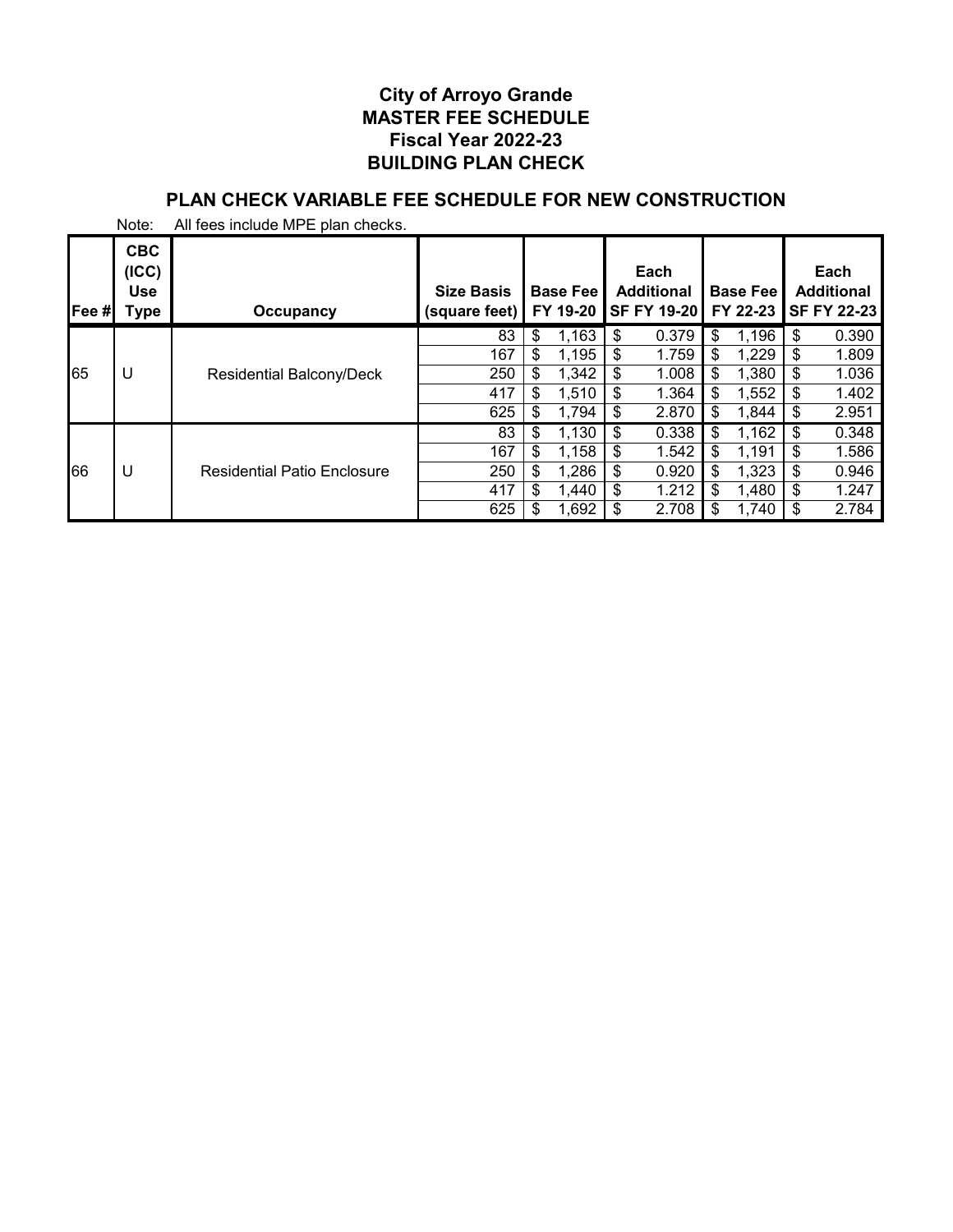|                 | <b>CBC</b><br>(ICC) |                                        |                                    |                                     | Each                                      |                             | Each                                      |
|-----------------|---------------------|----------------------------------------|------------------------------------|-------------------------------------|-------------------------------------------|-----------------------------|-------------------------------------------|
| Fee<br>#        | <b>Use</b><br>Type  | <b>Occupancy</b>                       | <b>Size Basis</b><br>(square feet) | <b>Base Fee</b><br>FY 19-20         | <b>Additional</b><br><b>SF FY 19-20</b>   | <b>Base Fee</b><br>FY 22-23 | <b>Additional</b><br><b>SF FY 22-23</b>   |
|                 |                     |                                        | 2,000                              | \$<br>3,270                         | \$<br>0.400                               | 3,362<br>\$                 | \$<br>0.411                               |
|                 |                     |                                        | 8,000                              | \$<br>5,669                         | \$<br>0.347                               | \$<br>5,829                 | \$<br>0.357                               |
| 1               | $A-1$               | <b>Assembly Group - Theaters</b>       | 20,000                             | \$<br>9,833                         | \$<br>0.298                               | $\mathbb{S}$<br>10,112      | \$<br>0.307                               |
|                 |                     |                                        | 40,000                             | \$<br>15,797                        | \$<br>0.338                               | \$16,244                    | \$<br>0.347                               |
|                 |                     |                                        | 100,000                            | \$36,051                            | \$<br>0.361                               | \$37,072                    | \$<br>0.371                               |
|                 |                     |                                        | 1,000                              | 2,654<br>\$                         | $\overline{\boldsymbol{\theta}}$<br>0.631 | \$<br>2,729                 | $\overline{\boldsymbol{\theta}}$<br>0.648 |
|                 |                     |                                        | 4,000                              | \$<br>4,546                         | \$<br>0.654                               | \$<br>4,674                 | \$<br>0.673                               |
| $\overline{2}$  | $A-2$               | Assembly Group: Restaurants,           | 10,000                             | \$<br>8,473                         | \$<br>0.540                               | \$<br>8,712                 | \$<br>0.555                               |
|                 |                     | nightclubs                             | 20,000                             | $\overline{\mathbf{S}}$<br>13,871   | $\overline{\mathcal{S}}$<br>0.639         | $\overline{\$}$ 14,263      | \$<br>0.657                               |
|                 |                     |                                        | 50,000                             | $\overline{\mathfrak{s}}$<br>33,033 | \$<br>0.661                               | \$33,968                    | \$<br>0.679                               |
|                 |                     |                                        | $\overline{250}$                   | \$<br>719                           | \$<br>0.749                               | \$<br>740                   | $\overline{\boldsymbol{\theta}}$<br>0.770 |
|                 |                     |                                        | 1,000                              | \$<br>1,281                         | \$<br>0.265                               | \$<br>1,317                 | \$<br>0.273                               |
| 3               | A                   | Assembly Group - TI                    | 2,500                              | \$<br>1,679                         | \$<br>0.292                               | \$<br>1,726                 | \$<br>0.300                               |
|                 |                     |                                        | 5,000                              | \$<br>2,409                         | \$<br>0.260                               | \$<br>2,477                 | \$<br>0.268                               |
|                 |                     |                                        | 12,500                             | \$<br>4,362                         | \$<br>0.349                               | \$<br>4,485                 | \$<br>0.359                               |
|                 |                     |                                        | 1,000                              | \$<br>2,161                         | $\overline{\$}$<br>0.496                  | 2,222<br>\$                 | $\overline{\boldsymbol{\theta}}$<br>0.510 |
|                 |                     | Church and Religious Bldg -            | 4,000                              | \$<br>3,648                         | \$<br>0.623                               | 3,752<br>\$                 | \$<br>0.640                               |
| 4               | $A-3$               | Complete                               | 10,000                             | \$<br>7,385                         | \$<br>0.494                               | \$<br>7,594                 | \$<br>0.508                               |
|                 |                     |                                        | 20,000                             | \$<br>12,329                        | \$<br>0.610                               | \$<br>12,678                | \$<br>0.627                               |
|                 |                     |                                        | 50,000                             | \$<br>30,618                        | \$<br>0.612                               | $\overline{\$}$ 31,485      | \$<br>0.630                               |
|                 |                     |                                        | 500                                | \$<br>1,387                         | \$<br>0.614                               | 1,426<br>\$                 | $\overline{\boldsymbol{\theta}}$<br>0.631 |
|                 |                     |                                        | 2,000                              | \$<br>2,308                         | \$<br>0.696                               | \$<br>2,373                 | \$<br>0.715                               |
| $\overline{5}$  | $R-4$               | Congregate Care - Complete             | 5,000                              | \$<br>4,395                         | \$<br>0.534                               | \$<br>4,519                 | \$<br>0.549                               |
|                 |                     |                                        | 10,000                             | \$<br>7,066                         | \$<br>0.698                               | \$<br>7,265                 | \$<br>0.717                               |
|                 |                     |                                        | 25,000                             | \$<br>17,531                        | \$<br>0.701                               | \$<br>18,027                | \$<br>0.721                               |
|                 |                     |                                        | $\overline{250}$                   | \$<br>536                           | \$<br>0.546                               | \$<br>551                   | \$<br>0.561                               |
|                 |                     |                                        | 1,000                              | \$<br>945                           | \$<br>0.218                               | \$<br>972                   | \$<br>0.224                               |
| $6\phantom{.}6$ | $A-3$               | Church and Religious Bldg - TI         | 2,500                              | \$<br>1,272                         | \$<br>0.224                               | \$<br>1,308                 | \$<br>0.230                               |
|                 |                     |                                        | 5,000                              | \$<br>1,831                         | \$<br>0.217                               | \$<br>1,883                 | \$<br>0.223                               |
|                 |                     |                                        | 12,500                             | \$<br>3,456                         | \$<br>0.276                               | \$<br>3,553                 | \$<br>0.284                               |
|                 |                     |                                        | 2,000                              | \$<br>3,209                         | $\overline{\$}$<br>0.391                  | \$<br>3,299                 | $\overline{\boldsymbol{\theta}}$<br>0.402 |
|                 |                     |                                        | 8,000                              | 5,556<br>\$                         | \$<br>0.345                               | \$<br>5,713                 | \$<br>0.355                               |
| 7               | E                   | <b>Educational Building - Complete</b> | 20,000                             | \$<br>9,697                         | \$<br>0.295                               | \$<br>9,971                 | \$<br>0.304                               |
|                 |                     |                                        | 40,000                             | \$<br>15,605                        | \$<br>0.336                               | \$<br>16,046                | \$<br>0.345                               |
|                 |                     |                                        | 100,000                            | \$<br>35,749                        | \$<br>0.357                               | \$<br>36,761                | 0.368<br>\$                               |
|                 |                     |                                        | 250                                | 536<br>\$                           | \$<br>0.546                               | 551<br>\$                   | \$<br>0.561                               |
|                 |                     |                                        | 1,000                              | \$<br>945                           | \$<br>0.218                               | 972<br>\$                   | 0.224<br>\$                               |
| $\overline{8}$  | Е                   | <b>Educational Building - TI</b>       | 2,500                              | \$<br>1,272                         | \$<br>0.224                               | 1,308<br>\$                 | \$<br>0.230                               |
|                 |                     |                                        | 5,000                              | \$<br>1,831                         | \$<br>0.217                               | 1,883<br>\$                 | \$<br>0.223                               |
|                 |                     |                                        | 12,500                             | $\overline{\mathcal{S}}$<br>3,456   | $\boldsymbol{\mathsf{S}}$<br>0.276        | \$<br>3,553                 | 0.284<br>\$                               |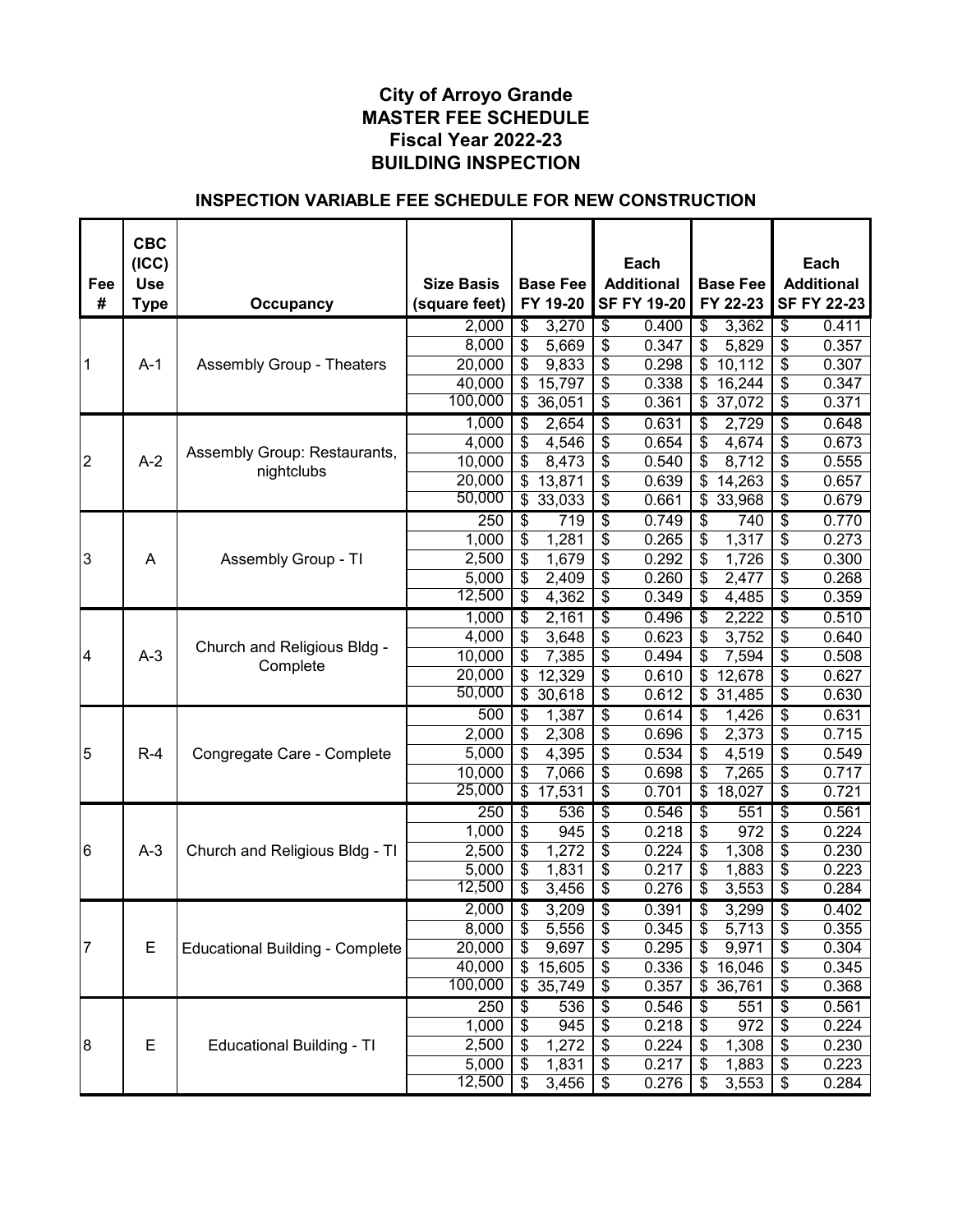| <b>SF FY 19-20</b><br>FY 22-23<br><b>SF FY 22-23</b><br>Occupancy<br>(square feet)<br><b>Type</b><br>$\overline{\$}$<br>$\overline{\mathcal{S}}$<br>719<br>0.374<br>\$<br>740<br>$\overline{\boldsymbol{\theta}}$<br>0.385<br>500<br>\$<br>\$<br>\$<br>\$<br>2,000<br>1,281<br>0.133<br>1,317<br>0.136<br>$S-2$<br>\$<br>\$<br>\$<br>\$<br>9<br>5,000<br>1,679<br>0.146<br>1,726<br>0.150<br>Parking Garage - Complete<br>\$<br>10,000<br>\$<br>2,409<br>\$<br>0.130<br>\$<br>2,477<br>0.134<br>25,000<br>$\overline{\mathcal{E}}$<br>$\overline{\mathbf{s}}$<br>4,362<br>0.174<br>\$<br>\$<br>0.179<br>4,485<br>$\overline{\$}$<br>$\overline{\$}$<br>0.510<br>1,000<br>\$<br>0.496<br>2,222<br>2,161<br>\$<br>\$<br>\$<br>\$<br>\$<br>4,000<br>3,752<br>3,648<br>0.623<br>0.640<br>\$<br>\$<br>\$<br>\$<br>10,000<br>7,385<br>0.494<br>7,594<br>0.508<br>10<br>$R-1$<br>Hotel Low/Mid Rise - Complete<br>\$<br>\$<br>\$<br>0.627<br>20,000<br>\$<br>12,329<br>0.610<br>12,678<br>50,000<br>\$<br>\$<br>0.612<br>\$31,485<br>\$<br>0.630<br>30,618<br>1,000<br>\$<br>\$<br>769<br>0.201<br>\$<br>\$<br>0.206<br>791<br>$\boldsymbol{\mathsf{S}}$<br>\$<br>1,371<br>\$<br>\$<br>4,000<br>0.070<br>1,410<br>0.071<br>\$<br>\$<br>\$<br>\$<br>$R-1$<br>10,000<br>1,788<br>0.078<br>1,839<br>0.080<br>11<br>Hotel Low/Mid Rise - Shell<br>\$<br>\$<br>20,000<br>\$<br>\$<br>2,564<br>0.068<br>2,636<br>0.070<br>50,000<br>$\overline{\mathcal{E}}$<br>4,603<br>\$<br>\$<br>\$<br>0.092<br>4,734<br>0.095<br>$\overline{\boldsymbol{\theta}}$<br>0.561<br>$\overline{250}$<br>\$<br>0.546<br>\$<br>551<br>\$<br>536<br>\$<br>\$<br>\$<br>\$<br>1,000<br>0.218<br>972<br>0.224<br>945<br>\$<br>\$<br>\$<br>\$<br>2,500<br>1,272<br>0.224<br>1,308<br>0.230<br>12<br>$R-1$<br>Hotel Low/Mid Rise - TI<br>$\overline{\$}$<br>$\overline{\mathcal{S}}$<br>\$<br>\$<br>0.223<br>1,831<br>0.217<br>1,883<br>5,000<br>12,500<br>\$<br>\$<br>\$<br>0.276<br>\$<br>0.284<br>3,456<br>3,553<br>\$<br>$\overline{\boldsymbol{\theta}}$<br>500<br>\$<br>1.230<br>1.265<br>2,408<br>\$<br>2,476<br>\$<br>\$<br>4,254<br>0.790<br>\$<br>4,374<br>\$<br>0.812<br>2,000<br>\$<br>\$<br>13<br>B<br>6,622<br>0.741<br>\$<br>\$<br>0.762<br>5,000<br>6,810<br>Offices, etc. - Complete<br>\$<br>\$<br>\$<br>\$<br>0.782<br>10,326<br>0.760<br>10,618<br>10,000<br>25,000<br>\$<br>\$<br>\$<br>21,729<br>0.869<br>\$22,344<br>0.894<br>$\overline{\$}$<br>$\overline{\boldsymbol{\theta}}$<br>0.109<br>\$<br>S<br>0.112<br>1,000<br>436<br>449<br>4,000<br>\$<br>764<br>\$<br>0.048<br>\$<br>786<br>\$<br>0.049<br>\$<br>\$<br>\$<br>1,083<br>\$<br>0.048<br>B<br>10,000<br>1,053<br>0.047<br>14<br>Offices, etc. - Shell<br>\$<br>20,000<br>\$<br>\$<br>\$<br>1,523<br>0.048<br>1,566<br>0.050<br>50,000<br>\$<br>\$<br>2,973<br>0.059<br>\$<br>\$<br>0.061<br>3,057<br>\$<br>$\overline{\boldsymbol{\theta}}$<br>$\overline{\boldsymbol{\theta}}$<br>$\overline{\$}$<br>100<br>$\overline{317}$<br>0.763<br>326<br>0.784<br>\$<br>546<br>\$<br>0.404<br>\$<br>400<br>561<br>\$<br>0.415<br>B<br>1,000<br>\$<br>\$<br>\$<br>810<br>15<br>Offices, etc. - TI<br>788<br>0.360<br>\$<br>0.370<br>2,000<br>\$<br>\$<br>1,148<br>0.412<br>\$<br>1,180<br>\$<br>0.424<br>5,000<br>\$<br>\$<br>2,384<br>0.477<br>\$<br>0.490<br>\$<br>2,452<br>1,000<br>$\overline{\boldsymbol{\theta}}$<br>$\overline{\boldsymbol{\theta}}$<br>\$<br>2,100<br>0.479<br>2,160<br>0.492<br>\$<br>4,000<br>\$<br>3,537<br>\$<br>3,637<br>0.619<br>\$<br>\$<br>0.636<br>F<br>\$<br>$\boldsymbol{\mathsf{S}}$<br>16<br>Industrial Building - Complete<br>10,000<br>7,248<br>0.489<br>\$<br>\$<br>0.503<br>7,453<br>20,000<br>\$<br>$\boldsymbol{\theta}$<br>12,137<br>0.606<br>\$<br>12,480<br>\$<br>0.623 | Fee<br># | <b>CBC</b><br>(ICC)<br><b>Use</b> | <b>Size Basis</b> | <b>Base Fee</b><br>FY 19-20 | Each<br><b>Additional</b> | <b>Base Fee</b> | Each<br><b>Additional</b> |
|----------------------------------------------------------------------------------------------------------------------------------------------------------------------------------------------------------------------------------------------------------------------------------------------------------------------------------------------------------------------------------------------------------------------------------------------------------------------------------------------------------------------------------------------------------------------------------------------------------------------------------------------------------------------------------------------------------------------------------------------------------------------------------------------------------------------------------------------------------------------------------------------------------------------------------------------------------------------------------------------------------------------------------------------------------------------------------------------------------------------------------------------------------------------------------------------------------------------------------------------------------------------------------------------------------------------------------------------------------------------------------------------------------------------------------------------------------------------------------------------------------------------------------------------------------------------------------------------------------------------------------------------------------------------------------------------------------------------------------------------------------------------------------------------------------------------------------------------------------------------------------------------------------------------------------------------------------------------------------------------------------------------------------------------------------------------------------------------------------------------------------------------------------------------------------------------------------------------------------------------------------------------------------------------------------------------------------------------------------------------------------------------------------------------------------------------------------------------------------------------------------------------------------------------------------------------------------------------------------------------------------------------------------------------------------------------------------------------------------------------------------------------------------------------------------------------------------------------------------------------------------------------------------------------------------------------------------------------------------------------------------------------------------------------------------------------------------------------------------------------------------------------------------------------------------------------------------------------------------------------------------------------------------------------------------------------------------------------------------------------------------------------------------------------------------------------------------------------------------------------------------------------------------------------------------------------------------------------------------------------------------------------------------------------------------------------------------------------------------------------------------|----------|-----------------------------------|-------------------|-----------------------------|---------------------------|-----------------|---------------------------|
|                                                                                                                                                                                                                                                                                                                                                                                                                                                                                                                                                                                                                                                                                                                                                                                                                                                                                                                                                                                                                                                                                                                                                                                                                                                                                                                                                                                                                                                                                                                                                                                                                                                                                                                                                                                                                                                                                                                                                                                                                                                                                                                                                                                                                                                                                                                                                                                                                                                                                                                                                                                                                                                                                                                                                                                                                                                                                                                                                                                                                                                                                                                                                                                                                                                                                                                                                                                                                                                                                                                                                                                                                                                                                                                                                          |          |                                   |                   |                             |                           |                 |                           |
|                                                                                                                                                                                                                                                                                                                                                                                                                                                                                                                                                                                                                                                                                                                                                                                                                                                                                                                                                                                                                                                                                                                                                                                                                                                                                                                                                                                                                                                                                                                                                                                                                                                                                                                                                                                                                                                                                                                                                                                                                                                                                                                                                                                                                                                                                                                                                                                                                                                                                                                                                                                                                                                                                                                                                                                                                                                                                                                                                                                                                                                                                                                                                                                                                                                                                                                                                                                                                                                                                                                                                                                                                                                                                                                                                          |          |                                   |                   |                             |                           |                 |                           |
|                                                                                                                                                                                                                                                                                                                                                                                                                                                                                                                                                                                                                                                                                                                                                                                                                                                                                                                                                                                                                                                                                                                                                                                                                                                                                                                                                                                                                                                                                                                                                                                                                                                                                                                                                                                                                                                                                                                                                                                                                                                                                                                                                                                                                                                                                                                                                                                                                                                                                                                                                                                                                                                                                                                                                                                                                                                                                                                                                                                                                                                                                                                                                                                                                                                                                                                                                                                                                                                                                                                                                                                                                                                                                                                                                          |          |                                   |                   |                             |                           |                 |                           |
|                                                                                                                                                                                                                                                                                                                                                                                                                                                                                                                                                                                                                                                                                                                                                                                                                                                                                                                                                                                                                                                                                                                                                                                                                                                                                                                                                                                                                                                                                                                                                                                                                                                                                                                                                                                                                                                                                                                                                                                                                                                                                                                                                                                                                                                                                                                                                                                                                                                                                                                                                                                                                                                                                                                                                                                                                                                                                                                                                                                                                                                                                                                                                                                                                                                                                                                                                                                                                                                                                                                                                                                                                                                                                                                                                          |          |                                   |                   |                             |                           |                 |                           |
|                                                                                                                                                                                                                                                                                                                                                                                                                                                                                                                                                                                                                                                                                                                                                                                                                                                                                                                                                                                                                                                                                                                                                                                                                                                                                                                                                                                                                                                                                                                                                                                                                                                                                                                                                                                                                                                                                                                                                                                                                                                                                                                                                                                                                                                                                                                                                                                                                                                                                                                                                                                                                                                                                                                                                                                                                                                                                                                                                                                                                                                                                                                                                                                                                                                                                                                                                                                                                                                                                                                                                                                                                                                                                                                                                          |          |                                   |                   |                             |                           |                 |                           |
|                                                                                                                                                                                                                                                                                                                                                                                                                                                                                                                                                                                                                                                                                                                                                                                                                                                                                                                                                                                                                                                                                                                                                                                                                                                                                                                                                                                                                                                                                                                                                                                                                                                                                                                                                                                                                                                                                                                                                                                                                                                                                                                                                                                                                                                                                                                                                                                                                                                                                                                                                                                                                                                                                                                                                                                                                                                                                                                                                                                                                                                                                                                                                                                                                                                                                                                                                                                                                                                                                                                                                                                                                                                                                                                                                          |          |                                   |                   |                             |                           |                 |                           |
|                                                                                                                                                                                                                                                                                                                                                                                                                                                                                                                                                                                                                                                                                                                                                                                                                                                                                                                                                                                                                                                                                                                                                                                                                                                                                                                                                                                                                                                                                                                                                                                                                                                                                                                                                                                                                                                                                                                                                                                                                                                                                                                                                                                                                                                                                                                                                                                                                                                                                                                                                                                                                                                                                                                                                                                                                                                                                                                                                                                                                                                                                                                                                                                                                                                                                                                                                                                                                                                                                                                                                                                                                                                                                                                                                          |          |                                   |                   |                             |                           |                 |                           |
|                                                                                                                                                                                                                                                                                                                                                                                                                                                                                                                                                                                                                                                                                                                                                                                                                                                                                                                                                                                                                                                                                                                                                                                                                                                                                                                                                                                                                                                                                                                                                                                                                                                                                                                                                                                                                                                                                                                                                                                                                                                                                                                                                                                                                                                                                                                                                                                                                                                                                                                                                                                                                                                                                                                                                                                                                                                                                                                                                                                                                                                                                                                                                                                                                                                                                                                                                                                                                                                                                                                                                                                                                                                                                                                                                          |          |                                   |                   |                             |                           |                 |                           |
|                                                                                                                                                                                                                                                                                                                                                                                                                                                                                                                                                                                                                                                                                                                                                                                                                                                                                                                                                                                                                                                                                                                                                                                                                                                                                                                                                                                                                                                                                                                                                                                                                                                                                                                                                                                                                                                                                                                                                                                                                                                                                                                                                                                                                                                                                                                                                                                                                                                                                                                                                                                                                                                                                                                                                                                                                                                                                                                                                                                                                                                                                                                                                                                                                                                                                                                                                                                                                                                                                                                                                                                                                                                                                                                                                          |          |                                   |                   |                             |                           |                 |                           |
|                                                                                                                                                                                                                                                                                                                                                                                                                                                                                                                                                                                                                                                                                                                                                                                                                                                                                                                                                                                                                                                                                                                                                                                                                                                                                                                                                                                                                                                                                                                                                                                                                                                                                                                                                                                                                                                                                                                                                                                                                                                                                                                                                                                                                                                                                                                                                                                                                                                                                                                                                                                                                                                                                                                                                                                                                                                                                                                                                                                                                                                                                                                                                                                                                                                                                                                                                                                                                                                                                                                                                                                                                                                                                                                                                          |          |                                   |                   |                             |                           |                 |                           |
|                                                                                                                                                                                                                                                                                                                                                                                                                                                                                                                                                                                                                                                                                                                                                                                                                                                                                                                                                                                                                                                                                                                                                                                                                                                                                                                                                                                                                                                                                                                                                                                                                                                                                                                                                                                                                                                                                                                                                                                                                                                                                                                                                                                                                                                                                                                                                                                                                                                                                                                                                                                                                                                                                                                                                                                                                                                                                                                                                                                                                                                                                                                                                                                                                                                                                                                                                                                                                                                                                                                                                                                                                                                                                                                                                          |          |                                   |                   |                             |                           |                 |                           |
|                                                                                                                                                                                                                                                                                                                                                                                                                                                                                                                                                                                                                                                                                                                                                                                                                                                                                                                                                                                                                                                                                                                                                                                                                                                                                                                                                                                                                                                                                                                                                                                                                                                                                                                                                                                                                                                                                                                                                                                                                                                                                                                                                                                                                                                                                                                                                                                                                                                                                                                                                                                                                                                                                                                                                                                                                                                                                                                                                                                                                                                                                                                                                                                                                                                                                                                                                                                                                                                                                                                                                                                                                                                                                                                                                          |          |                                   |                   |                             |                           |                 |                           |
|                                                                                                                                                                                                                                                                                                                                                                                                                                                                                                                                                                                                                                                                                                                                                                                                                                                                                                                                                                                                                                                                                                                                                                                                                                                                                                                                                                                                                                                                                                                                                                                                                                                                                                                                                                                                                                                                                                                                                                                                                                                                                                                                                                                                                                                                                                                                                                                                                                                                                                                                                                                                                                                                                                                                                                                                                                                                                                                                                                                                                                                                                                                                                                                                                                                                                                                                                                                                                                                                                                                                                                                                                                                                                                                                                          |          |                                   |                   |                             |                           |                 |                           |
|                                                                                                                                                                                                                                                                                                                                                                                                                                                                                                                                                                                                                                                                                                                                                                                                                                                                                                                                                                                                                                                                                                                                                                                                                                                                                                                                                                                                                                                                                                                                                                                                                                                                                                                                                                                                                                                                                                                                                                                                                                                                                                                                                                                                                                                                                                                                                                                                                                                                                                                                                                                                                                                                                                                                                                                                                                                                                                                                                                                                                                                                                                                                                                                                                                                                                                                                                                                                                                                                                                                                                                                                                                                                                                                                                          |          |                                   |                   |                             |                           |                 |                           |
|                                                                                                                                                                                                                                                                                                                                                                                                                                                                                                                                                                                                                                                                                                                                                                                                                                                                                                                                                                                                                                                                                                                                                                                                                                                                                                                                                                                                                                                                                                                                                                                                                                                                                                                                                                                                                                                                                                                                                                                                                                                                                                                                                                                                                                                                                                                                                                                                                                                                                                                                                                                                                                                                                                                                                                                                                                                                                                                                                                                                                                                                                                                                                                                                                                                                                                                                                                                                                                                                                                                                                                                                                                                                                                                                                          |          |                                   |                   |                             |                           |                 |                           |
|                                                                                                                                                                                                                                                                                                                                                                                                                                                                                                                                                                                                                                                                                                                                                                                                                                                                                                                                                                                                                                                                                                                                                                                                                                                                                                                                                                                                                                                                                                                                                                                                                                                                                                                                                                                                                                                                                                                                                                                                                                                                                                                                                                                                                                                                                                                                                                                                                                                                                                                                                                                                                                                                                                                                                                                                                                                                                                                                                                                                                                                                                                                                                                                                                                                                                                                                                                                                                                                                                                                                                                                                                                                                                                                                                          |          |                                   |                   |                             |                           |                 |                           |
|                                                                                                                                                                                                                                                                                                                                                                                                                                                                                                                                                                                                                                                                                                                                                                                                                                                                                                                                                                                                                                                                                                                                                                                                                                                                                                                                                                                                                                                                                                                                                                                                                                                                                                                                                                                                                                                                                                                                                                                                                                                                                                                                                                                                                                                                                                                                                                                                                                                                                                                                                                                                                                                                                                                                                                                                                                                                                                                                                                                                                                                                                                                                                                                                                                                                                                                                                                                                                                                                                                                                                                                                                                                                                                                                                          |          |                                   |                   |                             |                           |                 |                           |
|                                                                                                                                                                                                                                                                                                                                                                                                                                                                                                                                                                                                                                                                                                                                                                                                                                                                                                                                                                                                                                                                                                                                                                                                                                                                                                                                                                                                                                                                                                                                                                                                                                                                                                                                                                                                                                                                                                                                                                                                                                                                                                                                                                                                                                                                                                                                                                                                                                                                                                                                                                                                                                                                                                                                                                                                                                                                                                                                                                                                                                                                                                                                                                                                                                                                                                                                                                                                                                                                                                                                                                                                                                                                                                                                                          |          |                                   |                   |                             |                           |                 |                           |
|                                                                                                                                                                                                                                                                                                                                                                                                                                                                                                                                                                                                                                                                                                                                                                                                                                                                                                                                                                                                                                                                                                                                                                                                                                                                                                                                                                                                                                                                                                                                                                                                                                                                                                                                                                                                                                                                                                                                                                                                                                                                                                                                                                                                                                                                                                                                                                                                                                                                                                                                                                                                                                                                                                                                                                                                                                                                                                                                                                                                                                                                                                                                                                                                                                                                                                                                                                                                                                                                                                                                                                                                                                                                                                                                                          |          |                                   |                   |                             |                           |                 |                           |
|                                                                                                                                                                                                                                                                                                                                                                                                                                                                                                                                                                                                                                                                                                                                                                                                                                                                                                                                                                                                                                                                                                                                                                                                                                                                                                                                                                                                                                                                                                                                                                                                                                                                                                                                                                                                                                                                                                                                                                                                                                                                                                                                                                                                                                                                                                                                                                                                                                                                                                                                                                                                                                                                                                                                                                                                                                                                                                                                                                                                                                                                                                                                                                                                                                                                                                                                                                                                                                                                                                                                                                                                                                                                                                                                                          |          |                                   |                   |                             |                           |                 |                           |
|                                                                                                                                                                                                                                                                                                                                                                                                                                                                                                                                                                                                                                                                                                                                                                                                                                                                                                                                                                                                                                                                                                                                                                                                                                                                                                                                                                                                                                                                                                                                                                                                                                                                                                                                                                                                                                                                                                                                                                                                                                                                                                                                                                                                                                                                                                                                                                                                                                                                                                                                                                                                                                                                                                                                                                                                                                                                                                                                                                                                                                                                                                                                                                                                                                                                                                                                                                                                                                                                                                                                                                                                                                                                                                                                                          |          |                                   |                   |                             |                           |                 |                           |
|                                                                                                                                                                                                                                                                                                                                                                                                                                                                                                                                                                                                                                                                                                                                                                                                                                                                                                                                                                                                                                                                                                                                                                                                                                                                                                                                                                                                                                                                                                                                                                                                                                                                                                                                                                                                                                                                                                                                                                                                                                                                                                                                                                                                                                                                                                                                                                                                                                                                                                                                                                                                                                                                                                                                                                                                                                                                                                                                                                                                                                                                                                                                                                                                                                                                                                                                                                                                                                                                                                                                                                                                                                                                                                                                                          |          |                                   |                   |                             |                           |                 |                           |
|                                                                                                                                                                                                                                                                                                                                                                                                                                                                                                                                                                                                                                                                                                                                                                                                                                                                                                                                                                                                                                                                                                                                                                                                                                                                                                                                                                                                                                                                                                                                                                                                                                                                                                                                                                                                                                                                                                                                                                                                                                                                                                                                                                                                                                                                                                                                                                                                                                                                                                                                                                                                                                                                                                                                                                                                                                                                                                                                                                                                                                                                                                                                                                                                                                                                                                                                                                                                                                                                                                                                                                                                                                                                                                                                                          |          |                                   |                   |                             |                           |                 |                           |
|                                                                                                                                                                                                                                                                                                                                                                                                                                                                                                                                                                                                                                                                                                                                                                                                                                                                                                                                                                                                                                                                                                                                                                                                                                                                                                                                                                                                                                                                                                                                                                                                                                                                                                                                                                                                                                                                                                                                                                                                                                                                                                                                                                                                                                                                                                                                                                                                                                                                                                                                                                                                                                                                                                                                                                                                                                                                                                                                                                                                                                                                                                                                                                                                                                                                                                                                                                                                                                                                                                                                                                                                                                                                                                                                                          |          |                                   |                   |                             |                           |                 |                           |
|                                                                                                                                                                                                                                                                                                                                                                                                                                                                                                                                                                                                                                                                                                                                                                                                                                                                                                                                                                                                                                                                                                                                                                                                                                                                                                                                                                                                                                                                                                                                                                                                                                                                                                                                                                                                                                                                                                                                                                                                                                                                                                                                                                                                                                                                                                                                                                                                                                                                                                                                                                                                                                                                                                                                                                                                                                                                                                                                                                                                                                                                                                                                                                                                                                                                                                                                                                                                                                                                                                                                                                                                                                                                                                                                                          |          |                                   |                   |                             |                           |                 |                           |
|                                                                                                                                                                                                                                                                                                                                                                                                                                                                                                                                                                                                                                                                                                                                                                                                                                                                                                                                                                                                                                                                                                                                                                                                                                                                                                                                                                                                                                                                                                                                                                                                                                                                                                                                                                                                                                                                                                                                                                                                                                                                                                                                                                                                                                                                                                                                                                                                                                                                                                                                                                                                                                                                                                                                                                                                                                                                                                                                                                                                                                                                                                                                                                                                                                                                                                                                                                                                                                                                                                                                                                                                                                                                                                                                                          |          |                                   |                   |                             |                           |                 |                           |
|                                                                                                                                                                                                                                                                                                                                                                                                                                                                                                                                                                                                                                                                                                                                                                                                                                                                                                                                                                                                                                                                                                                                                                                                                                                                                                                                                                                                                                                                                                                                                                                                                                                                                                                                                                                                                                                                                                                                                                                                                                                                                                                                                                                                                                                                                                                                                                                                                                                                                                                                                                                                                                                                                                                                                                                                                                                                                                                                                                                                                                                                                                                                                                                                                                                                                                                                                                                                                                                                                                                                                                                                                                                                                                                                                          |          |                                   |                   |                             |                           |                 |                           |
|                                                                                                                                                                                                                                                                                                                                                                                                                                                                                                                                                                                                                                                                                                                                                                                                                                                                                                                                                                                                                                                                                                                                                                                                                                                                                                                                                                                                                                                                                                                                                                                                                                                                                                                                                                                                                                                                                                                                                                                                                                                                                                                                                                                                                                                                                                                                                                                                                                                                                                                                                                                                                                                                                                                                                                                                                                                                                                                                                                                                                                                                                                                                                                                                                                                                                                                                                                                                                                                                                                                                                                                                                                                                                                                                                          |          |                                   |                   |                             |                           |                 |                           |
|                                                                                                                                                                                                                                                                                                                                                                                                                                                                                                                                                                                                                                                                                                                                                                                                                                                                                                                                                                                                                                                                                                                                                                                                                                                                                                                                                                                                                                                                                                                                                                                                                                                                                                                                                                                                                                                                                                                                                                                                                                                                                                                                                                                                                                                                                                                                                                                                                                                                                                                                                                                                                                                                                                                                                                                                                                                                                                                                                                                                                                                                                                                                                                                                                                                                                                                                                                                                                                                                                                                                                                                                                                                                                                                                                          |          |                                   |                   |                             |                           |                 |                           |
|                                                                                                                                                                                                                                                                                                                                                                                                                                                                                                                                                                                                                                                                                                                                                                                                                                                                                                                                                                                                                                                                                                                                                                                                                                                                                                                                                                                                                                                                                                                                                                                                                                                                                                                                                                                                                                                                                                                                                                                                                                                                                                                                                                                                                                                                                                                                                                                                                                                                                                                                                                                                                                                                                                                                                                                                                                                                                                                                                                                                                                                                                                                                                                                                                                                                                                                                                                                                                                                                                                                                                                                                                                                                                                                                                          |          |                                   |                   |                             |                           |                 |                           |
|                                                                                                                                                                                                                                                                                                                                                                                                                                                                                                                                                                                                                                                                                                                                                                                                                                                                                                                                                                                                                                                                                                                                                                                                                                                                                                                                                                                                                                                                                                                                                                                                                                                                                                                                                                                                                                                                                                                                                                                                                                                                                                                                                                                                                                                                                                                                                                                                                                                                                                                                                                                                                                                                                                                                                                                                                                                                                                                                                                                                                                                                                                                                                                                                                                                                                                                                                                                                                                                                                                                                                                                                                                                                                                                                                          |          |                                   |                   |                             |                           |                 |                           |
|                                                                                                                                                                                                                                                                                                                                                                                                                                                                                                                                                                                                                                                                                                                                                                                                                                                                                                                                                                                                                                                                                                                                                                                                                                                                                                                                                                                                                                                                                                                                                                                                                                                                                                                                                                                                                                                                                                                                                                                                                                                                                                                                                                                                                                                                                                                                                                                                                                                                                                                                                                                                                                                                                                                                                                                                                                                                                                                                                                                                                                                                                                                                                                                                                                                                                                                                                                                                                                                                                                                                                                                                                                                                                                                                                          |          |                                   |                   |                             |                           |                 |                           |
|                                                                                                                                                                                                                                                                                                                                                                                                                                                                                                                                                                                                                                                                                                                                                                                                                                                                                                                                                                                                                                                                                                                                                                                                                                                                                                                                                                                                                                                                                                                                                                                                                                                                                                                                                                                                                                                                                                                                                                                                                                                                                                                                                                                                                                                                                                                                                                                                                                                                                                                                                                                                                                                                                                                                                                                                                                                                                                                                                                                                                                                                                                                                                                                                                                                                                                                                                                                                                                                                                                                                                                                                                                                                                                                                                          |          |                                   |                   |                             |                           |                 |                           |
|                                                                                                                                                                                                                                                                                                                                                                                                                                                                                                                                                                                                                                                                                                                                                                                                                                                                                                                                                                                                                                                                                                                                                                                                                                                                                                                                                                                                                                                                                                                                                                                                                                                                                                                                                                                                                                                                                                                                                                                                                                                                                                                                                                                                                                                                                                                                                                                                                                                                                                                                                                                                                                                                                                                                                                                                                                                                                                                                                                                                                                                                                                                                                                                                                                                                                                                                                                                                                                                                                                                                                                                                                                                                                                                                                          |          |                                   |                   |                             |                           |                 |                           |
|                                                                                                                                                                                                                                                                                                                                                                                                                                                                                                                                                                                                                                                                                                                                                                                                                                                                                                                                                                                                                                                                                                                                                                                                                                                                                                                                                                                                                                                                                                                                                                                                                                                                                                                                                                                                                                                                                                                                                                                                                                                                                                                                                                                                                                                                                                                                                                                                                                                                                                                                                                                                                                                                                                                                                                                                                                                                                                                                                                                                                                                                                                                                                                                                                                                                                                                                                                                                                                                                                                                                                                                                                                                                                                                                                          |          |                                   |                   |                             |                           |                 |                           |
|                                                                                                                                                                                                                                                                                                                                                                                                                                                                                                                                                                                                                                                                                                                                                                                                                                                                                                                                                                                                                                                                                                                                                                                                                                                                                                                                                                                                                                                                                                                                                                                                                                                                                                                                                                                                                                                                                                                                                                                                                                                                                                                                                                                                                                                                                                                                                                                                                                                                                                                                                                                                                                                                                                                                                                                                                                                                                                                                                                                                                                                                                                                                                                                                                                                                                                                                                                                                                                                                                                                                                                                                                                                                                                                                                          |          |                                   |                   |                             |                           |                 |                           |
|                                                                                                                                                                                                                                                                                                                                                                                                                                                                                                                                                                                                                                                                                                                                                                                                                                                                                                                                                                                                                                                                                                                                                                                                                                                                                                                                                                                                                                                                                                                                                                                                                                                                                                                                                                                                                                                                                                                                                                                                                                                                                                                                                                                                                                                                                                                                                                                                                                                                                                                                                                                                                                                                                                                                                                                                                                                                                                                                                                                                                                                                                                                                                                                                                                                                                                                                                                                                                                                                                                                                                                                                                                                                                                                                                          |          |                                   |                   |                             |                           |                 |                           |
|                                                                                                                                                                                                                                                                                                                                                                                                                                                                                                                                                                                                                                                                                                                                                                                                                                                                                                                                                                                                                                                                                                                                                                                                                                                                                                                                                                                                                                                                                                                                                                                                                                                                                                                                                                                                                                                                                                                                                                                                                                                                                                                                                                                                                                                                                                                                                                                                                                                                                                                                                                                                                                                                                                                                                                                                                                                                                                                                                                                                                                                                                                                                                                                                                                                                                                                                                                                                                                                                                                                                                                                                                                                                                                                                                          |          |                                   |                   |                             |                           |                 |                           |
|                                                                                                                                                                                                                                                                                                                                                                                                                                                                                                                                                                                                                                                                                                                                                                                                                                                                                                                                                                                                                                                                                                                                                                                                                                                                                                                                                                                                                                                                                                                                                                                                                                                                                                                                                                                                                                                                                                                                                                                                                                                                                                                                                                                                                                                                                                                                                                                                                                                                                                                                                                                                                                                                                                                                                                                                                                                                                                                                                                                                                                                                                                                                                                                                                                                                                                                                                                                                                                                                                                                                                                                                                                                                                                                                                          |          |                                   | 50,000            | $\overline{$}30,316$        | $\sqrt[6]{2}$<br>0.606    | \$31,174        | \$<br>0.623               |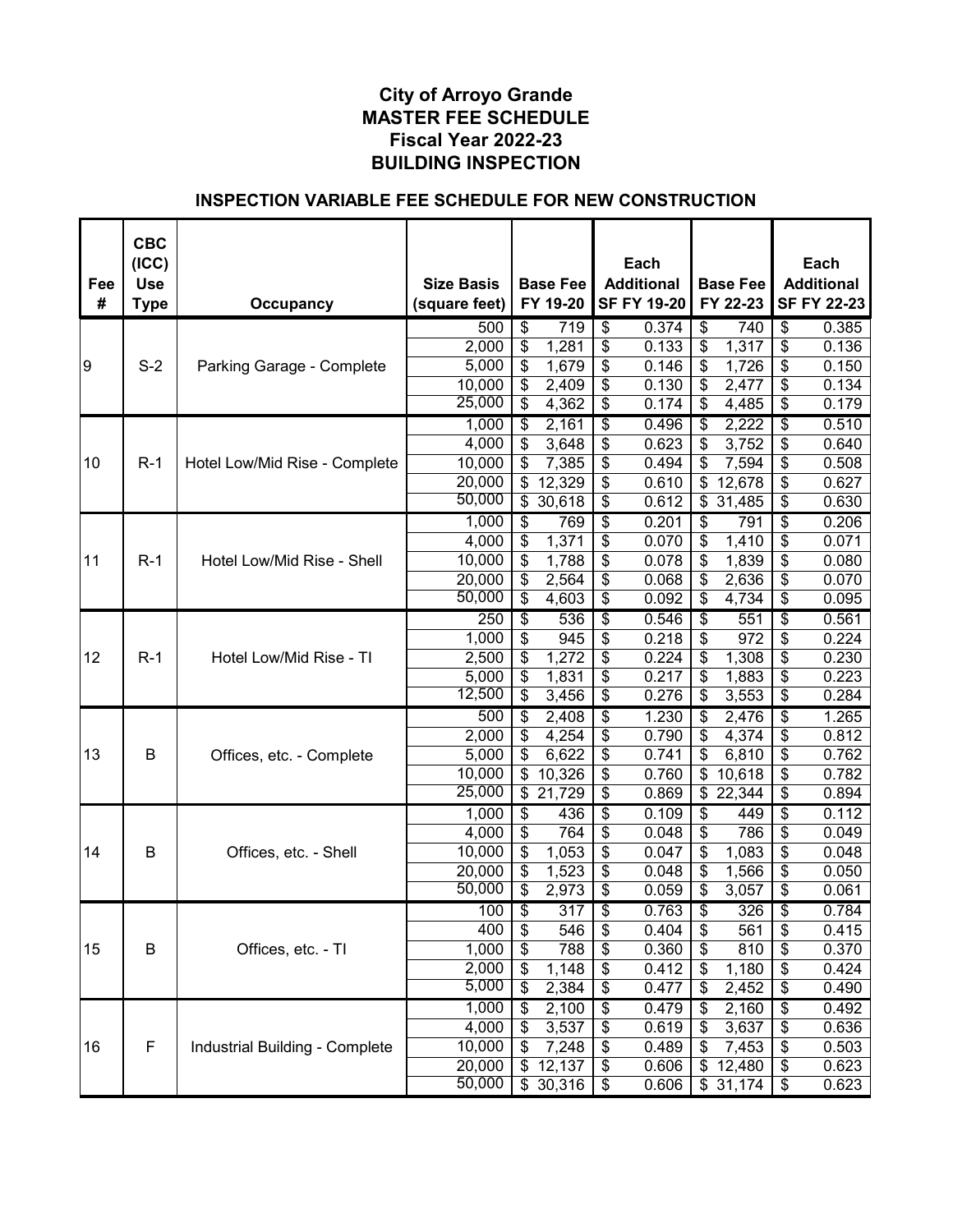| Fee<br># | <b>CBC</b><br>(ICC)<br><b>Use</b> |                                 | <b>Size Basis</b> |                                      | <b>Base Fee</b><br>FY 19-20 |                                  | Each<br><b>Additional</b><br><b>SF FY 19-20</b> |                                  | <b>Base Fee</b>  |                                      | Each<br><b>Additional</b><br><b>SF FY 22-23</b> |
|----------|-----------------------------------|---------------------------------|-------------------|--------------------------------------|-----------------------------|----------------------------------|-------------------------------------------------|----------------------------------|------------------|--------------------------------------|-------------------------------------------------|
|          | <b>Type</b>                       | <b>Occupancy</b>                | (square feet)     |                                      |                             |                                  |                                                 |                                  | FY 22-23         |                                      |                                                 |
|          |                                   |                                 | 1,000             | $\overline{\mathcal{S}}$             | 507                         | \$                               | 0.129                                           | \$                               | 522              | $\overline{\mathcal{S}}$             | 0.133                                           |
| 17       | F                                 |                                 | 4,000<br>10,000   | \$<br>\$                             | 894<br>1,210                | \$<br>\$                         | 0.053<br>0.054                                  | \$<br>\$                         | 919<br>1,244     | \$<br>\$                             | 0.054<br>0.055                                  |
|          |                                   | Industrial Building - Shell     | 20,000            | \$                                   | 1,745                       | \$                               | 0.053                                           | \$                               | 1,795            | \$                                   | 0.054                                           |
|          |                                   |                                 | 50,000            | \$                                   | 3,320                       | \$                               | 0.066                                           | \$                               | 3,414            | \$                                   | 0.068                                           |
|          |                                   |                                 | 250               | \$                                   | 692                         | $\overline{\$}$                  | 0.719                                           | \$                               | $\overline{712}$ | $\overline{\$}$                      | 0.739                                           |
|          |                                   |                                 | 1,000             | \$                                   | 1,231                       | \$                               | 0.258                                           | \$                               | 1,266            | \$                                   | 0.265                                           |
| 18       | F                                 | Industrial Building - TI        | 2,500             | \$                                   | 1,618                       | \$                               | 0.282                                           | \$                               | 1,664            | \$                                   | 0.290                                           |
|          |                                   |                                 | 5,000             | \$                                   | 2,322                       | \$                               | 0.254                                           | \$                               | 2,388            | \$                                   | 0.261                                           |
|          |                                   |                                 | 12,500            | \$                                   | 4,226                       | \$                               | 0.338                                           | \$                               | 4,345            | \$                                   | 0.348                                           |
|          |                                   |                                 | 500               | \$                                   | 1,018                       | \$                               | 0.411                                           | \$                               | 1,047            | \$                                   | 0.423                                           |
|          |                                   |                                 | 2,000             | \$                                   | 1,635                       | \$                               | 0.648                                           | \$                               | 1,681            | \$                                   | 0.666                                           |
| 19       | $S-1$                             | Repair Garage & Service St -    | 5,000             | \$                                   | 3,578                       | \$                               | 0.466                                           | \$                               | 3,680            | \$                                   | 0.479                                           |
|          |                                   | Complete                        | 10,000            | \$                                   | 5,910                       | \$                               | 0.654                                           | \$                               | 6,077            | \$                                   | 0.673                                           |
|          |                                   |                                 | 25,000            | $\overline{\mathcal{E}}$             | 15,721                      | \$                               | 0.629                                           |                                  | \$16,166         | \$                                   | 0.647                                           |
|          |                                   |                                 | 500               | \$                                   | 477                         | \$                               | 0.241                                           | $\overline{\mathcal{S}}$         | 490              | $\overline{\$}$                      | 0.247                                           |
|          |                                   | Repair Garage & Service St -    | 2,000             | \$                                   | 838                         | \$                               | 0.101                                           | \$                               | 861              | \$                                   | 0.104                                           |
| 20       | $S-1$                             | Shell                           | 5,000             | \$                                   | 1,142                       | \$                               | 0.101                                           | \$                               | 1,174            | \$                                   | 0.104                                           |
|          |                                   |                                 | 10,000            | $\overline{\$}$                      | 1,648                       | $\overline{\mathcal{S}}$         | 0.101                                           | \$                               | 1,695            | $\overline{\boldsymbol{\mathsf{S}}}$ | 0.104                                           |
|          |                                   |                                 | 25,000            | $\overline{\boldsymbol{\mathsf{s}}}$ | 3,169                       | $\overline{\mathcal{S}}$         | 0.127                                           | \$                               | 3,259            | \$                                   | 0.130                                           |
|          |                                   |                                 | 100               | \$                                   | $\overline{317}$            | $\overline{\$}$                  | 0.763                                           | \$                               | 326              | S                                    | 0.784                                           |
|          |                                   |                                 | 400               | \$                                   | 546                         | \$                               | 0.404                                           | \$                               | 561              | \$                                   | 0.415                                           |
| 21       | $S-1$                             | Repair Garage & Service St - TI | 1,000             | \$                                   | 788                         | \$                               | 0.360                                           | \$                               | 810              | \$                                   | 0.370                                           |
|          |                                   |                                 | 2,000             | \$                                   | 1,148                       | \$                               | 0.412                                           | \$                               | 1,180            | \$                                   | 0.424                                           |
|          |                                   |                                 | 5,000             | $\overline{\mathcal{S}}$             | 2,384                       | \$                               | 0.477                                           | \$                               | 2,452            | \$                                   | 0.490                                           |
|          |                                   |                                 | 500               | \$                                   | 1,111                       | $\overline{\$}$                  | 0.461                                           | \$                               | 1,142            | S                                    | 0.475                                           |
|          |                                   |                                 | 2,000             | \$                                   | 1,803                       | \$                               | 0.660                                           | \$                               | 1,854            | \$                                   | 0.679                                           |
| 22       | м                                 | Retail Sales - Complete         | 5,000             | \$                                   | 3,782                       | \$                               | 0.483                                           | \$                               | 3,890            | \$                                   | 0.497                                           |
|          |                                   |                                 | 10,000<br>25,000  | \$<br>$\overline{\mathcal{S}}$       | 6,199<br>16,173             | \$<br>\$                         | 0.665<br>0.647                                  | \$<br>\$                         | 6,374<br>16,631  | \$<br>\$                             | 0.684<br>0.665                                  |
|          |                                   |                                 |                   |                                      |                             |                                  |                                                 |                                  |                  | $\overline{\$}$                      |                                                 |
|          |                                   |                                 | 500<br>2,000      | \$                                   | 584                         | $\overline{\boldsymbol{\theta}}$ | 0.300                                           | $\overline{\boldsymbol{\theta}}$ | 601              |                                      | 0.308                                           |
| 23       | M                                 | Retail Sales - Shell            | 5,000             | \$<br>\$                             | 1,034<br>1,380              | \$                               | 0.115<br>0.121                                  | \$<br>\$                         | 1,063<br>1,419   | \$<br>\$                             | 0.119<br>0.125                                  |
|          |                                   |                                 | 10,000            | \$                                   | 1,985                       | \$<br>\$                         | 0.114                                           | \$                               | 2,042            | \$                                   | 0.117                                           |
|          |                                   |                                 | 25,000            | \$                                   | 3,698                       | \$                               | 0.148                                           | \$                               | 3,803            | \$                                   | 0.152                                           |
|          |                                   |                                 | 100               | \$                                   | 317                         | \$                               | 0.763                                           | \$                               | 326              | \$                                   | 0.784                                           |
|          |                                   |                                 | 400               | \$                                   | 546                         | \$                               | 0.404                                           | \$                               | 561              | \$                                   | 0.415                                           |
| 24       | M                                 | Retail Sales - TI               | 1,000             | \$                                   | 788                         | \$                               | 0.360                                           | \$                               | 810              | \$                                   | 0.370                                           |
|          |                                   |                                 | 2,000             | \$                                   | 1,148                       | \$                               | 0.412                                           | \$                               | 1,180            | \$                                   | 0.424                                           |
|          |                                   |                                 | 5,000             | $\overline{\mathcal{S}}$             | 2,384                       | $\frac{1}{2}$                    | 0.477                                           | \$                               | 2,452            | \$                                   | 0.490                                           |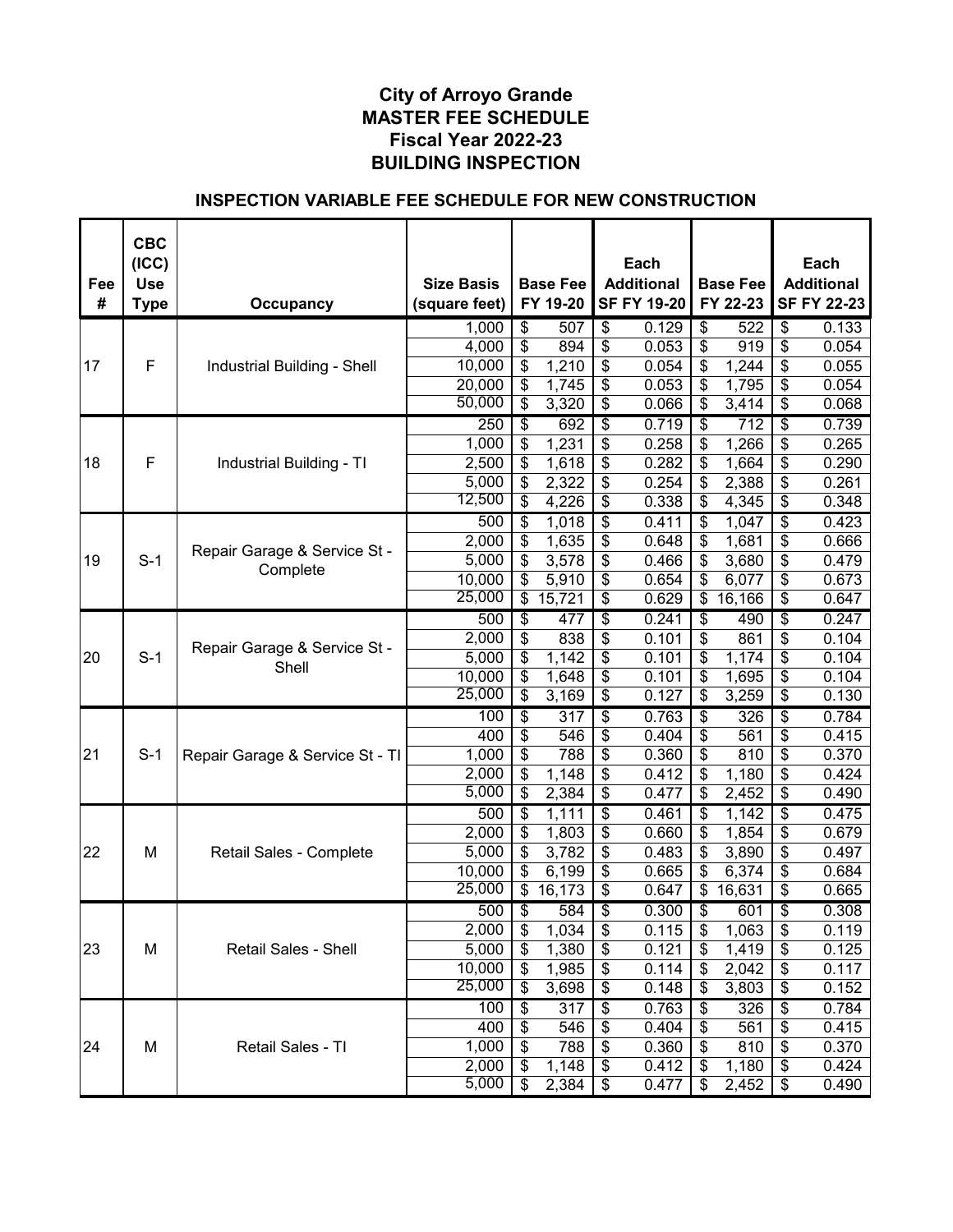|     | <b>CBC</b><br>(ICC) |                                |                   |                                             | Each                                          |                        | Each               |
|-----|---------------------|--------------------------------|-------------------|---------------------------------------------|-----------------------------------------------|------------------------|--------------------|
| Fee | <b>Use</b>          |                                | <b>Size Basis</b> | <b>Base Fee</b>                             | <b>Additional</b>                             | <b>Base Fee</b>        | <b>Additional</b>  |
| #   | <b>Type</b>         | <b>Occupancy</b>               | (square feet)     | FY 19-20                                    | <b>SF FY 19-20</b>                            | FY 22-23               | <b>SF FY 22-23</b> |
|     |                     |                                |                   | $\overline{\mathcal{S}}$                    | $\overline{\mathcal{S}}$<br>0.356             | \$<br>2,946            | \$<br>0.366        |
|     |                     |                                | 2,000<br>8,000    | 2,865<br>\$<br>5,000                        | \$<br>0.222                                   | \$<br>5,142            | \$<br>0.228        |
| 25  |                     | Warehouse - Complete           | 20,000            | \$<br>7,660                                 | \$<br>0.201                                   | \$<br>7,876            | \$<br>0.207        |
|     |                     |                                | 40,000            | \$<br>11,689                                | \$<br>0.218                                   | \$<br>12,020           | 0.224<br>\$        |
|     |                     |                                | 100,000           | $\overline{\mathcal{S}}$<br>24,776          | \$<br>0.248                                   | \$<br>25,477           | 0.255<br>\$        |
|     |                     |                                | 1,000             | \$<br>2,161                                 | $\overline{\$}$<br>0.496                      | \$<br>2,222            | \$<br>0.510        |
|     |                     |                                | 4,000             | \$<br>3,648                                 | \$<br>0.623                                   | \$<br>3,752            | \$<br>0.640        |
| 26  | I                   | Medical/24 Hour Care -         | 10,000            | \$<br>7,385                                 | \$<br>0.494                                   | \$<br>7,594            | \$<br>0.508        |
|     |                     | Complete                       | 20,000            | \$<br>12,329                                | \$<br>0.610                                   | \$<br>12,678           | \$<br>0.627        |
|     |                     |                                | 50,000            | \$<br>30,618                                | \$<br>0.612                                   | \$31,485               | \$<br>0.630        |
|     |                     |                                | 1,000             | $\overline{\mathcal{E}}$<br>538             | $\overline{\boldsymbol{\theta}}$<br>0.138     | \$<br>553              | \$<br>0.141        |
|     |                     |                                | 4,000             | \$<br>950                                   | \$<br>0.055                                   | \$<br>977              | \$<br>0.056        |
| 27  | L                   | Medical/24 Hour Care - Shell   | 10,000            | \$<br>1,278                                 | \$<br>0.056                                   | \$<br>1,315            | \$<br>0.058        |
|     |                     |                                | 20,000            | \$<br>1,841                                 | \$<br>0.054                                   | \$<br>1,893            | \$<br>0.056        |
|     |                     |                                | 50,000            | $\overline{\mathcal{E}}$<br>3,471           | $\overline{\mathcal{E}}$<br>0.069             | \$<br>3,570            | \$<br>0.071        |
|     |                     |                                | 100               | \$<br>285                                   | $\overline{\$}$<br>0.684                      | \$<br>293              | \$<br>0.703        |
|     |                     |                                | 400               | $\overline{\boldsymbol{\mathsf{S}}}$<br>490 | \$<br>0.383                                   | \$<br>504              | \$<br>0.394        |
| 28  |                     | Medical/24Hour Care - TI       | 1,000             | $\overline{\$}$<br>720                      | \$<br>0.330                                   | \$<br>741              | \$<br>0.340        |
|     |                     |                                | 2,000             | \$<br>1,051                                 | $\overline{\boldsymbol{\mathsf{s}}}$<br>0.394 | \$<br>1,080            | \$<br>0.405        |
|     |                     |                                | 5,000             | \$<br>2,233                                 | \$<br>0.447                                   | \$<br>2,297            | \$<br>0.459        |
|     |                     |                                | 1,000             | \$<br>2,161                                 | $\overline{\boldsymbol{\theta}}$<br>0.496     | \$<br>2,222            | \$<br>0.510        |
|     |                     |                                | 4,000             | \$<br>3,648                                 | \$<br>0.623                                   | \$<br>3,752            | \$<br>0.640        |
| 29  | B                   | Medical Offices - Complete     | 10,000            | \$<br>7,385                                 | \$<br>0.494                                   | \$<br>7,594            | \$<br>0.508        |
|     |                     |                                | 20,000            | $\overline{\mathcal{S}}$<br>12,329          | \$<br>0.610                                   | \$<br>12,678           | \$<br>0.627        |
|     |                     |                                | 50,000            | \$30,618                                    | \$<br>0.612                                   | $\overline{\$}$ 31,485 | \$<br>0.630        |
|     |                     |                                | 1,000             | \$<br>554                                   | $\overline{\mathcal{S}}$<br>0.142             | \$<br>569              | 0.146<br>\$        |
|     |                     |                                | 4,000             | \$<br>979                                   | \$<br>0.056                                   | \$<br>1,006            | \$<br>0.057        |
| 30  | B                   | <b>Medical Offices - Shell</b> | 10,000            | \$<br>1,312                                 | \$<br>0.058                                   | \$<br>1,349            | \$<br>0.059        |
|     |                     |                                | 20,000            | \$<br>1,890                                 | \$<br>0.055                                   | \$<br>1,943            | \$<br>0.057        |
|     |                     |                                | 50,000            | $\overline{\$}$<br>3,547                    | \$<br>0.071                                   | \$<br>3,647            | \$<br>0.073        |
|     |                     |                                | 250               | \$<br>723                                   | $\overline{\$}$<br>0.752                      | \$<br>743              | S<br>0.773         |
|     |                     |                                | 1,000             | \$<br>1,286                                 | \$<br>0.267                                   | \$<br>1,323            | \$<br>0.274        |
| 31  | B                   | Medical Offices - TI           | 2,500             | \$<br>1,687                                 | \$<br>0.293                                   | 1,734<br>\$            | 0.301<br>\$        |
|     |                     |                                | 5,000             | \$<br>2,419                                 | \$<br>0.261                                   | \$<br>2,488            | \$<br>0.268        |
|     |                     |                                | 12,500            | \$<br>4,377                                 | $\frac{1}{2}$<br>0.350                        | \$<br>4,500            | \$<br>0.360        |
|     |                     |                                | 500               | \$<br>1,111                                 | \$<br>0.461                                   | \$<br>1,142            | \$<br>0.475        |
|     |                     |                                | 2,000             | \$<br>1,803                                 | \$<br>0.660                                   | 1,854<br>\$            | \$<br>0.679        |
| 32  |                     | Restaurant - Complete          | 5,000             | \$<br>3,782                                 | \$<br>0.483                                   | 3,890<br>\$            | \$<br>0.497        |
|     |                     |                                | 10,000<br>25,000  | \$<br>6,199<br>$\overline{\$}$              | \$<br>0.665<br>0.647                          | 6,374<br>\$            | \$<br>0.684        |
|     |                     |                                |                   | 16,173                                      | \$                                            | \$<br>16,631           | \$<br>0.665        |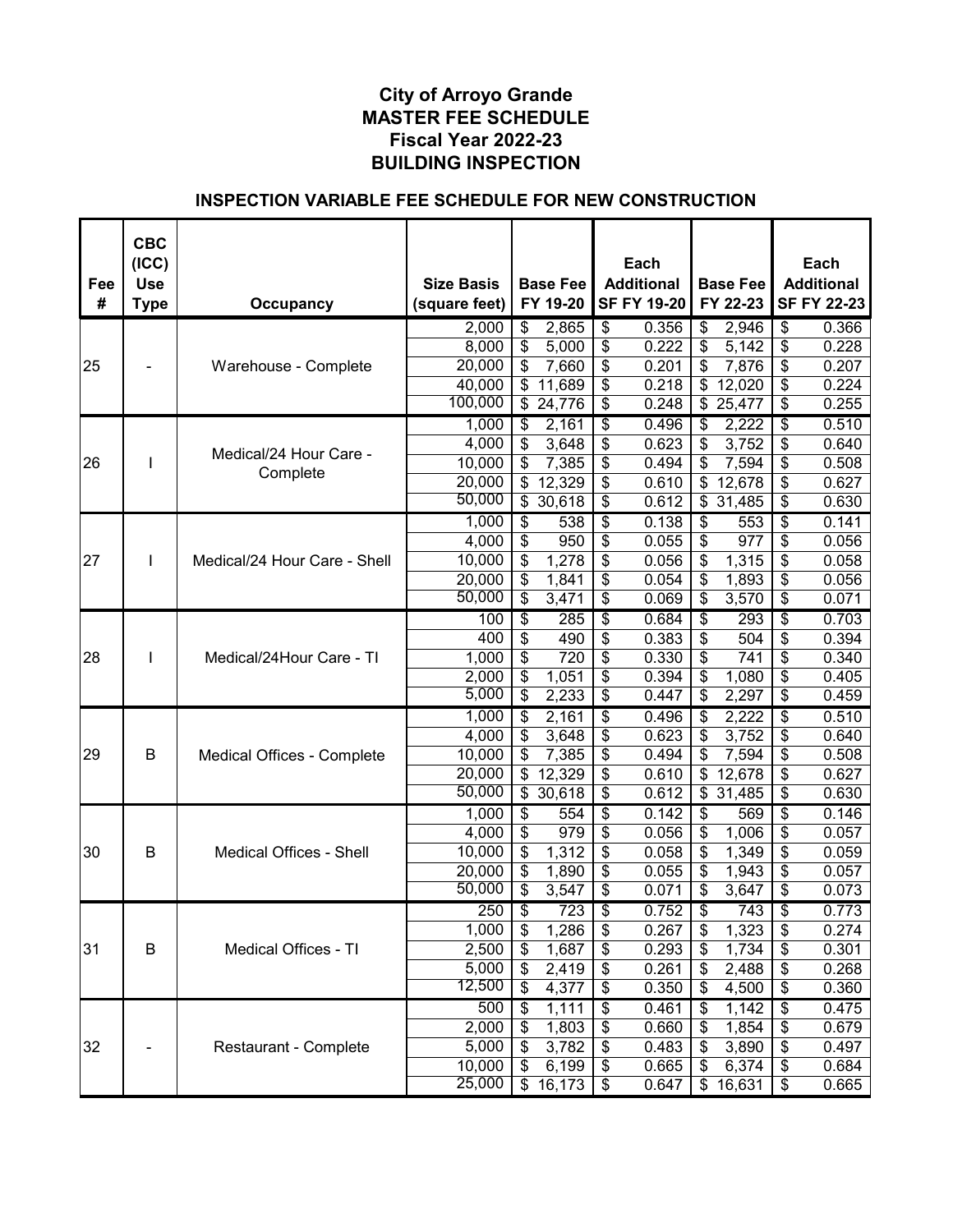| Fee | <b>CBC</b><br>(ICC)<br><b>Use</b> |                              | <b>Size Basis</b> |                          | <b>Base Fee</b> |                                        | Each<br><b>Additional</b> |                                  | <b>Base Fee</b>  |                                  | Each<br><b>Additional</b> |
|-----|-----------------------------------|------------------------------|-------------------|--------------------------|-----------------|----------------------------------------|---------------------------|----------------------------------|------------------|----------------------------------|---------------------------|
| #   | <b>Type</b>                       | <b>Occupancy</b>             | (square feet)     |                          | FY 19-20        |                                        | <b>SF FY 19-20</b>        |                                  | FY 22-23         |                                  | <b>SF FY 22-23</b>        |
|     |                                   |                              | 500               | $\overline{\$}$          | 492             | $\overline{\$}$                        | 0.250                     | \$                               | 505              | $\overline{\$}$                  | 0.257                     |
|     |                                   |                              | 2,000             | \$                       | 866             | \$                                     | 0.103                     | \$                               | 890              | $\overline{\mathcal{E}}$         | 0.106                     |
| 33  |                                   | <b>Restaurant - Shell</b>    | 5,000             | \$                       | 1,176           | \$                                     | 0.104                     | \$                               | 1,209            | \$                               | 0.107                     |
|     |                                   |                              | 10,000            | \$                       | 1,697           | \$                                     | 0.103                     | \$                               | 1,745            | \$                               | 0.106                     |
|     |                                   |                              | 25,000            | \$                       | 3,245           | \$                                     | 0.130                     | \$                               | 3,337            | \$                               | 0.133                     |
|     |                                   |                              | 250               | $\overline{\$}$          | 723             | \$                                     | 0.752                     | \$                               | $\overline{743}$ | $\overline{\boldsymbol{\theta}}$ | 0.773                     |
|     |                                   |                              | 1,000             | \$                       | 1,286           | \$                                     | 0.267                     | \$                               | 1,323            | \$                               | 0.274                     |
| 34  |                                   | Restaurant - TI              | 2,500             | \$                       | 1,687           | \$                                     | 0.293                     | \$                               | 1,734            | \$                               | 0.301                     |
|     |                                   |                              | 5,000             | \$                       | 2,419           | \$                                     | 0.261                     | \$                               | 2,488            | \$                               | 0.268                     |
|     |                                   |                              | 12,500            | \$                       | 4,377           | \$                                     | 0.350                     | \$                               | 4,500            | \$                               | 0.360                     |
|     |                                   |                              | $\overline{250}$  | \$                       | 1,111           | $\overline{\$}$                        | 0.923                     | \$                               | 1,142            | $\overline{\boldsymbol{\theta}}$ | 0.949                     |
|     |                                   |                              | 1,000             | \$                       | 1,803           | \$                                     | 1.320                     | \$                               | 1,854            | \$                               | 1.357                     |
| 35  | $I - 4$                           | Day Care Facility - Complete | 2,500             | \$                       | 3,782           | \$                                     | 0.966                     | \$                               | 3,890            | \$                               | 0.994                     |
|     |                                   |                              | 5,000             | \$                       | 6,199           | \$                                     | 1.330                     | \$                               | 6,374            | \$                               | 1.368                     |
|     |                                   |                              | 12,500            | $\overline{\mathcal{S}}$ | 16,173          | $\overline{\mathbf{3}}$                | 1.294                     |                                  | \$16,631         | \$                               | 1.330                     |
|     |                                   |                              | 100               | $\overline{\$}$          | 255             | $\overline{\$}$                        | 0.598                     | \$                               | 262              | $\overline{\$}$                  | 0.614                     |
|     |                                   |                              | 400               | $\overline{\$}$          | 434             | \$                                     | 0.363                     | \$                               | 446              | \$                               | 0.373                     |
| 36  | $I - 4$                           | Day Care Facility - TI       | 1,000             | $\overline{\mathbf{S}}$  | 652             | $\overline{\$}$                        | 0.303                     | \$                               | 670              | \$                               | 0.312                     |
|     |                                   |                              | 2,000             | \$                       | 955             | $\overline{\mathcal{S}}$               | 0.376                     | \$                               | 982              | \$                               | 0.386                     |
|     |                                   |                              | 5,000             | \$                       | 2,082           | $\overline{\mathbf{s}}$                | 0.416                     | \$                               | 2,141            | \$                               | 0.428                     |
|     |                                   |                              | 500               | \$                       | 1,111           | $\overline{\$}$                        | 0.461                     | \$                               | 1,142            | \$                               | 0.475                     |
|     |                                   |                              | 2,000             | \$                       | 1,803           | $\overline{\boldsymbol{\mathfrak{s}}}$ | 0.660                     | \$                               | 1,854            | \$                               | 0.679                     |
| 37  | H                                 | Hazardous H - Complete       | 5,000             | $\overline{\mathcal{E}}$ | 3,782           | \$                                     | 0.483                     | \$                               | 3,890            | \$                               | 0.497                     |
|     |                                   |                              | 10,000            | $\overline{\mathcal{E}}$ | 6,199           | \$                                     | 0.665                     | \$                               | 6,374            | \$                               | 0.684                     |
|     |                                   |                              | 25,000            | $\mathfrak{S}$           | 16,173          | $\overline{\mathbf{s}}$                | 0.647                     |                                  | \$16,631         | \$                               | 0.665                     |
|     |                                   |                              | 500               | $\overline{\$}$          | 461             | $\overline{\$}$                        | 0.232                     | \$                               | 474              | $\overline{\boldsymbol{\theta}}$ | 0.239                     |
|     |                                   |                              | 2,000             | \$                       | 809             | \$                                     | 0.100                     | \$                               | 832              | \$                               | 0.102                     |
| 38  | H                                 | Hazardous H - Shell          | 5,000             | \$                       | 1,108           | \$                                     | 0.098                     | \$                               | 1,140            | \$                               | 0.101                     |
|     |                                   |                              | 10,000            | \$                       | 1,600           | $\overline{\mathbf{3}}$                | 0.100                     | \$                               | 1,645            | \$                               | 0.102                     |
|     |                                   |                              | 25,000            | \$                       | 3,094           | \$                                     | 0.124                     | \$                               | 3,181            | \$                               | 0.127                     |
|     |                                   |                              | 100               | $\overline{\$}$          | 255             | $\overline{\mathfrak{s}}$              | 0.598                     | $\overline{\boldsymbol{\theta}}$ | 262              | $\overline{\$}$                  | 0.614                     |
|     |                                   |                              | 400               | \$                       | 434             | \$                                     | 0.363                     | \$                               | 446              | \$                               | 0.373                     |
| 39  | H                                 | Hazardous H-T I              | 1,000             | \$                       | 652             | $\boldsymbol{\theta}$                  | 0.303                     | \$                               | 670              | \$                               | 0.312                     |
|     |                                   |                              | 2,000             | $\overline{\mathcal{S}}$ | 955             | $\boldsymbol{\mathsf{\$}}$             | 0.376                     | \$                               | 982              | \$                               | 0.386                     |
|     |                                   |                              | 5,000             | \$                       | 2,082           | \$                                     | 0.416                     | \$                               | 2,141            | \$                               | 0.428                     |
|     |                                   |                              | 200               | $\overline{\$}$          | 255             | $\overline{\$}$                        | 0.299                     | \$                               | 262              | $\overline{\boldsymbol{\theta}}$ | 0.307                     |
|     |                                   | Commercial Building -        | 800               | \$                       | 434             | $\boldsymbol{\mathsf{S}}$              | 0.181                     | \$                               | 446              | \$                               | 0.186                     |
| 40  |                                   | Foundation                   | 2,000             | \$                       | 652             | $\boldsymbol{\mathsf{\$}}$             | 0.152                     | \$                               | 670              | \$                               | 0.156                     |
|     |                                   |                              | 4,000             | \$                       | 955             | $\boldsymbol{\mathsf{\$}}$             | 0.188                     | \$                               | 982              | \$                               | 0.193                     |
|     |                                   |                              | 10,000            | $\overline{\mathcal{S}}$ | 2,082           | \$                                     | 0.208                     | \$                               | 2,141            | \$                               | 0.214                     |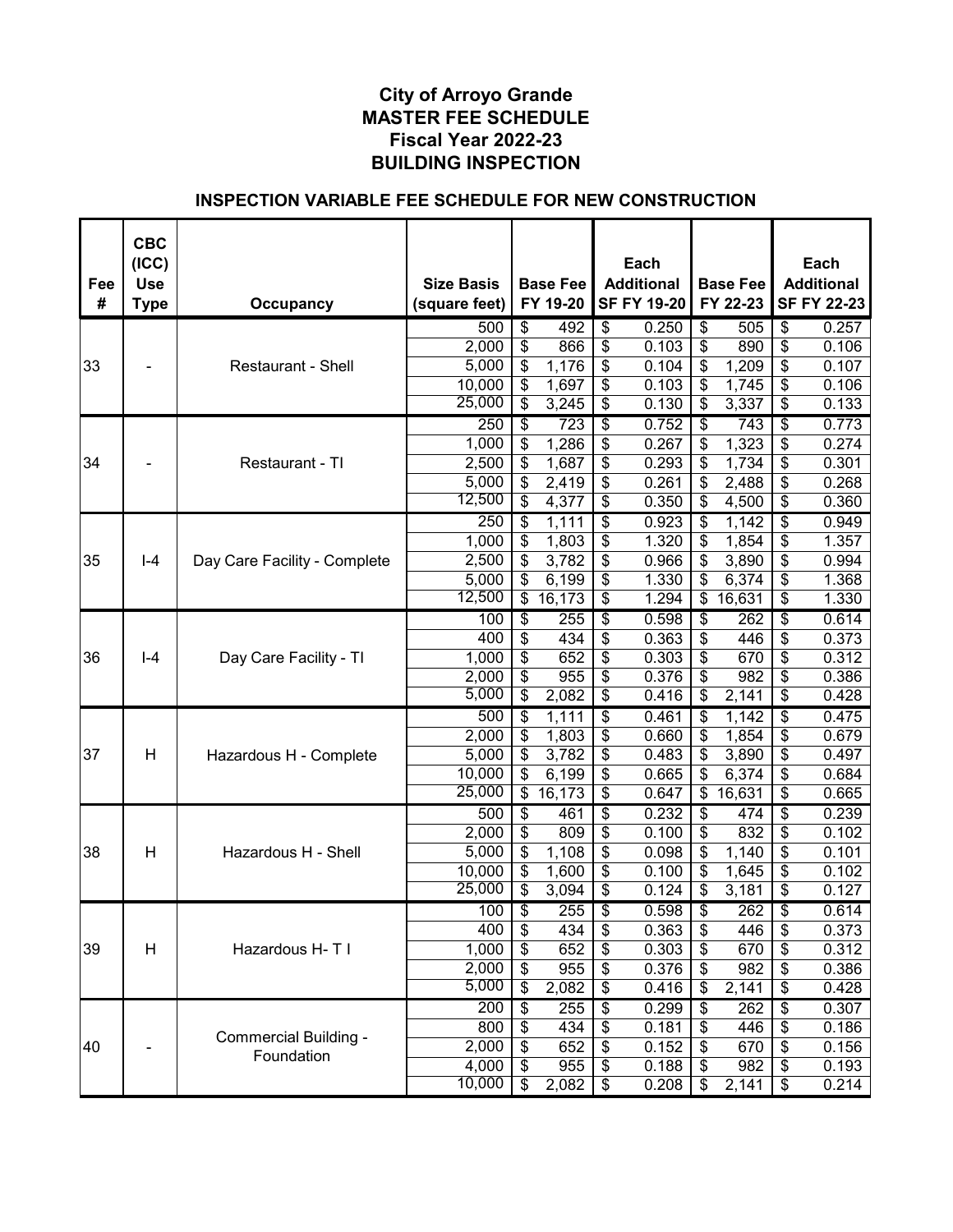| Fee | <b>CBC</b><br>(ICC)<br><b>Use</b> |                                       | <b>Size Basis</b> |                                | <b>Base Fee</b>  |                                  | Each<br><b>Additional</b> | <b>Base Fee</b>        |    | Each<br><b>Additional</b> |
|-----|-----------------------------------|---------------------------------------|-------------------|--------------------------------|------------------|----------------------------------|---------------------------|------------------------|----|---------------------------|
| #   | <b>Type</b>                       | Occupancy                             | (square feet)     |                                | FY 19-20         |                                  | <b>SF FY 19-20</b>        | FY 22-23               |    | <b>SF FY 22-23</b>        |
|     |                                   |                                       | 200               | \$                             | 285              | $\overline{\$}$                  | 0.342                     | \$<br>293              | \$ | 0.352                     |
|     |                                   |                                       | 800               | \$                             | 490              | $\overline{\mathbf{3}}$          | 0.192                     | \$<br>504              | \$ | 0.197                     |
| 41  |                                   | <b>Commercial Building - Addition</b> | 2,000             | \$                             | 720              | $\boldsymbol{\mathsf{S}}$        | 0.165                     | \$<br>741              | \$ | 0.170                     |
|     |                                   |                                       | 4,000             | \$                             | 1,051            | \$                               | 0.197                     | \$<br>1,080            | \$ | 0.203                     |
|     |                                   |                                       | 10,000            | \$                             | 2,233            | \$                               | 0.223                     | \$<br>2,297            | \$ | 0.230                     |
|     |                                   |                                       | 1,000             | \$                             | 2,073            | $\overline{\$}$                  | 0.513                     | \$<br>2,132            | \$ | 0.527                     |
|     |                                   |                                       | 4,000             | \$                             | 3,611            | \$                               | 0.589                     | \$<br>3,713            | \$ | 0.606                     |
| 42  | $R-2$                             | <b>Apartment Building</b>             | 10,000            | \$                             | 7,147            | \$                               | 0.500                     | \$<br>7,349            | \$ | 0.514                     |
|     |                                   |                                       | 20,000            | \$                             | 12,148           | \$                               | 0.562                     | \$<br>12,492           | \$ | 0.577                     |
|     |                                   |                                       | 50,000            | \$                             | 28,996           | \$                               | 0.580                     | \$<br>29,817           | \$ | 0.596                     |
|     |                                   |                                       | 1,000             | \$                             | 1,887            | $\overline{\mathcal{S}}$         | 1.123                     | \$<br>1,941            | \$ | 1.155                     |
|     |                                   |                                       | 2,000             | \$                             | 3,010            | $\boldsymbol{\mathsf{\$}}$       | 1.147                     | \$<br>3,095            | \$ | 1.179                     |
| 43  | $R-3$                             | Single-Family (custom or model)       | 3,000             | \$                             | 4,157            | \$                               | 1.028                     | \$<br>4,274            | \$ | 1.057                     |
|     |                                   |                                       | 5,000             | \$                             | 6,212            | $\boldsymbol{\mathsf{\$}}$       | 0.841                     | \$<br>6,388            | \$ | 0.864                     |
|     |                                   |                                       | 7,500             | $\overline{\mathbf{e}}$        | 8,314            | $\overline{\mathbf{3}}$          | 1.108                     | \$<br>8,549            | \$ | 1.140                     |
|     |                                   |                                       | 667               | \$                             | 1,188            | $\overline{\$}$                  | 0.998                     | \$<br>1,222            | \$ | 1.026                     |
|     |                                   | Single-Family - Production /          | 1,333             | $\overline{\$}$                | 1,853            | $\overline{\boldsymbol{\theta}}$ | 0.974                     | \$<br>1,906            | \$ | 1.002                     |
| 44  | $R-3$                             | Repeat                                | 2,000             | \$                             | 2,503            | $\overline{\mathbf{S}}$          | 0.837                     | \$<br>2,574            | \$ | 0.861                     |
|     |                                   |                                       | 3,333             | \$                             | 3,619            | \$                               | 0.771                     | \$<br>3,721            | \$ | 0.793                     |
|     |                                   |                                       | 5,000             | \$                             | 4,904            | \$                               | 0.981                     | \$<br>5,043            | \$ | 1.009                     |
|     |                                   |                                       | 333               | \$                             | $\overline{205}$ | $\overline{\$}$                  | 0.386                     | \$<br>211              | \$ | 0.396                     |
|     |                                   |                                       | 667               | \$                             | 334              | \$                               | 0.406                     | \$<br>343              | \$ | 0.417                     |
| 45  | $R-3$                             | Moved Building - Residential          | 1,000             | \$                             | 469              | \$                               | 0.367                     | \$<br>482              | \$ | 0.377                     |
|     |                                   |                                       | 1,667             | \$                             | 714              | \$                               | 0.281                     | \$<br>734              | \$ | 0.289                     |
|     |                                   |                                       | 2,500             | \$                             | 948              | $\overline{\mathbf{3}}$          | 0.379                     | \$<br>$\overline{975}$ | \$ | 0.390                     |
|     |                                   |                                       | 800               | \$                             | 156              | $\overline{\$}$                  | 0.128                     | \$<br>160              | \$ | 0.132                     |
|     |                                   |                                       | 1,600             | \$                             | 258              | \$                               | 0.135                     | \$<br>265              | \$ | 0.139                     |
| 46  | $R-3$                             | Manufactured Home - Complete          | 2,400             | \$                             | 366              | \$                               | 0.126                     | \$<br>377              | \$ | 0.130                     |
|     |                                   |                                       | 4,000<br>6,000    | \$                             | 568              | \$                               | 0.091                     | \$<br>584              | \$ | 0.093                     |
|     |                                   |                                       |                   | \$                             | 750              | $\overline{\mathbf{3}}$          | 0.125                     | \$<br>771              | \$ | 0.128                     |
|     |                                   |                                       | 667               | \$                             | 156              | $\overline{\$}$                  | 0.154                     | \$<br>160              | S  | 0.158                     |
|     |                                   | Prefabricated Dwelling -              | 1,333             | \$                             | 258              | \$                               | 0.162                     | \$<br>265              | \$ | 0.167                     |
| 47  | $R-3$                             | Complete                              | 2,000             | \$                             | 366              | \$                               | 0.151                     | \$<br>377              | \$ | 0.156                     |
|     |                                   |                                       | 3,333<br>5,000    | \$                             | 568              | \$                               | 0.109                     | \$<br>584              | \$ | 0.112                     |
|     |                                   |                                       |                   | \$                             | 750              | $\boldsymbol{\mathsf{S}}$        | 0.150                     | \$<br>771              | \$ | 0.154                     |
|     |                                   |                                       | 120               | \$                             | 125              | $\overline{\boldsymbol{\theta}}$ | 0.204                     | \$<br>129              | \$ | 0.209                     |
|     |                                   |                                       | 480               | \$                             | 198              | $\boldsymbol{\mathsf{\$}}$       | 0.233                     | \$<br>204              | \$ | 0.240                     |
| 48  |                                   | <b>Commercial Coach - Complete</b>    | 1,200             | \$                             | 366              | $\boldsymbol{\mathsf{S}}$        | 0.153                     | \$<br>377              | \$ | 0.157                     |
|     |                                   |                                       | 2,400<br>6,000    | \$<br>$\overline{\mathcal{S}}$ | 550              | $\boldsymbol{\mathsf{\$}}$       | 0.250                     | \$<br>566              | \$ | 0.257                     |
|     |                                   |                                       |                   |                                | 1,449            | $\boldsymbol{\theta}$            | 0.241                     | \$<br>1,490            | \$ | 0.248                     |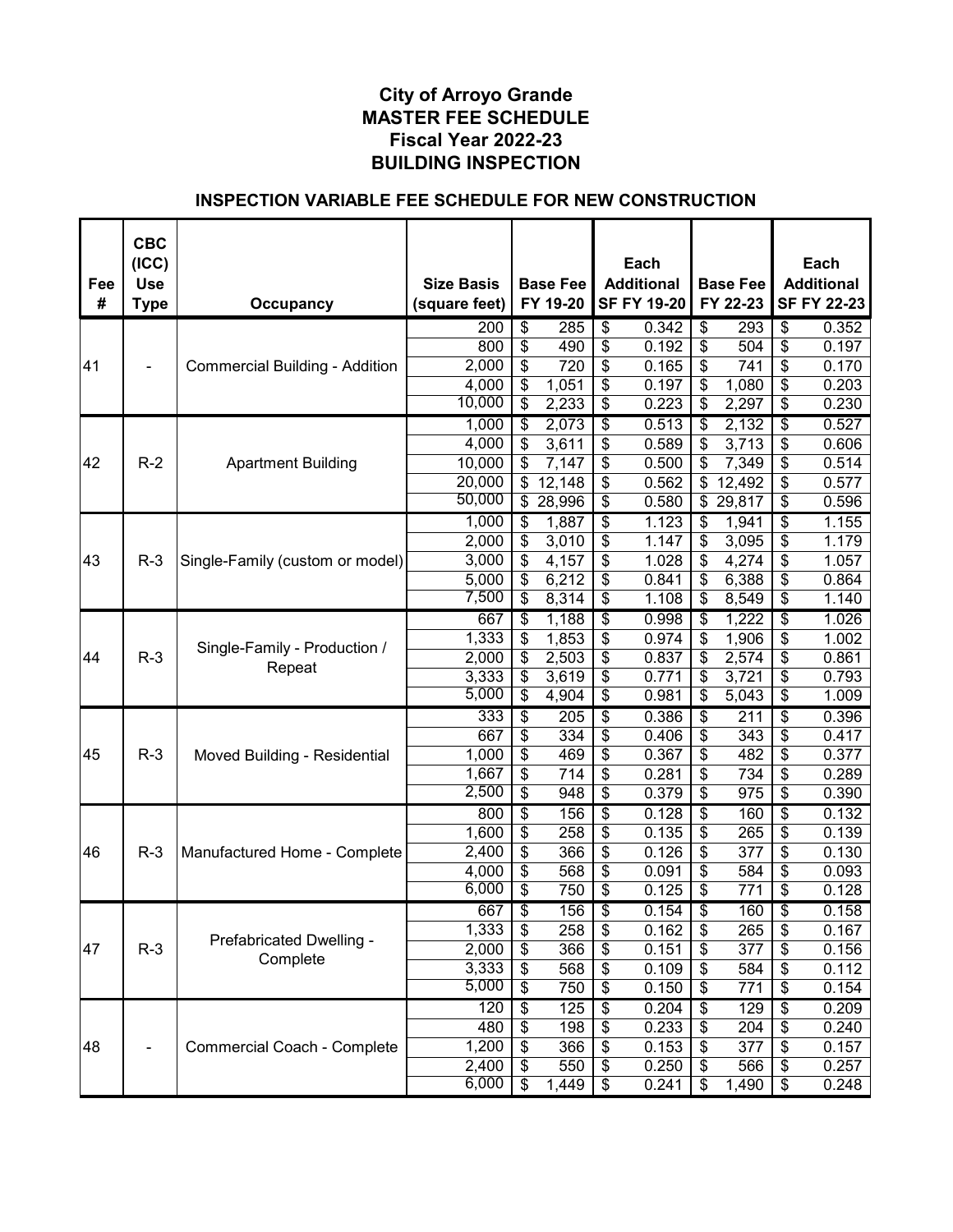| #<br>FY 19-20<br><b>SF FY 19-20</b><br>FY 22-23<br><b>SF FY 22-23</b><br><b>Type</b><br><b>Occupancy</b><br>(square feet)<br>$\overline{\$}$<br>\$<br>\$<br>$\overline{\$}$<br>240<br>125<br>0.102<br>129<br>0.105<br>\$<br>\$<br>$\overline{\mathcal{E}}$<br>\$<br>198<br>204<br>0.120<br>960<br>0.117<br>$\overline{2,}400$<br>\$<br>\$<br>\$<br>377<br>\$<br>0.079<br>49<br>366<br>0.077<br>Modular Building - Complete<br>\$<br>\$<br>\$<br>4,800<br>0.125<br>566<br>\$<br>0.128<br>550<br>12,000<br>\$<br>\$<br>0.121<br>0.124<br>1,449<br>\$<br>1,490<br>\$<br>\$<br>\$<br>\$<br>$\overline{\boldsymbol{\theta}}$<br>500<br>125<br>0.049<br>129<br>0.050<br>$\overline{\boldsymbol{\mathsf{S}}}$<br>\$<br>\$<br>\$<br>2,000<br>0.056<br>0.058<br>198<br>204<br>Manufactured Building -<br>\$<br>\$<br>\$<br>\$<br>5,000<br>366<br>0.037<br>377<br>0.038<br>50<br>Foundation<br>\$<br>\$<br>\$<br>10,000<br>550<br>566<br>\$<br>0.060<br>0.062<br>$\overline{\mathcal{S}}$<br>25,000<br>\$<br>\$<br>1,490<br>\$<br>1,449<br>0.058<br>0.060<br>$\overline{\$}$<br>167<br>\$<br>259<br>0.946<br>251<br>0.920<br>\$<br>\$<br>\$<br>\$<br>\$<br>\$<br>333<br>0.954<br>416<br>0.981<br>405<br>\$<br>\$<br>\$<br>580<br>\$<br>51<br>500<br>564<br>0.859<br>0.883<br>U<br><b>Residential Garage</b><br>833<br>\$<br>\$<br>\$<br>\$<br>850<br>0.679<br>874<br>0.698<br>1,250<br>\$<br>$\overline{\boldsymbol{\theta}}$<br>1,133<br>0.906<br>\$<br>1,165<br>$\frac{1}{2}$<br>0.932<br>$\overline{\$}$<br>\$<br>1.409<br>\$<br>$\overline{\$}$<br>40<br>$\overline{242}$<br>249<br>1.449<br>$\overline{\boldsymbol{\mathsf{S}}}$<br>\$<br>\$<br>$\overline{\mathcal{E}}$<br>160<br>412<br>0.888<br>423<br>0.913<br>$\overline{\boldsymbol{\mathsf{S}}}$<br>\$<br>\$<br>\$<br>400<br>625<br>0.730<br>642<br>0.751<br>U<br>Pool/Spa - Standard Plan<br>$\overline{\boldsymbol{\mathsf{s}}}$<br>$\overline{\mathcal{S}}$<br>\$<br>$\overline{\boldsymbol{\mathsf{S}}}$<br>0.922<br>943<br>0.948<br>800<br>917<br>2,000<br>\$<br>\$<br>1.011<br>\$<br>2,080<br>\$<br>1.040<br>2,023<br>\$<br>\$<br>\$<br>487<br>0.614<br>474<br>0.598<br>\$<br>200<br>\$<br>\$<br>856<br>832<br>0.253<br>\$<br>\$<br>0.260<br>800<br>\$<br>\$<br>\$<br>1,135<br>0.252<br>\$<br>1,167<br>0.259<br>2,000<br><b>Commercial Building - Remodel</b><br>\$<br>\$<br>\$<br>0.253<br>\$<br>0.260<br>4,000<br>1,639<br>1,686<br>10,000<br>\$<br>\$<br>\$<br>3,155<br>0.315<br>\$<br>3,244<br>0.324<br>$\overline{\$}$<br>\$<br>474<br>0.598<br>\$<br>487<br>$\overline{\boldsymbol{\theta}}$<br>0.614<br>200<br>800<br>\$<br>\$<br>832<br>0.253<br>\$<br>856<br>\$<br>0.260<br>\$<br>54<br>2,000<br>\$<br>0.252<br>\$<br>\$<br>0.259<br>1,135<br>1,167<br>Commercial Building - Repair<br>\$<br>\$<br>\$<br>\$<br>4,000<br>1,639<br>0.253<br>0.260<br>1,686<br>10,000<br>\$<br>\$<br>\$<br>\$<br>0.315<br>0.324<br>3,155<br>3,244<br>$\overline{\$}$<br>$\overline{\$}$<br>0.624<br>$\overline{\boldsymbol{\theta}}$<br>$\overline{\$}$<br>0.641<br>50<br>150<br>154<br>\$<br>200<br>244<br>\$<br>0.590<br>\$<br>250<br>\$<br>0.607<br>Accessory Building -<br>\$<br>55<br>U<br>500<br>421<br>\$<br>0.415<br>\$<br>432<br>\$<br>0.427<br>Commercial<br>\$<br>646<br>1,000<br>628<br>\$<br>\$<br>0.628<br>\$<br>0.645<br>2,500<br>\$<br>\$<br>0.628<br>1,614<br>1,569<br>\$<br>\$<br>0.646<br>50<br>184<br>\$<br>0.804<br>189<br>0.827<br>\$<br>\$<br>\$<br>313<br>200<br>\$<br>304<br>\$<br>0.639<br>\$<br>\$<br>0.657<br>510<br>56<br>500<br>\$<br>496<br>\$<br>0.476<br>U<br><b>Commercial Carport</b><br>\$<br>\$<br>0.489<br>\$<br>\$<br>755<br>1,000<br>734<br>0.667<br>0.686<br>\$<br>\$ | Fee | <b>CBC</b><br>(ICC)<br><b>Use</b> | <b>Size Basis</b> |                          | <b>Base Fee</b> |                           | Each<br><b>Additional</b> | <b>Base Fee</b> | Each<br><b>Additional</b> |
|--------------------------------------------------------------------------------------------------------------------------------------------------------------------------------------------------------------------------------------------------------------------------------------------------------------------------------------------------------------------------------------------------------------------------------------------------------------------------------------------------------------------------------------------------------------------------------------------------------------------------------------------------------------------------------------------------------------------------------------------------------------------------------------------------------------------------------------------------------------------------------------------------------------------------------------------------------------------------------------------------------------------------------------------------------------------------------------------------------------------------------------------------------------------------------------------------------------------------------------------------------------------------------------------------------------------------------------------------------------------------------------------------------------------------------------------------------------------------------------------------------------------------------------------------------------------------------------------------------------------------------------------------------------------------------------------------------------------------------------------------------------------------------------------------------------------------------------------------------------------------------------------------------------------------------------------------------------------------------------------------------------------------------------------------------------------------------------------------------------------------------------------------------------------------------------------------------------------------------------------------------------------------------------------------------------------------------------------------------------------------------------------------------------------------------------------------------------------------------------------------------------------------------------------------------------------------------------------------------------------------------------------------------------------------------------------------------------------------------------------------------------------------------------------------------------------------------------------------------------------------------------------------------------------------------------------------------------------------------------------------------------------------------------------------------------------------------------------------------------------------------------------------------------------------------------------------------------------------------------------------------------------------------------------------------------------------------------------------------------------------------------------------------------------------------------------------------------------------------------------------------------------------------------------------------------------------------------------------------------------------------------------------------------|-----|-----------------------------------|-------------------|--------------------------|-----------------|---------------------------|---------------------------|-----------------|---------------------------|
|                                                                                                                                                                                                                                                                                                                                                                                                                                                                                                                                                                                                                                                                                                                                                                                                                                                                                                                                                                                                                                                                                                                                                                                                                                                                                                                                                                                                                                                                                                                                                                                                                                                                                                                                                                                                                                                                                                                                                                                                                                                                                                                                                                                                                                                                                                                                                                                                                                                                                                                                                                                                                                                                                                                                                                                                                                                                                                                                                                                                                                                                                                                                                                                                                                                                                                                                                                                                                                                                                                                                                                                                                                                              |     |                                   |                   |                          |                 |                           |                           |                 |                           |
|                                                                                                                                                                                                                                                                                                                                                                                                                                                                                                                                                                                                                                                                                                                                                                                                                                                                                                                                                                                                                                                                                                                                                                                                                                                                                                                                                                                                                                                                                                                                                                                                                                                                                                                                                                                                                                                                                                                                                                                                                                                                                                                                                                                                                                                                                                                                                                                                                                                                                                                                                                                                                                                                                                                                                                                                                                                                                                                                                                                                                                                                                                                                                                                                                                                                                                                                                                                                                                                                                                                                                                                                                                                              |     |                                   |                   |                          |                 |                           |                           |                 |                           |
|                                                                                                                                                                                                                                                                                                                                                                                                                                                                                                                                                                                                                                                                                                                                                                                                                                                                                                                                                                                                                                                                                                                                                                                                                                                                                                                                                                                                                                                                                                                                                                                                                                                                                                                                                                                                                                                                                                                                                                                                                                                                                                                                                                                                                                                                                                                                                                                                                                                                                                                                                                                                                                                                                                                                                                                                                                                                                                                                                                                                                                                                                                                                                                                                                                                                                                                                                                                                                                                                                                                                                                                                                                                              |     |                                   |                   |                          |                 |                           |                           |                 |                           |
|                                                                                                                                                                                                                                                                                                                                                                                                                                                                                                                                                                                                                                                                                                                                                                                                                                                                                                                                                                                                                                                                                                                                                                                                                                                                                                                                                                                                                                                                                                                                                                                                                                                                                                                                                                                                                                                                                                                                                                                                                                                                                                                                                                                                                                                                                                                                                                                                                                                                                                                                                                                                                                                                                                                                                                                                                                                                                                                                                                                                                                                                                                                                                                                                                                                                                                                                                                                                                                                                                                                                                                                                                                                              |     |                                   |                   |                          |                 |                           |                           |                 |                           |
|                                                                                                                                                                                                                                                                                                                                                                                                                                                                                                                                                                                                                                                                                                                                                                                                                                                                                                                                                                                                                                                                                                                                                                                                                                                                                                                                                                                                                                                                                                                                                                                                                                                                                                                                                                                                                                                                                                                                                                                                                                                                                                                                                                                                                                                                                                                                                                                                                                                                                                                                                                                                                                                                                                                                                                                                                                                                                                                                                                                                                                                                                                                                                                                                                                                                                                                                                                                                                                                                                                                                                                                                                                                              |     |                                   |                   |                          |                 |                           |                           |                 |                           |
|                                                                                                                                                                                                                                                                                                                                                                                                                                                                                                                                                                                                                                                                                                                                                                                                                                                                                                                                                                                                                                                                                                                                                                                                                                                                                                                                                                                                                                                                                                                                                                                                                                                                                                                                                                                                                                                                                                                                                                                                                                                                                                                                                                                                                                                                                                                                                                                                                                                                                                                                                                                                                                                                                                                                                                                                                                                                                                                                                                                                                                                                                                                                                                                                                                                                                                                                                                                                                                                                                                                                                                                                                                                              |     |                                   |                   |                          |                 |                           |                           |                 |                           |
|                                                                                                                                                                                                                                                                                                                                                                                                                                                                                                                                                                                                                                                                                                                                                                                                                                                                                                                                                                                                                                                                                                                                                                                                                                                                                                                                                                                                                                                                                                                                                                                                                                                                                                                                                                                                                                                                                                                                                                                                                                                                                                                                                                                                                                                                                                                                                                                                                                                                                                                                                                                                                                                                                                                                                                                                                                                                                                                                                                                                                                                                                                                                                                                                                                                                                                                                                                                                                                                                                                                                                                                                                                                              |     |                                   |                   |                          |                 |                           |                           |                 |                           |
|                                                                                                                                                                                                                                                                                                                                                                                                                                                                                                                                                                                                                                                                                                                                                                                                                                                                                                                                                                                                                                                                                                                                                                                                                                                                                                                                                                                                                                                                                                                                                                                                                                                                                                                                                                                                                                                                                                                                                                                                                                                                                                                                                                                                                                                                                                                                                                                                                                                                                                                                                                                                                                                                                                                                                                                                                                                                                                                                                                                                                                                                                                                                                                                                                                                                                                                                                                                                                                                                                                                                                                                                                                                              |     |                                   |                   |                          |                 |                           |                           |                 |                           |
|                                                                                                                                                                                                                                                                                                                                                                                                                                                                                                                                                                                                                                                                                                                                                                                                                                                                                                                                                                                                                                                                                                                                                                                                                                                                                                                                                                                                                                                                                                                                                                                                                                                                                                                                                                                                                                                                                                                                                                                                                                                                                                                                                                                                                                                                                                                                                                                                                                                                                                                                                                                                                                                                                                                                                                                                                                                                                                                                                                                                                                                                                                                                                                                                                                                                                                                                                                                                                                                                                                                                                                                                                                                              |     |                                   |                   |                          |                 |                           |                           |                 |                           |
|                                                                                                                                                                                                                                                                                                                                                                                                                                                                                                                                                                                                                                                                                                                                                                                                                                                                                                                                                                                                                                                                                                                                                                                                                                                                                                                                                                                                                                                                                                                                                                                                                                                                                                                                                                                                                                                                                                                                                                                                                                                                                                                                                                                                                                                                                                                                                                                                                                                                                                                                                                                                                                                                                                                                                                                                                                                                                                                                                                                                                                                                                                                                                                                                                                                                                                                                                                                                                                                                                                                                                                                                                                                              |     |                                   |                   |                          |                 |                           |                           |                 |                           |
|                                                                                                                                                                                                                                                                                                                                                                                                                                                                                                                                                                                                                                                                                                                                                                                                                                                                                                                                                                                                                                                                                                                                                                                                                                                                                                                                                                                                                                                                                                                                                                                                                                                                                                                                                                                                                                                                                                                                                                                                                                                                                                                                                                                                                                                                                                                                                                                                                                                                                                                                                                                                                                                                                                                                                                                                                                                                                                                                                                                                                                                                                                                                                                                                                                                                                                                                                                                                                                                                                                                                                                                                                                                              |     |                                   |                   |                          |                 |                           |                           |                 |                           |
|                                                                                                                                                                                                                                                                                                                                                                                                                                                                                                                                                                                                                                                                                                                                                                                                                                                                                                                                                                                                                                                                                                                                                                                                                                                                                                                                                                                                                                                                                                                                                                                                                                                                                                                                                                                                                                                                                                                                                                                                                                                                                                                                                                                                                                                                                                                                                                                                                                                                                                                                                                                                                                                                                                                                                                                                                                                                                                                                                                                                                                                                                                                                                                                                                                                                                                                                                                                                                                                                                                                                                                                                                                                              |     |                                   |                   |                          |                 |                           |                           |                 |                           |
|                                                                                                                                                                                                                                                                                                                                                                                                                                                                                                                                                                                                                                                                                                                                                                                                                                                                                                                                                                                                                                                                                                                                                                                                                                                                                                                                                                                                                                                                                                                                                                                                                                                                                                                                                                                                                                                                                                                                                                                                                                                                                                                                                                                                                                                                                                                                                                                                                                                                                                                                                                                                                                                                                                                                                                                                                                                                                                                                                                                                                                                                                                                                                                                                                                                                                                                                                                                                                                                                                                                                                                                                                                                              |     |                                   |                   |                          |                 |                           |                           |                 |                           |
|                                                                                                                                                                                                                                                                                                                                                                                                                                                                                                                                                                                                                                                                                                                                                                                                                                                                                                                                                                                                                                                                                                                                                                                                                                                                                                                                                                                                                                                                                                                                                                                                                                                                                                                                                                                                                                                                                                                                                                                                                                                                                                                                                                                                                                                                                                                                                                                                                                                                                                                                                                                                                                                                                                                                                                                                                                                                                                                                                                                                                                                                                                                                                                                                                                                                                                                                                                                                                                                                                                                                                                                                                                                              |     |                                   |                   |                          |                 |                           |                           |                 |                           |
|                                                                                                                                                                                                                                                                                                                                                                                                                                                                                                                                                                                                                                                                                                                                                                                                                                                                                                                                                                                                                                                                                                                                                                                                                                                                                                                                                                                                                                                                                                                                                                                                                                                                                                                                                                                                                                                                                                                                                                                                                                                                                                                                                                                                                                                                                                                                                                                                                                                                                                                                                                                                                                                                                                                                                                                                                                                                                                                                                                                                                                                                                                                                                                                                                                                                                                                                                                                                                                                                                                                                                                                                                                                              |     |                                   |                   |                          |                 |                           |                           |                 |                           |
|                                                                                                                                                                                                                                                                                                                                                                                                                                                                                                                                                                                                                                                                                                                                                                                                                                                                                                                                                                                                                                                                                                                                                                                                                                                                                                                                                                                                                                                                                                                                                                                                                                                                                                                                                                                                                                                                                                                                                                                                                                                                                                                                                                                                                                                                                                                                                                                                                                                                                                                                                                                                                                                                                                                                                                                                                                                                                                                                                                                                                                                                                                                                                                                                                                                                                                                                                                                                                                                                                                                                                                                                                                                              |     |                                   |                   |                          |                 |                           |                           |                 |                           |
|                                                                                                                                                                                                                                                                                                                                                                                                                                                                                                                                                                                                                                                                                                                                                                                                                                                                                                                                                                                                                                                                                                                                                                                                                                                                                                                                                                                                                                                                                                                                                                                                                                                                                                                                                                                                                                                                                                                                                                                                                                                                                                                                                                                                                                                                                                                                                                                                                                                                                                                                                                                                                                                                                                                                                                                                                                                                                                                                                                                                                                                                                                                                                                                                                                                                                                                                                                                                                                                                                                                                                                                                                                                              |     |                                   |                   |                          |                 |                           |                           |                 |                           |
|                                                                                                                                                                                                                                                                                                                                                                                                                                                                                                                                                                                                                                                                                                                                                                                                                                                                                                                                                                                                                                                                                                                                                                                                                                                                                                                                                                                                                                                                                                                                                                                                                                                                                                                                                                                                                                                                                                                                                                                                                                                                                                                                                                                                                                                                                                                                                                                                                                                                                                                                                                                                                                                                                                                                                                                                                                                                                                                                                                                                                                                                                                                                                                                                                                                                                                                                                                                                                                                                                                                                                                                                                                                              | 52  |                                   |                   |                          |                 |                           |                           |                 |                           |
|                                                                                                                                                                                                                                                                                                                                                                                                                                                                                                                                                                                                                                                                                                                                                                                                                                                                                                                                                                                                                                                                                                                                                                                                                                                                                                                                                                                                                                                                                                                                                                                                                                                                                                                                                                                                                                                                                                                                                                                                                                                                                                                                                                                                                                                                                                                                                                                                                                                                                                                                                                                                                                                                                                                                                                                                                                                                                                                                                                                                                                                                                                                                                                                                                                                                                                                                                                                                                                                                                                                                                                                                                                                              |     |                                   |                   |                          |                 |                           |                           |                 |                           |
|                                                                                                                                                                                                                                                                                                                                                                                                                                                                                                                                                                                                                                                                                                                                                                                                                                                                                                                                                                                                                                                                                                                                                                                                                                                                                                                                                                                                                                                                                                                                                                                                                                                                                                                                                                                                                                                                                                                                                                                                                                                                                                                                                                                                                                                                                                                                                                                                                                                                                                                                                                                                                                                                                                                                                                                                                                                                                                                                                                                                                                                                                                                                                                                                                                                                                                                                                                                                                                                                                                                                                                                                                                                              |     |                                   |                   |                          |                 |                           |                           |                 |                           |
|                                                                                                                                                                                                                                                                                                                                                                                                                                                                                                                                                                                                                                                                                                                                                                                                                                                                                                                                                                                                                                                                                                                                                                                                                                                                                                                                                                                                                                                                                                                                                                                                                                                                                                                                                                                                                                                                                                                                                                                                                                                                                                                                                                                                                                                                                                                                                                                                                                                                                                                                                                                                                                                                                                                                                                                                                                                                                                                                                                                                                                                                                                                                                                                                                                                                                                                                                                                                                                                                                                                                                                                                                                                              |     |                                   |                   |                          |                 |                           |                           |                 |                           |
|                                                                                                                                                                                                                                                                                                                                                                                                                                                                                                                                                                                                                                                                                                                                                                                                                                                                                                                                                                                                                                                                                                                                                                                                                                                                                                                                                                                                                                                                                                                                                                                                                                                                                                                                                                                                                                                                                                                                                                                                                                                                                                                                                                                                                                                                                                                                                                                                                                                                                                                                                                                                                                                                                                                                                                                                                                                                                                                                                                                                                                                                                                                                                                                                                                                                                                                                                                                                                                                                                                                                                                                                                                                              |     |                                   |                   |                          |                 |                           |                           |                 |                           |
|                                                                                                                                                                                                                                                                                                                                                                                                                                                                                                                                                                                                                                                                                                                                                                                                                                                                                                                                                                                                                                                                                                                                                                                                                                                                                                                                                                                                                                                                                                                                                                                                                                                                                                                                                                                                                                                                                                                                                                                                                                                                                                                                                                                                                                                                                                                                                                                                                                                                                                                                                                                                                                                                                                                                                                                                                                                                                                                                                                                                                                                                                                                                                                                                                                                                                                                                                                                                                                                                                                                                                                                                                                                              | 53  |                                   |                   |                          |                 |                           |                           |                 |                           |
|                                                                                                                                                                                                                                                                                                                                                                                                                                                                                                                                                                                                                                                                                                                                                                                                                                                                                                                                                                                                                                                                                                                                                                                                                                                                                                                                                                                                                                                                                                                                                                                                                                                                                                                                                                                                                                                                                                                                                                                                                                                                                                                                                                                                                                                                                                                                                                                                                                                                                                                                                                                                                                                                                                                                                                                                                                                                                                                                                                                                                                                                                                                                                                                                                                                                                                                                                                                                                                                                                                                                                                                                                                                              |     |                                   |                   |                          |                 |                           |                           |                 |                           |
|                                                                                                                                                                                                                                                                                                                                                                                                                                                                                                                                                                                                                                                                                                                                                                                                                                                                                                                                                                                                                                                                                                                                                                                                                                                                                                                                                                                                                                                                                                                                                                                                                                                                                                                                                                                                                                                                                                                                                                                                                                                                                                                                                                                                                                                                                                                                                                                                                                                                                                                                                                                                                                                                                                                                                                                                                                                                                                                                                                                                                                                                                                                                                                                                                                                                                                                                                                                                                                                                                                                                                                                                                                                              |     |                                   |                   |                          |                 |                           |                           |                 |                           |
|                                                                                                                                                                                                                                                                                                                                                                                                                                                                                                                                                                                                                                                                                                                                                                                                                                                                                                                                                                                                                                                                                                                                                                                                                                                                                                                                                                                                                                                                                                                                                                                                                                                                                                                                                                                                                                                                                                                                                                                                                                                                                                                                                                                                                                                                                                                                                                                                                                                                                                                                                                                                                                                                                                                                                                                                                                                                                                                                                                                                                                                                                                                                                                                                                                                                                                                                                                                                                                                                                                                                                                                                                                                              |     |                                   |                   |                          |                 |                           |                           |                 |                           |
|                                                                                                                                                                                                                                                                                                                                                                                                                                                                                                                                                                                                                                                                                                                                                                                                                                                                                                                                                                                                                                                                                                                                                                                                                                                                                                                                                                                                                                                                                                                                                                                                                                                                                                                                                                                                                                                                                                                                                                                                                                                                                                                                                                                                                                                                                                                                                                                                                                                                                                                                                                                                                                                                                                                                                                                                                                                                                                                                                                                                                                                                                                                                                                                                                                                                                                                                                                                                                                                                                                                                                                                                                                                              |     |                                   |                   |                          |                 |                           |                           |                 |                           |
|                                                                                                                                                                                                                                                                                                                                                                                                                                                                                                                                                                                                                                                                                                                                                                                                                                                                                                                                                                                                                                                                                                                                                                                                                                                                                                                                                                                                                                                                                                                                                                                                                                                                                                                                                                                                                                                                                                                                                                                                                                                                                                                                                                                                                                                                                                                                                                                                                                                                                                                                                                                                                                                                                                                                                                                                                                                                                                                                                                                                                                                                                                                                                                                                                                                                                                                                                                                                                                                                                                                                                                                                                                                              |     |                                   |                   |                          |                 |                           |                           |                 |                           |
|                                                                                                                                                                                                                                                                                                                                                                                                                                                                                                                                                                                                                                                                                                                                                                                                                                                                                                                                                                                                                                                                                                                                                                                                                                                                                                                                                                                                                                                                                                                                                                                                                                                                                                                                                                                                                                                                                                                                                                                                                                                                                                                                                                                                                                                                                                                                                                                                                                                                                                                                                                                                                                                                                                                                                                                                                                                                                                                                                                                                                                                                                                                                                                                                                                                                                                                                                                                                                                                                                                                                                                                                                                                              |     |                                   |                   |                          |                 |                           |                           |                 |                           |
|                                                                                                                                                                                                                                                                                                                                                                                                                                                                                                                                                                                                                                                                                                                                                                                                                                                                                                                                                                                                                                                                                                                                                                                                                                                                                                                                                                                                                                                                                                                                                                                                                                                                                                                                                                                                                                                                                                                                                                                                                                                                                                                                                                                                                                                                                                                                                                                                                                                                                                                                                                                                                                                                                                                                                                                                                                                                                                                                                                                                                                                                                                                                                                                                                                                                                                                                                                                                                                                                                                                                                                                                                                                              |     |                                   |                   |                          |                 |                           |                           |                 |                           |
|                                                                                                                                                                                                                                                                                                                                                                                                                                                                                                                                                                                                                                                                                                                                                                                                                                                                                                                                                                                                                                                                                                                                                                                                                                                                                                                                                                                                                                                                                                                                                                                                                                                                                                                                                                                                                                                                                                                                                                                                                                                                                                                                                                                                                                                                                                                                                                                                                                                                                                                                                                                                                                                                                                                                                                                                                                                                                                                                                                                                                                                                                                                                                                                                                                                                                                                                                                                                                                                                                                                                                                                                                                                              |     |                                   |                   |                          |                 |                           |                           |                 |                           |
|                                                                                                                                                                                                                                                                                                                                                                                                                                                                                                                                                                                                                                                                                                                                                                                                                                                                                                                                                                                                                                                                                                                                                                                                                                                                                                                                                                                                                                                                                                                                                                                                                                                                                                                                                                                                                                                                                                                                                                                                                                                                                                                                                                                                                                                                                                                                                                                                                                                                                                                                                                                                                                                                                                                                                                                                                                                                                                                                                                                                                                                                                                                                                                                                                                                                                                                                                                                                                                                                                                                                                                                                                                                              |     |                                   |                   |                          |                 |                           |                           |                 |                           |
|                                                                                                                                                                                                                                                                                                                                                                                                                                                                                                                                                                                                                                                                                                                                                                                                                                                                                                                                                                                                                                                                                                                                                                                                                                                                                                                                                                                                                                                                                                                                                                                                                                                                                                                                                                                                                                                                                                                                                                                                                                                                                                                                                                                                                                                                                                                                                                                                                                                                                                                                                                                                                                                                                                                                                                                                                                                                                                                                                                                                                                                                                                                                                                                                                                                                                                                                                                                                                                                                                                                                                                                                                                                              |     |                                   |                   |                          |                 |                           |                           |                 |                           |
|                                                                                                                                                                                                                                                                                                                                                                                                                                                                                                                                                                                                                                                                                                                                                                                                                                                                                                                                                                                                                                                                                                                                                                                                                                                                                                                                                                                                                                                                                                                                                                                                                                                                                                                                                                                                                                                                                                                                                                                                                                                                                                                                                                                                                                                                                                                                                                                                                                                                                                                                                                                                                                                                                                                                                                                                                                                                                                                                                                                                                                                                                                                                                                                                                                                                                                                                                                                                                                                                                                                                                                                                                                                              |     |                                   |                   |                          |                 |                           |                           |                 |                           |
|                                                                                                                                                                                                                                                                                                                                                                                                                                                                                                                                                                                                                                                                                                                                                                                                                                                                                                                                                                                                                                                                                                                                                                                                                                                                                                                                                                                                                                                                                                                                                                                                                                                                                                                                                                                                                                                                                                                                                                                                                                                                                                                                                                                                                                                                                                                                                                                                                                                                                                                                                                                                                                                                                                                                                                                                                                                                                                                                                                                                                                                                                                                                                                                                                                                                                                                                                                                                                                                                                                                                                                                                                                                              |     |                                   |                   |                          |                 |                           |                           |                 |                           |
|                                                                                                                                                                                                                                                                                                                                                                                                                                                                                                                                                                                                                                                                                                                                                                                                                                                                                                                                                                                                                                                                                                                                                                                                                                                                                                                                                                                                                                                                                                                                                                                                                                                                                                                                                                                                                                                                                                                                                                                                                                                                                                                                                                                                                                                                                                                                                                                                                                                                                                                                                                                                                                                                                                                                                                                                                                                                                                                                                                                                                                                                                                                                                                                                                                                                                                                                                                                                                                                                                                                                                                                                                                                              |     |                                   |                   |                          |                 |                           |                           |                 |                           |
|                                                                                                                                                                                                                                                                                                                                                                                                                                                                                                                                                                                                                                                                                                                                                                                                                                                                                                                                                                                                                                                                                                                                                                                                                                                                                                                                                                                                                                                                                                                                                                                                                                                                                                                                                                                                                                                                                                                                                                                                                                                                                                                                                                                                                                                                                                                                                                                                                                                                                                                                                                                                                                                                                                                                                                                                                                                                                                                                                                                                                                                                                                                                                                                                                                                                                                                                                                                                                                                                                                                                                                                                                                                              |     |                                   |                   |                          |                 |                           |                           |                 |                           |
|                                                                                                                                                                                                                                                                                                                                                                                                                                                                                                                                                                                                                                                                                                                                                                                                                                                                                                                                                                                                                                                                                                                                                                                                                                                                                                                                                                                                                                                                                                                                                                                                                                                                                                                                                                                                                                                                                                                                                                                                                                                                                                                                                                                                                                                                                                                                                                                                                                                                                                                                                                                                                                                                                                                                                                                                                                                                                                                                                                                                                                                                                                                                                                                                                                                                                                                                                                                                                                                                                                                                                                                                                                                              |     |                                   |                   |                          |                 |                           |                           |                 |                           |
|                                                                                                                                                                                                                                                                                                                                                                                                                                                                                                                                                                                                                                                                                                                                                                                                                                                                                                                                                                                                                                                                                                                                                                                                                                                                                                                                                                                                                                                                                                                                                                                                                                                                                                                                                                                                                                                                                                                                                                                                                                                                                                                                                                                                                                                                                                                                                                                                                                                                                                                                                                                                                                                                                                                                                                                                                                                                                                                                                                                                                                                                                                                                                                                                                                                                                                                                                                                                                                                                                                                                                                                                                                                              |     |                                   | 2,500             | $\overline{\mathcal{S}}$ | 1,735           | $\boldsymbol{\mathsf{S}}$ | 0.694                     | \$<br>1,784     | \$<br>0.714               |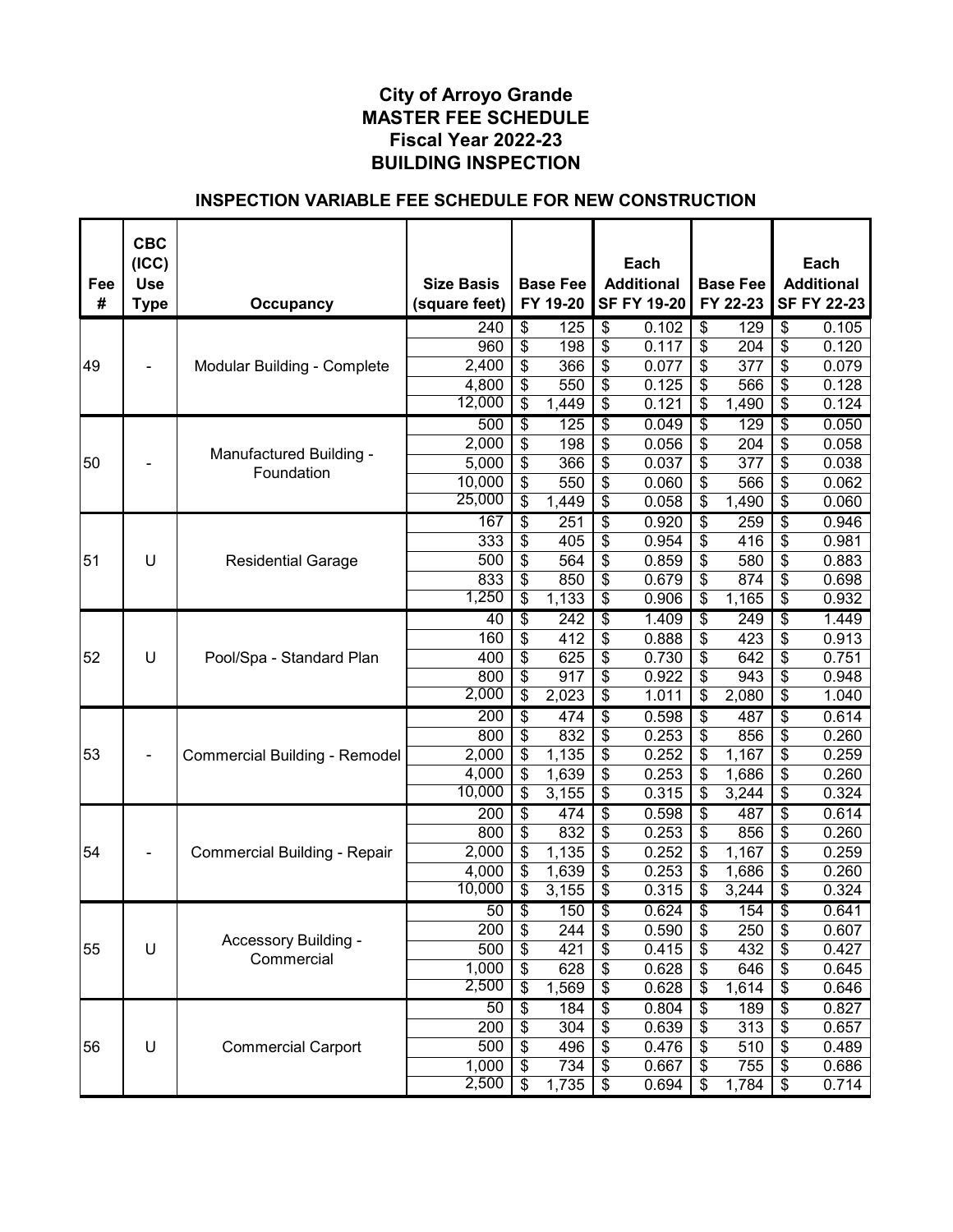| Fee | <b>CBC</b><br>(ICC)<br><b>Use</b> |                                         | <b>Size Basis</b> |                                      | <b>Base Fee</b> |                                      | Each<br><b>Additional</b> | <b>Base Fee</b>        |                                  | Each<br><b>Additional</b> |
|-----|-----------------------------------|-----------------------------------------|-------------------|--------------------------------------|-----------------|--------------------------------------|---------------------------|------------------------|----------------------------------|---------------------------|
| #   | <b>Type</b>                       | <b>Occupancy</b>                        | (square feet)     |                                      | FY 19-20        |                                      | <b>SF FY 19-20</b>        | FY 22-23               |                                  | <b>SF FY 22-23</b>        |
|     |                                   |                                         | 167               | $\overline{\$}$                      | 301             | \$                                   | 1.082                     | \$<br>$\overline{310}$ | $\overline{\$}$                  | 1.113                     |
|     |                                   | Single-Family Residential -             | 333               | \$                                   | 481             | \$                                   | 1.109                     | \$<br>495              | \$                               | 1.141                     |
| 57  | $R-3$                             | Addition                                | 500               | \$                                   | 666             | \$                                   | 0.988                     | \$<br>685              | \$                               | 1.016                     |
|     |                                   |                                         | 833               | \$                                   | 996             | \$                                   | 0.806                     | \$<br>1,024            | \$                               | 0.829                     |
|     |                                   |                                         | 1,250             | \$                                   | 1,331           | \$                                   | 1.065                     | \$<br>1,369            | \$                               | 1.095                     |
|     |                                   |                                         | 333               | \$                                   | 794             | $\overline{\$}$                      | 1.350                     | \$<br>816              | $\overline{\boldsymbol{\theta}}$ | 1.388                     |
|     |                                   | Multi-Family Residential -              | 667               | \$                                   | 1,244           | \$                                   | 1.329                     | \$<br>1,279            | \$                               | 1.367                     |
| 58  | $R-2$                             | Addition                                | 1,000             | \$                                   | 1,687           | \$                                   | 1.150                     | \$<br>1,734            | \$                               | 1.183                     |
|     |                                   |                                         | 1,667             | \$                                   | 2,453           | \$                                   | 1.036                     | \$<br>2,523            | \$                               | 1.066                     |
|     |                                   |                                         | 2,500             | \$                                   | 3,317           | \$                                   | 1.327                     | \$<br>3,411            | \$                               | 1.364                     |
|     |                                   |                                         | 333               | \$                                   | 284             | \$                                   | 0.517                     | \$<br>292              | \$                               | 0.532                     |
|     |                                   | Single-Family Residential -             | 667               | \$                                   | 457             | \$                                   | 0.524                     | \$<br>470              | \$                               | 0.539                     |
| 59  | $R-3$                             | Remodel                                 | 1,000             | \$                                   | 631             | \$                                   | 0.474                     | \$<br>649              | \$                               | 0.487                     |
|     |                                   |                                         | 1,667             | \$                                   | 947             | \$                                   | 0.383                     | \$<br>974              | \$                               | 0.394                     |
|     |                                   |                                         | 2,500             | \$                                   | 1,266           | $\overline{\boldsymbol{\theta}}$     | 0.506                     | \$<br>1,302            | $\frac{1}{2}$                    | 0.521                     |
|     |                                   |                                         | 667               | \$                                   | 409             | $\overline{\$}$                      | 0.360                     | \$<br>421              | $\overline{\$}$                  | 0.370                     |
|     |                                   | Multi-Family Residential -              | 1,333             | \$                                   | 649             | \$                                   | 0.362                     | \$<br>668              | \$                               | 0.372                     |
| 60  | $R-2$                             | Remodel                                 | 2,000             | \$                                   | 891             | $\overline{\boldsymbol{\mathsf{s}}}$ | 0.319                     | \$<br>916              | \$                               | 0.328                     |
|     |                                   |                                         | 3,333             | $\overline{\boldsymbol{\mathsf{s}}}$ | 1,316           | $\overline{\mathcal{S}}$             | 0.272                     | \$<br>1,353            | $\overline{\mathcal{S}}$         | 0.280                     |
|     |                                   |                                         | 5,000             | \$                                   | 1,769           | \$                                   | 0.354                     | \$<br>1,819            | \$                               | 0.364                     |
|     |                                   |                                         | 333               | \$                                   | 251             | \$                                   | 0.460                     | \$<br>259              | $\overline{\boldsymbol{\theta}}$ | 0.473                     |
|     |                                   |                                         | 667               | \$                                   | 405             | \$                                   | 0.477                     | \$<br>416              | \$                               | 0.490                     |
| 61  | $R-3$                             | Residential Building -                  | 1,000             | \$                                   | 564             | \$                                   | 0.430                     | \$<br>580              | \$                               | 0.442                     |
|     |                                   | Foundation                              | 1,667             | \$                                   | 850             | \$                                   | 0.340                     | \$<br>874              | \$                               | 0.349                     |
|     |                                   |                                         | 2,500             | \$                                   | 1,133           | \$                                   | 0.453                     | \$<br>1,165            | \$                               | 0.466                     |
|     |                                   |                                         | 83                | \$                                   | 172             | $\overline{\$}$                      | 1.326                     | \$<br>177              | $\overline{\boldsymbol{\theta}}$ | 1.363                     |
|     |                                   |                                         | 167               | \$                                   | 283             | \$                                   | 1.407                     | \$<br>291              | \$                               | 1.447                     |
| 62  | U                                 | <b>Accessory Building - Residential</b> | 250               | \$                                   | 400             | \$                                   | 1.299                     | \$<br>412              | \$                               | 1.336                     |
|     |                                   |                                         | 417               | \$                                   | 617             | \$                                   | 0.958                     | \$<br>634              | \$                               | 0.985                     |
|     |                                   |                                         | 625               | \$                                   | 816             | \$                                   | 1.306                     | \$<br>839              | \$                               | 1.343                     |
|     |                                   |                                         | 133               | $\overline{\$}$                      | 156             | $\overline{\$}$                      | 0.769                     | \$<br>160              | $\overline{\$}$                  | 0.791                     |
|     |                                   |                                         | 267               | \$                                   | 258             | \$                                   | 0.812                     | \$<br>265              | \$                               | 0.835                     |
| 63  | U                                 | <b>Residential Carport</b>              | 400               | \$                                   | 366             | \$                                   | 0.757                     | \$<br>377              | \$                               | 0.778                     |
|     |                                   |                                         | 667               | \$                                   | 568             | \$                                   | 0.545                     | \$<br>584              | \$                               | 0.560                     |
|     |                                   |                                         | 1,000             | \$                                   | 750             | \$                                   | 0.750                     | \$<br>771              | \$                               | 0.771                     |
|     |                                   |                                         | 83                | \$                                   | 156             | \$                                   | 1.231                     | \$<br>160              | \$                               | 1.266                     |
|     |                                   |                                         | 167               | \$                                   | 258             | \$                                   | 1.299                     | \$<br>265              | \$                               | 1.336                     |
| 64  | U                                 | <b>Residential Patio Cover</b>          | 250               | \$                                   | 366             | \$                                   | 1.211                     | \$<br>377              | \$                               | 1.245                     |
|     |                                   |                                         | 417               | \$                                   | 568             | \$                                   | 0.871                     | \$<br>584              | \$                               | 0.896                     |
|     |                                   |                                         | 625               | \$                                   | 750             | $\boldsymbol{\mathsf{S}}$            | 1.200                     | \$<br>771              | \$                               | 1.234                     |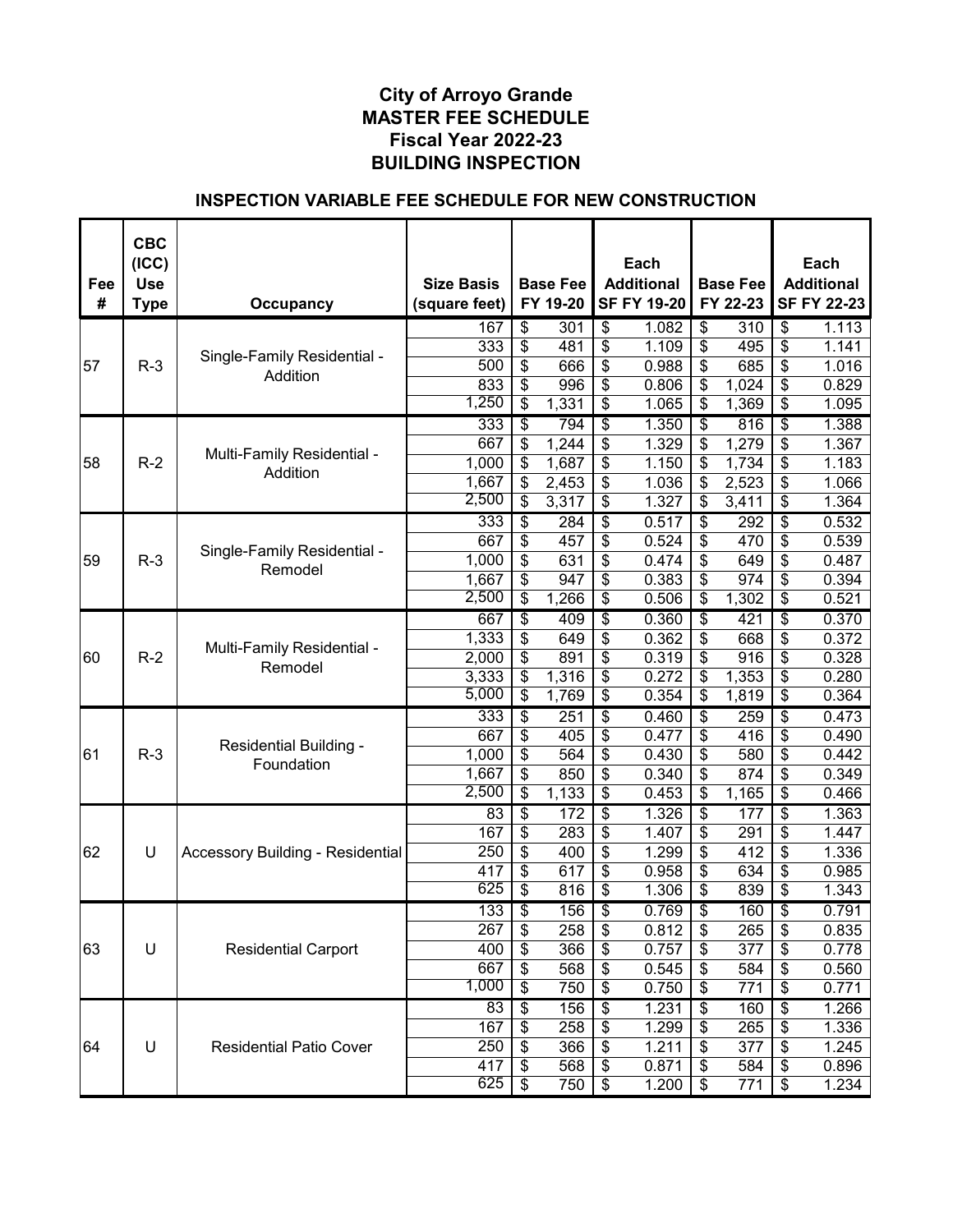| Fee<br># | <b>CBC</b><br>(ICC)<br><b>Use</b><br>Type | Occupancy                          | <b>Size Basis</b><br>(square feet) | <b>Base Fee</b><br>FY 19-20 |                           | Each<br><b>Additional</b><br><b>SF FY 19-20</b> | <b>Base Fee</b><br>FY 22-23 | Each<br><b>Additional</b><br><b>SF FY 22-23</b> |
|----------|-------------------------------------------|------------------------------------|------------------------------------|-----------------------------|---------------------------|-------------------------------------------------|-----------------------------|-------------------------------------------------|
|          |                                           |                                    | 83                                 | \$<br>156                   | \$                        | 1.231                                           | \$<br>160                   | \$<br>1.266                                     |
|          |                                           |                                    | 167                                | \$<br>258                   | \$                        | 1.299                                           | \$<br>265                   | \$<br>1.336                                     |
| 65       | U                                         | Residential Balcony/Deck           | 250                                | \$<br>366                   | $\boldsymbol{\mathsf{s}}$ | 1.211                                           | \$<br>377                   | \$<br>1.245                                     |
|          |                                           |                                    | 417                                | \$<br>568                   | \$                        | 0.871                                           | \$<br>584                   | \$<br>0.896                                     |
|          |                                           |                                    | 625                                | \$<br>750                   | \$                        | 1.200                                           | \$<br>771                   | \$<br>1.234                                     |
|          |                                           |                                    | 83                                 | \$<br>156                   | \$                        | 1.231                                           | \$<br>160                   | \$<br>1.266                                     |
|          |                                           |                                    | 167                                | \$<br>258                   | \$                        | 1.299                                           | \$<br>265                   | \$<br>1.336                                     |
| 66       | U                                         | <b>Residential Patio Enclosure</b> | 250                                | \$<br>366                   | \$                        | 1.211                                           | \$<br>377                   | \$<br>1.245                                     |
|          |                                           |                                    | 417                                | \$<br>568                   | \$                        | 0.871                                           | \$<br>584                   | \$<br>0.896                                     |
|          |                                           |                                    | 625                                | \$<br>750                   | \$                        | 1.200                                           | \$<br>771                   | 1.234                                           |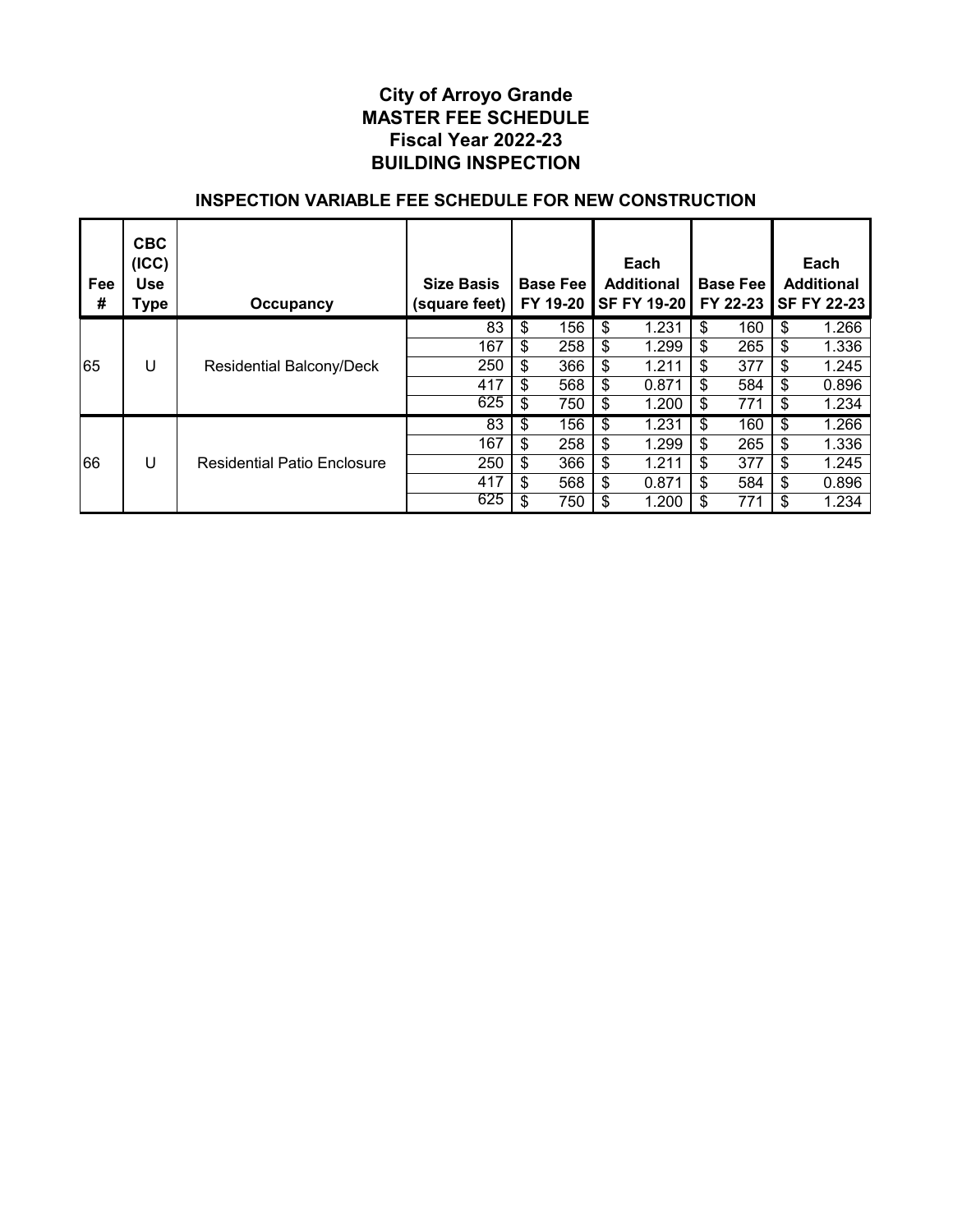|                                                |                | FY 2019-20   | FY 2022-23   |
|------------------------------------------------|----------------|--------------|--------------|
| <b>Fee Description</b>                         |                | Fee          | Fee          |
| Copies, per page (Black and White)             |                | \$<br>0.20   | \$<br>0.20   |
|                                                |                |              |              |
| <b>Park Facility Use Fees:</b>                 |                |              |              |
| Park Event Fee (over 80 people)                | per use        | 255.00       | 262.00       |
| <b>Bounce House</b>                            | per use        | 26.00        | 27.00        |
| <b>Strother Park-Large Barbecue</b>            | per use        | 103.00       | 106.00       |
| <b>Strother Park-Security Deposit</b>          | per use        | 50.00        | 50.00        |
| <b>Strother Park-Small Barbecue</b>            | per use        | 58.00        | 60.00        |
| Strother Park-Security 1,2,3                   | per use        | 100.00       | 103.00       |
| <b>Strother Park Deposit</b>                   | per use        | 50.00        | 50.00        |
| Elm Street Park-Barbecue                       | per use        | 103.00       | 106.00       |
| Elm Street Park-Security Deposit               | per use        | 50.00        | 50.00        |
| Rancho Grande Park - Large BBQ                 | per use        | 103.00       | 106.00       |
| Rancho Grande Park - Small BBQ (areas 2 and 3) | per use        | 58.00        | 60.00        |
| Kingo Park                                     | per use        | 58.00        | 60.00        |
| Kingo Park Deposit                             | per use        | 50.00        | 50.00        |
| <b>Rotary Bandstand Fees:</b>                  |                |              |              |
| Rent                                           | per use        | 124.00       | 128.00       |
| Deposit                                        | per use        | 50.00        | 50.00        |
|                                                |                |              |              |
| <b>Soto Sports Complex Use Fees:</b>           |                |              |              |
| <b>Campbell Field Rental Fee</b>               | per hour       | 21.00        | 22.00        |
| Campbell Field Rental Fee (with lights)        | per hour       | 47.00        | 48.00        |
| Pilg Field Rental Fee                          | per hour       | 21.00        | 22.00        |
| Pilg Field Rental Fee (with lights)            | per hour       | 47.00        | 48.00        |
| <b>Santos Field Rental Fee</b>                 | per hour       | 21.00        | 22.00        |
| <b>Volunteer Field Rental Fee</b>              | per hour       | 21.00        | 22.00        |
| Volunteer Field with Lights Rental             | per hour       | 47.00        | 48.00        |
| Ikeda Field Rental                             | per hour       | 21.00        | 22.00        |
| Ikeda Field with Lights Rental                 | per hour       | 47.00        | 48.00        |
| Porter Field Rental Fee                        | per hour       | 27.00        | 28.00        |
| Porter Field with Lights Rental                | per hour       | 56.00        | 58.00        |
| Tennis Court Rental-1 court                    | per hour       | 12.00        | 12.00        |
| Tennis Courts - 4 courts                       | per day        | 121.00       | 124.00       |
| Pickleball Club - Annual Fee                   |                | 110.00       | 110.00       |
| Food Booth Rental Fee (Soto)                   | per day        | 200.00       | 206.00       |
| Food Vendor Space Rental Fee                   |                | 15% of Gross | 15% of Gross |
| <b>Cleaning Deposit</b>                        | per use        | 325.00       | 325.00       |
| Meeting Room Rental Fee (Jaycee room)          | per day        | 27.00        | 28.00        |
| Field Prep Fees (except Porter)                | per prep       | 63.00        | 65.00        |
| Field Prep Fees - Porter                       | per prep       | 94.00        | 97.00        |
| Tournament Sch. & Coordination Fee             | per tournament | 89.00        | 92.00        |
| Tournament Non-Refundable Booking Fee          |                | 302.00       | 311.00       |
| <b>Tournament Staff Attendant</b>              | per hour       | 25.00        | 26.00        |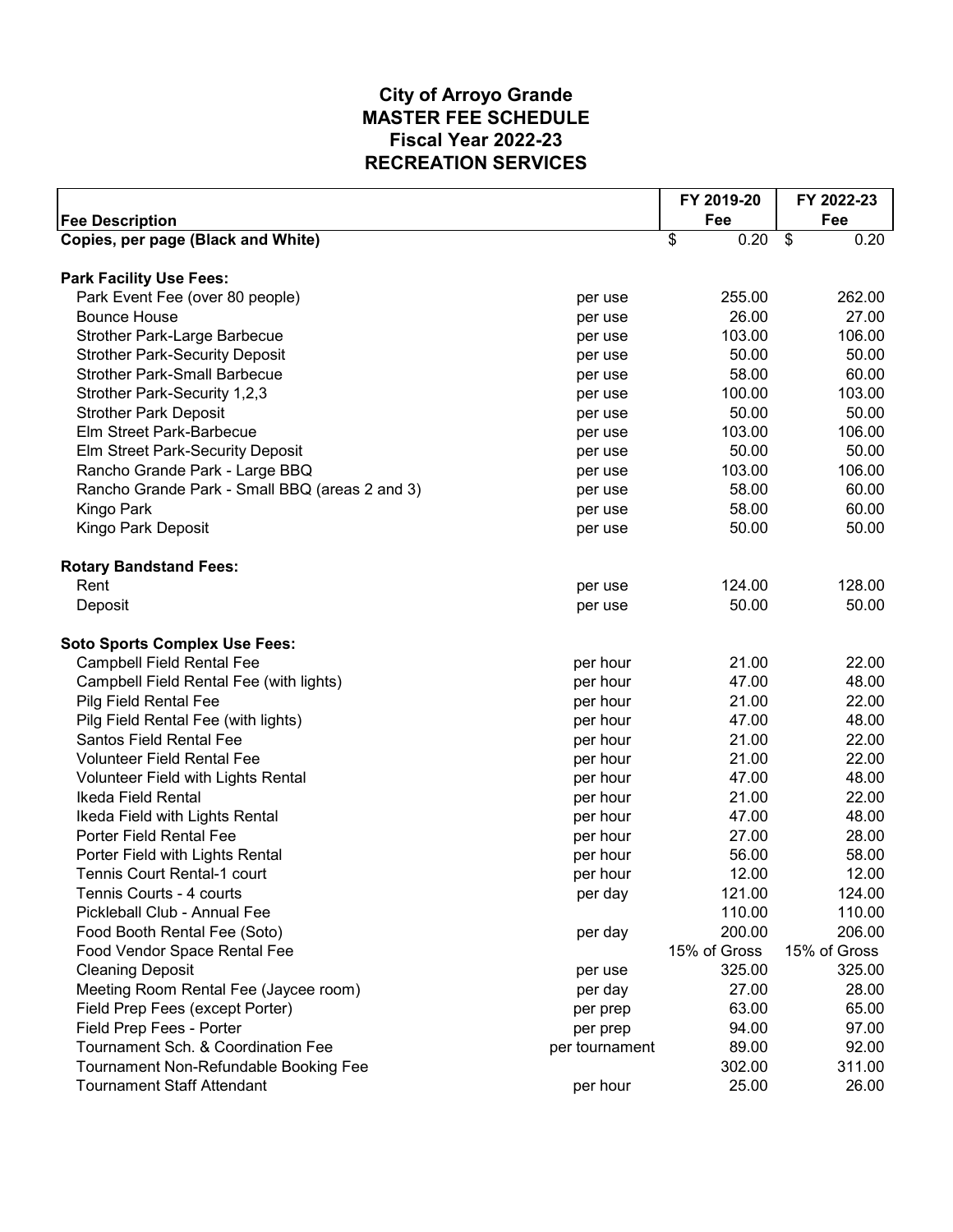|                                                                     |              | FY 2019-20 | FY 2022-23 |  |
|---------------------------------------------------------------------|--------------|------------|------------|--|
| <b>Fee Description</b>                                              |              | Fee        | Fee        |  |
| Soto Sports Complex Use Fees - APPROVED YOUTH GROUPS:               |              |            |            |  |
| Field Rental (practice and league games) - each field               | per hour     | \$<br>3.00 | \$<br>3.00 |  |
| Field Rental (practice and league games) - each field (with lights) | per hour     | 29.00      | 30.00      |  |
| <b>Concession Stand Fee - Buildings</b>                             | per hour     | 6.00       | 6.00       |  |
| <b>Concession Stand Fee - Mobile</b>                                | per hour     | 4.00       | 4.00       |  |
| Non-resident - per participant                                      |              | 3.00       | 3.00       |  |
| <b>Fundraiser Event Fee</b>                                         |              | 200.00     | 200.00     |  |
| <b>Woman's Club Use Fees:</b>                                       |              |            |            |  |
| Non-Resident Fee Mon-Thur, before 5 pm                              | per hour     | 68.00      | 70.00      |  |
| Partial day rental - Mon - Thurs, after 5 pm                        | per hour     | 68.00      | 70.00      |  |
| Full day rental - Friday, Saturday, or Sunday                       |              | 752.00     | 773.00     |  |
| Second day rental - Friday, Saturday or Sunday                      |              | 376.00     | 387.00     |  |
| Security Deposit (No Alcohol/No Band)                               |              | 400.00     | 400.00     |  |
| Security Deposit (with Alcohol)                                     |              | 1,000.00   | 1,000.00   |  |
| <b>Building Supervision Fee</b>                                     | per hour     | 25.00      | 26.00      |  |
| Rental Fee (on-going users):                                        |              |            |            |  |
| Non-profit groups/Service clubs/Youth groups:                       |              |            |            |  |
| (20 or less attendees)                                              | per hour     | 4.00       | 4.00       |  |
| $(21 - 50$ attendees)                                               |              | 5.00       | 5.00       |  |
| (51 or more attendees)                                              | π            | 6.00       | 6.00       |  |
| Groups with reciprocal services                                     | $\mathbf{u}$ | 4.00       | 4.00       |  |
| Private groups or clubs:                                            | per hour     |            |            |  |
| (20 or less attendees)                                              |              | 13.00      | 13.00      |  |
| $(21 - 50$ attendees)                                               | $\mathbf{u}$ | 15.00      | 15.00      |  |
| (51 or more attendees)                                              | π            | 16.00      | 16.00      |  |
| Groups with reciprocal services                                     | $\mathbf{u}$ | 7.00       | 7.00       |  |
| For-profit groups                                                   | per hour     | 36.00      | 37.00      |  |
| Custodial Fee (special event rentals only)                          |              | 150.00     | 150.00     |  |
| <b>Reservation Cancellation Fees:</b>                               |              |            |            |  |
| If cancelled 30 days or more ahead of event                         |              | 100.00     | 100.00     |  |
| If cancelled less than 30 days ahead of event                       |              | 200.00     | 200.00     |  |
| <b>Amenities Fees:</b>                                              |              |            |            |  |
| Chairs                                                              | per chair    | 1.00       | 1.00       |  |
| <b>Tables</b>                                                       | per table    | 2.00       | 2.00       |  |
| Audio/Visual system use                                             | per day      | 52.00      | 53.00      |  |
| <b>Community Garden Deposit</b>                                     |              | 50.00      | 50.00      |  |
| <b>Community Garden Plot</b>                                        | per 6 months | 45.00      | 46.00      |  |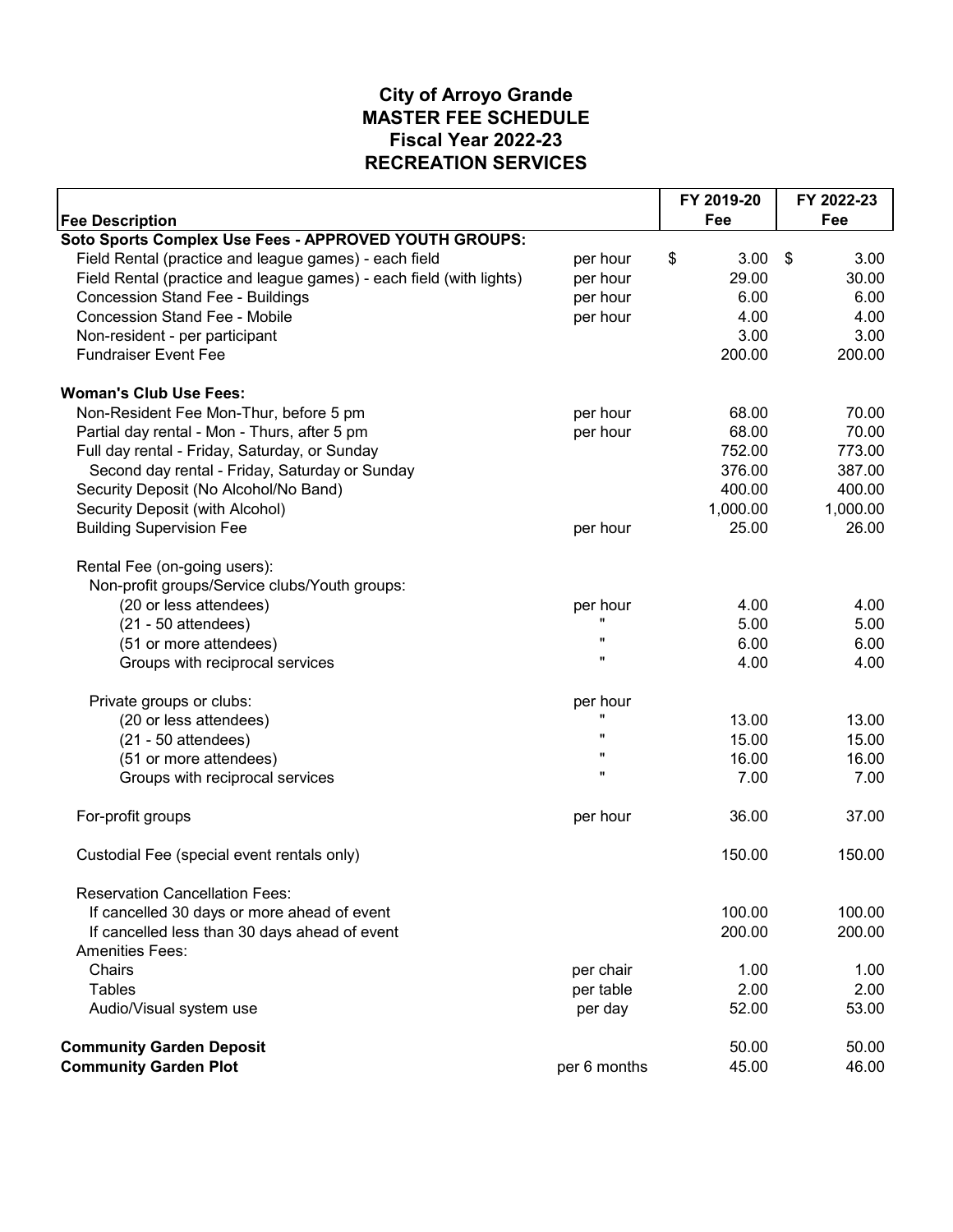|                                                                                  |              | FY 2019-20  | FY 2022-23  |  |
|----------------------------------------------------------------------------------|--------------|-------------|-------------|--|
| <b>Fee Description</b>                                                           |              | Fee         | Fee         |  |
| Mark M. Millis Community Center (formerly Elm Street Community Center) Use Fees: |              |             |             |  |
| <b>Rental Fee</b>                                                                | per hour     | \$<br>41.00 | \$<br>42.00 |  |
| Rental Fee - full day                                                            | per day      | 211.00      | 217.00      |  |
| <b>Building Supervision Fee</b>                                                  | per hour     | 25.00       | 26.00       |  |
| Security deposit                                                                 |              | 200.00      | 200.00      |  |
| <b>Adult Sport League Fees:</b>                                                  |              |             |             |  |
| <b>Adult Softball</b>                                                            |              | 515.00      | 530.00      |  |
| <b>Adult Basketball</b>                                                          |              | 438.00      | 450.00      |  |
| Non-Resident Fee                                                                 |              | 10.00       | 10.00       |  |
| <b>Pre-School Fees:</b>                                                          |              |             |             |  |
| <b>Annual Registration Fee</b>                                                   | per child    | 25.00       | 25.00       |  |
| Play & Learn-Tues & Thur.                                                        | per hour     | 6.00        | 6.00        |  |
| Play & Learn-Mon, Wed & Fri.                                                     | ,,           | 6.00        | 6.00        |  |
| Kindergartens in Training                                                        | $\mathbf{u}$ | 6.00        | 6.00        |  |
| Summer Play & Learn                                                              | Ħ            | 6.00        | 6.00        |  |
| Late Pick-up Fees:                                                               |              |             |             |  |
| First late pick-up                                                               | per child    | 5.00        | 5.00        |  |
| Second late pick-up                                                              | $\mathbf{u}$ | 10.00       | 10.00       |  |
| Third late pick-up                                                               | $\mathbf{u}$ | 20.00       | 20.00       |  |
| <b>Children In Motion Program:</b>                                               |              |             |             |  |
| Children In Motion Annual Registration                                           | per child    | 25.00       | 25.00       |  |
| <b>Branch School - Mornings</b>                                                  |              |             |             |  |
| 5 Days Per Week                                                                  | per 4 wks    | 143.00      | 147.00      |  |
| 4 Days Per Week                                                                  |              | 121.00      | 124.00      |  |
| 3 Days Per Week                                                                  | $\mathbf{u}$ | 97.00       | 100.00      |  |
| 2 Days Per Week                                                                  | $\mathbf{u}$ | 68.00       | 70.00       |  |
| <b>Branch School - Afternoons</b>                                                |              |             |             |  |
| 5 Days Per Week                                                                  | per 4 wks    | 261.00      | 268.00      |  |
| 4 Days Per Week                                                                  | Ħ            | 223.00      | 229.00      |  |
| 3 Days Per Week                                                                  | π            | 178.00      | 183.00      |  |
| 2 Days Per Week                                                                  | Ħ            | 125.00      | 129.00      |  |
| Extra Day - Branch School                                                        |              |             |             |  |
| Morning                                                                          | per day      | 10.00       | 10.00       |  |
| Afternoon                                                                        |              | 17.00       | 17.00       |  |
| Late Start Monday                                                                | per day      | 5.00        | 5.00        |  |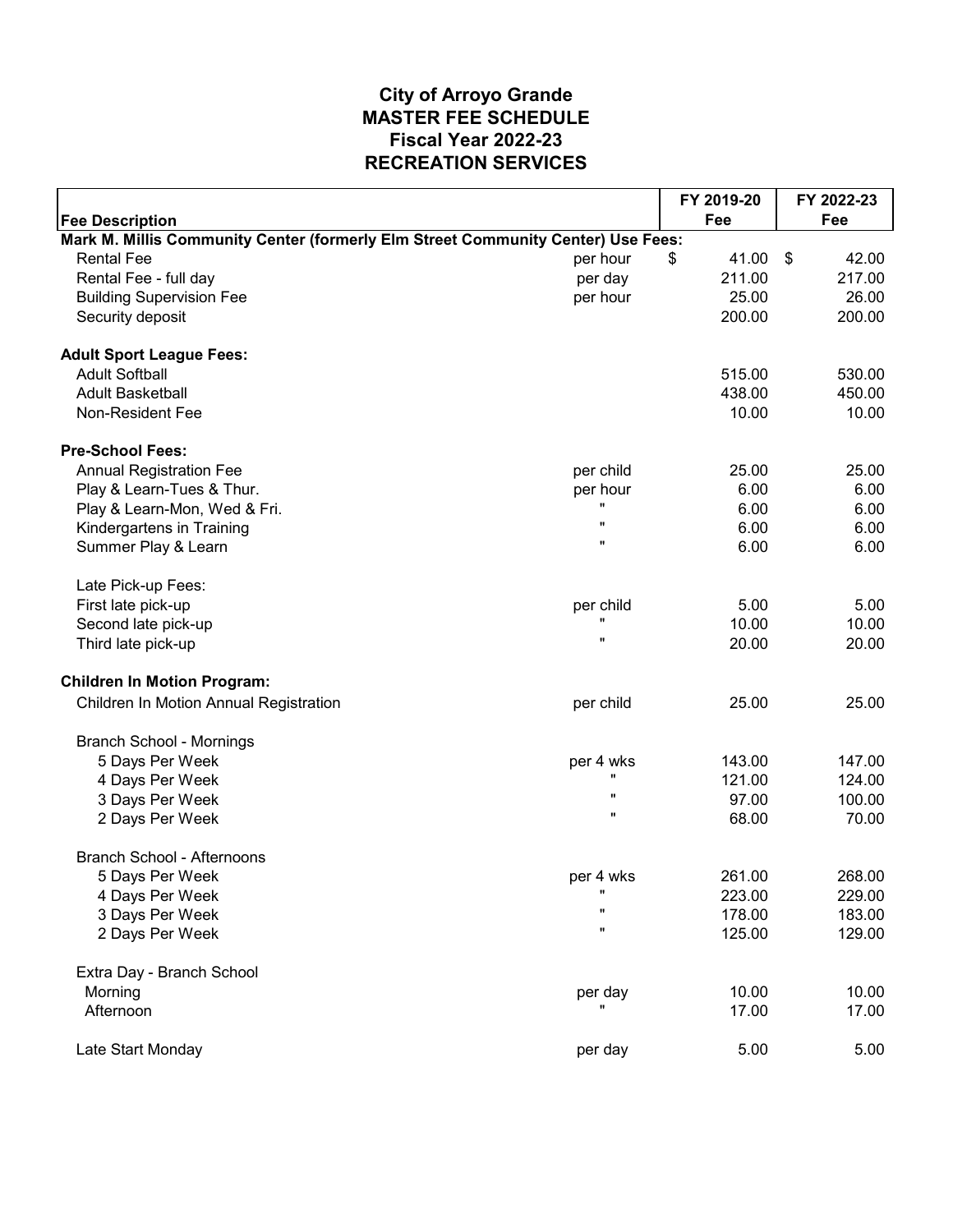|                                                                                          |                    | FY 2019-20   | FY 2022-23   |
|------------------------------------------------------------------------------------------|--------------------|--------------|--------------|
| <b>Fee Description</b>                                                                   |                    | Fee          | Fee          |
| <b>Children In Motion Fees (continued):</b>                                              |                    |              |              |
| Kindercare - Branch School                                                               |                    |              |              |
| 5 Days Per Week                                                                          | per 4 wks          | \$<br>285.00 | 293.00<br>\$ |
| 4 Days Per Week                                                                          |                    | 243.00       | 250.00       |
| 3 Days Per Week                                                                          | π                  | 194.00       | 199.00       |
| 2 Days Per Week                                                                          | π                  | 137.00       | 141.00       |
| Extra Day                                                                                | per day            | 19.00        | 20.00        |
| Ocean View School - Mornings                                                             |                    |              |              |
| 5 Days Per Week                                                                          | per 4 wks          | 143.00       | 147.00       |
| 4 Days Per Week                                                                          |                    | 121.00       | 124.00       |
| 3 Days Per Week                                                                          | $\mathbf{u}$       | 97.00        | 100.00       |
| 2 Days Per Week                                                                          | $\mathbf{u}$       | 68.00        | 70.00        |
| Ocean View School - Afternoons                                                           |                    |              |              |
| 5 Days Per Week                                                                          | per 4 wks          | 285.00       | 293.00       |
| 4 Days Per Week                                                                          | $\mathbf{u}$       | 243.00       | 250.00       |
| 3 Days Per Week                                                                          | π                  | 194.00       | 199.00       |
| 2 Days Per Week                                                                          | $\mathbf{u}$       | 137.00       | 141.00       |
| Extra Day - Ocean View School                                                            |                    |              |              |
| Morning                                                                                  | per day            | 10.00        | 10.00        |
| Afternoon                                                                                |                    | 19.00        | 20.00        |
| Late Start Monday                                                                        | per day            | 5.00         | 5.00         |
| Mark M. Millis Community Center (formerly Elm Community Center) - Afternoons Care Plan A |                    |              |              |
| 5 Days Per Week                                                                          | per 4 wks          | 166.00       | 171.00       |
| 4 Days Per Week                                                                          | $\mathbf{u}$       | 142.00       | 146.00       |
| 3 Days Per Week                                                                          | π                  | 113.00       | 116.00       |
| 2 Days Per Week                                                                          | $\mathbf{u}$       | 80.00        | 82.00        |
| Mark M. Millis Community Center (formerly Elm Community Center) - Afternoons Care Plan B |                    |              |              |
| 5 Days Per Week                                                                          | per 4 wks          | 428.00       | 440.00       |
| 4 Days Per Week                                                                          | $\mathbf{u}$       | 364.00       | 374.00       |
| 3 Days Per Week                                                                          | $\pmb{\mathsf{u}}$ | 291.00       | 299.00       |
| 2 Days Per Week                                                                          | $\mathbf{u}$       | 205.00       | 211.00       |
| Winter/Spring/Summer - Full Day                                                          |                    |              |              |
| 5 Days Per Week                                                                          | per week           | 215.00       | 221.00       |
| 4 Days Per Week                                                                          |                    | 182.00       | 187.00       |
| 3 Days Per Week                                                                          | $\mathbf{u}$       | 151.00       | 155.00       |
| Minimum Days (teacher work day/early release)                                            |                    |              |              |
| Regular day of attendance                                                                | per day            | 13.00        | 13.00        |
| Non-regular day of attendance                                                            |                    | 23.00        | 24.00        |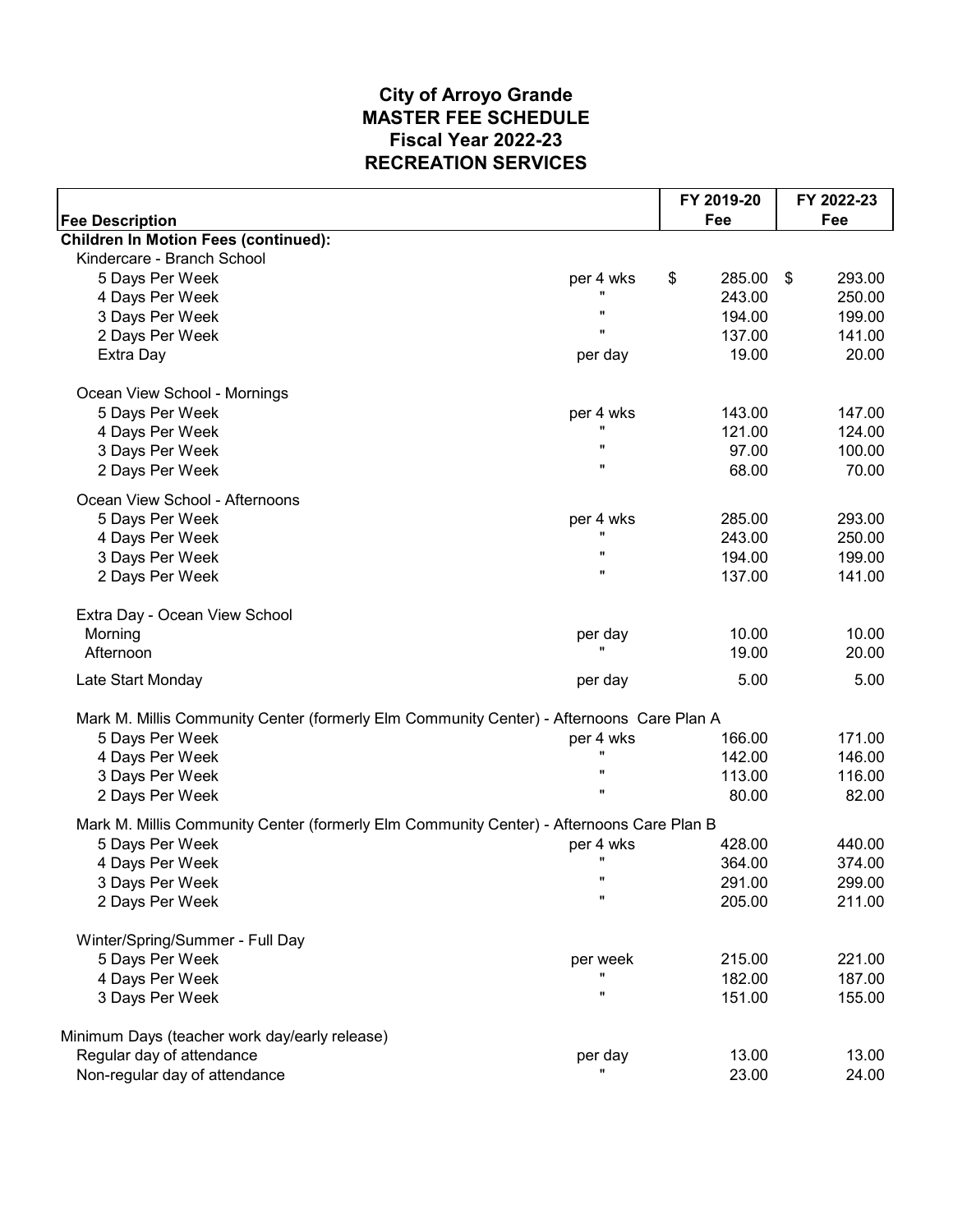| <b>Fee Description</b>                                                                            |              | FY 2019-20<br>Fee |       | FY 2022-23<br><b>Fee</b> |       |
|---------------------------------------------------------------------------------------------------|--------------|-------------------|-------|--------------------------|-------|
| <b>Children In Motion Fees (continued):</b>                                                       |              |                   |       |                          |       |
| Late Pick-up Fees:                                                                                |              |                   |       |                          |       |
| Children in Motion is open until 6:00 pm. Additional fees apply for children picked up after 6:00 |              |                   |       |                          |       |
| Pickup 6:01 - 6:15 pm                                                                             | per child    | \$                | 10.00 | - \$                     | 10.00 |
| Pickup 6:16 - 6:30 pm                                                                             |              |                   | 20.00 |                          | 20.00 |
| Pickup 6:31 - 6:45 pm                                                                             | $\mathbf{u}$ |                   | 30.00 |                          | 30.00 |